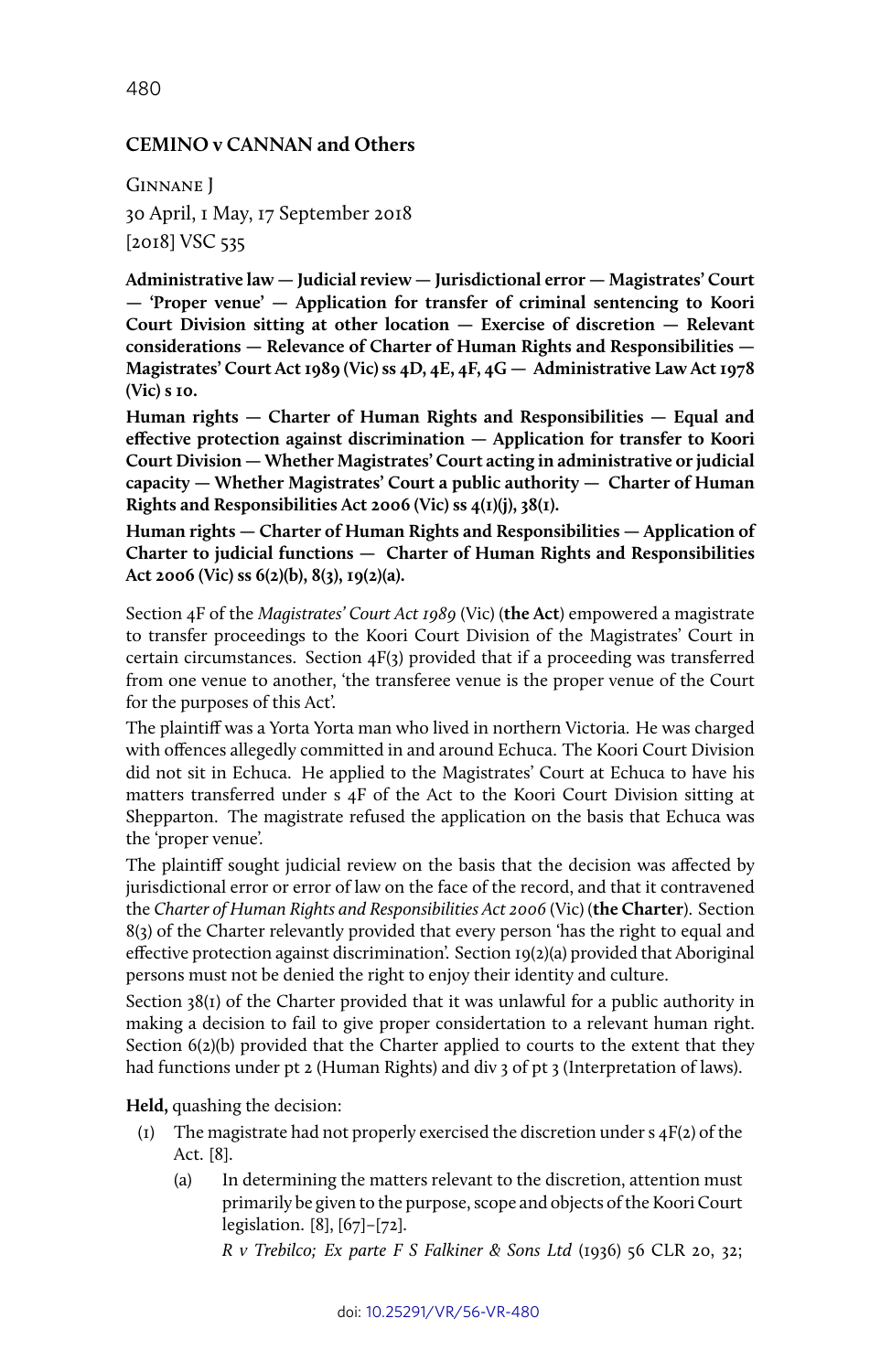*Swan Hill Corporation v Bradbury* (1937) 56 CLR 746, 757–8; *Minister for Aboriginal Affairs v Peko Wallsend Ltd* (1986) 162 CLR 24, 39–40 applied.

(b) The magistrate erred by not taking into account the purposes of the Koori Court in any meaningful way, by placing too much weight on his understanding of the concept of 'proper venue', and by not taking into account that the 'proper venue' could be altered by the transfer application. [8], [74]–[77].

*Rossi v Martland* (1994) 75 A Crim R 411 distinguished.

(2) For the purposes of judicial review, the record included not only the section of the transcript in which the magistrate described his decision and the various factors relevant to that decision but also something said in the course of the hearing of the argument, which was clearly a reason for decision. [26]–[28].

*Harvey v County Court* (2006) 164 A Crim R 62, 66 [17]; *Easwaralingam v DPP* [2010] 208 A Crim R 122, 127 [22] followed.

(3) In making the transfer decision, the magistrate was acting in a judicial, not administrative, capacity. Therefore s 38 of the Charter did not apply. [9]–[10], [95]–[99].

*Slaveski v The Queen* (2012) 40 VR 1, 31 followed.

*R v Debono* (2012) 268 FLR 261 [63]–[77] considered.

- (4) The magistrate erred in failing to consider the functions of the Court under ss  $8(3)$  and  $19(2)(a)$  of the Charter in making the transfer decision. [11], [150].
	- (a) A construction of s 6(2)(b) of the Charter ('intermediate construction') should be adopted, under which the Court's function was to enforce directly only those rights that relate to court proceedings. [105]–[110]. *De Simone v Bevnol Constructions and Developments Pty Ltd* (2009) 25 VR 237, 247; *Victoria Police Toll Enforcement v Taha* (2013) 49 VR 1, 80–1

applied. *Secretary to the Department of Human Services v Sanding* (2011) 36 VR 221, 258–9 referred to.

(b) The rights in ss 8(3) and 19(2)(a) of the Charter directly related to court proceedings. However, in this case, the Court was not required to take any action in respect of those rights other than to exercise its discretion properly under s 4F(2) of the Act. [139]–[148].

*Gerhardy v Brown* (1985) 159 CLR 70, 129–30; *Re Lifestyle Communities Ltd (No 3)* (2009) VAR 286 [114]; *DPP v SL* [2016] VSC 714 [6]; *DPP v SE* [2017] VSC 13 [15]; *Matsoukatidou v Yarra Ranges Council* (2017) 51 VR 624, 638, 683, 657–8 considered.

*Consideration* of s 32 of the Charter:

- (a) The interpretative principle contained in  $s$  32(1) of the Charter meant that the proper exercise of the discretion contained in s 4F(2) of the Act required consideration of relevant human rights, being, in this case, the third limb of s  $8(3)$  and s  $19(2)(a)$ . [12], [78].
- (b) Section  $4F(2)$  of the Act could be interpreted compatibly with human rights by taking into account the purposes of the Koori Court legislation. [152].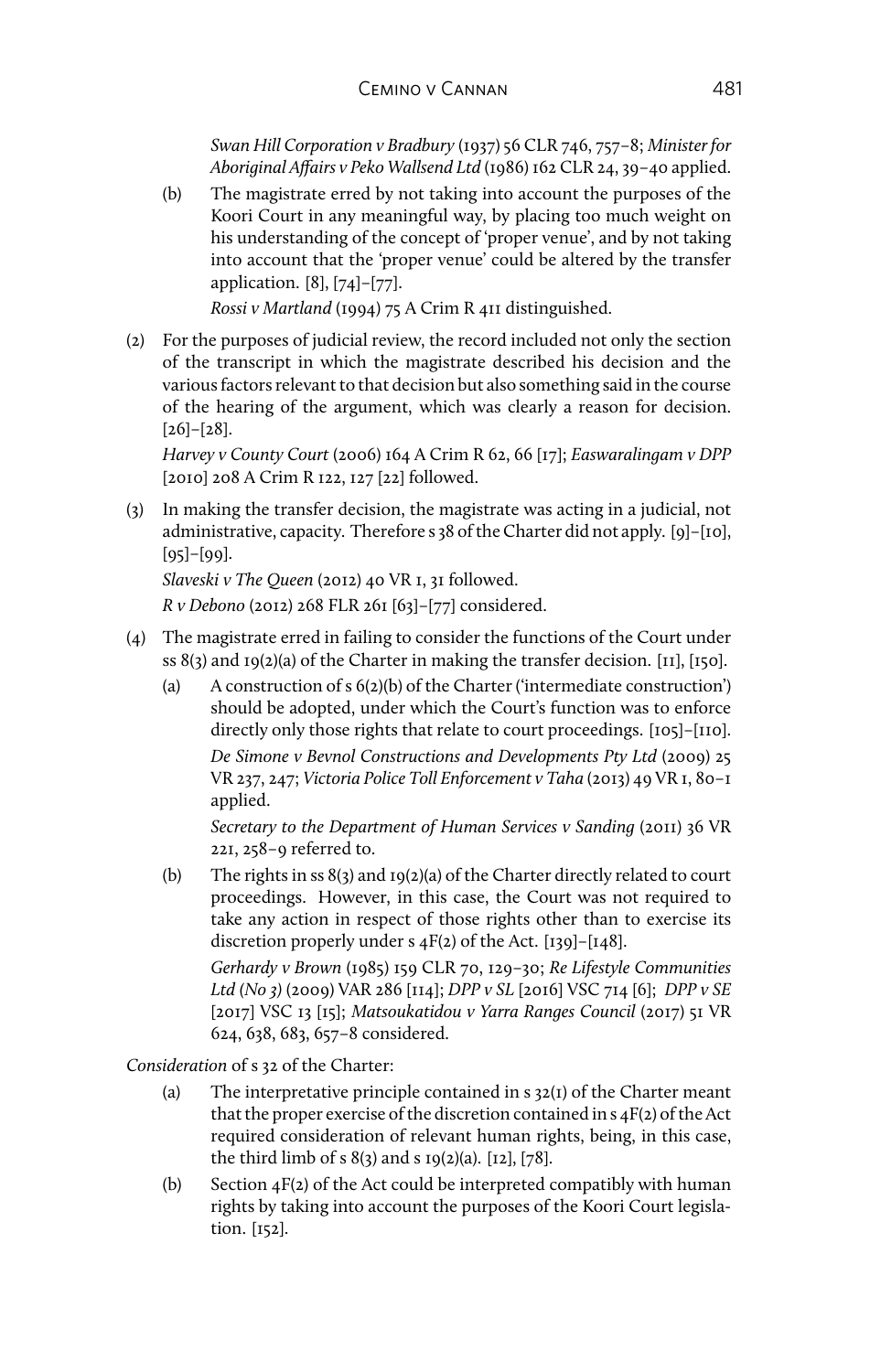(c) The Charter did not alter the nature of the power in  $s$  4F(2). [153]–[154]. *Slaveski v Smith* (2012) 34 VR 206 referred to.

Decision of the Magistrates' Court quashed.

### **Application for judicial review**

This was an application for judicial review of a magistrate's refusal to transfer criminal proceedings to the Koori Court Division of the Magistrates' Court at a different location. The facts are stated in the judgment.

*E Nekvapil* with *T Farhall* for the plaintiff.

*C Boyce QC* with *J Davidson* for the defendants.

*S M C Fitzgerald* for the Attorney-General, intervening.

*K M Evans* for the Victorian Equal Opportunity and Human Rights Commission, intervening.

*Reserved judgment*.

## **GINNANE J**

- 1 The plaintiff, Mr Zayden Cemino, seeks judicial review of a decision made on 12 April 2017 by the Magistrates' Court of Victoria, sitting at Echuca, to refuse his application to transfer criminal proceedings commenced against him to the Koori Court Division of the Magistrates' Court at Shepparton. There was no such Court Division at Echuca. I will refer to the Koori Court Division as the Koori Court.
- 2 The plaintiff challenges the magistrate's decision on two grounds: ground 1 is that the decision was affected by jurisdictional error and an error of law on the face of the record, which are traditional grounds of review; and ground 2 is that the decision was made contrary to the *Charter of Human Rights and Responsibilities Act 2006* (Vic) (**the Charter**).
- 3 The plaintiff seeks a declaration that the magistrate's decision was invalid and of no force or effect, an order in the nature of certiorari quashing the decision, and an order in the nature of mandamus requiring the Magistrates' Court, differently constituted, to remake the decision according to law. The plaintiff also further seeks a declaration that the decision was unlawful within the meaning of s 38(1) or s 6(2)(b) of the Charter.
- 4 The Attorney-General<sup>1</sup> and the Victorian Equal Opportunity and Human Rights Commission (**the Commission**) 2 intervened after being served with notices under s 35 of the Charter and made submissions on the Charter issues.
- 5 When I refer hereafter to the defendants, I do not include the Magistrates' Court of Victoria, the tenth defendant, which made a *Hardiman* appearance.

<sup>&</sup>lt;sup>1</sup> Pursuant to s 34 of the Charter.<br><sup>2</sup> Pursuant to s 40 of the Charter.

Pursuant to s 40 of the Charter.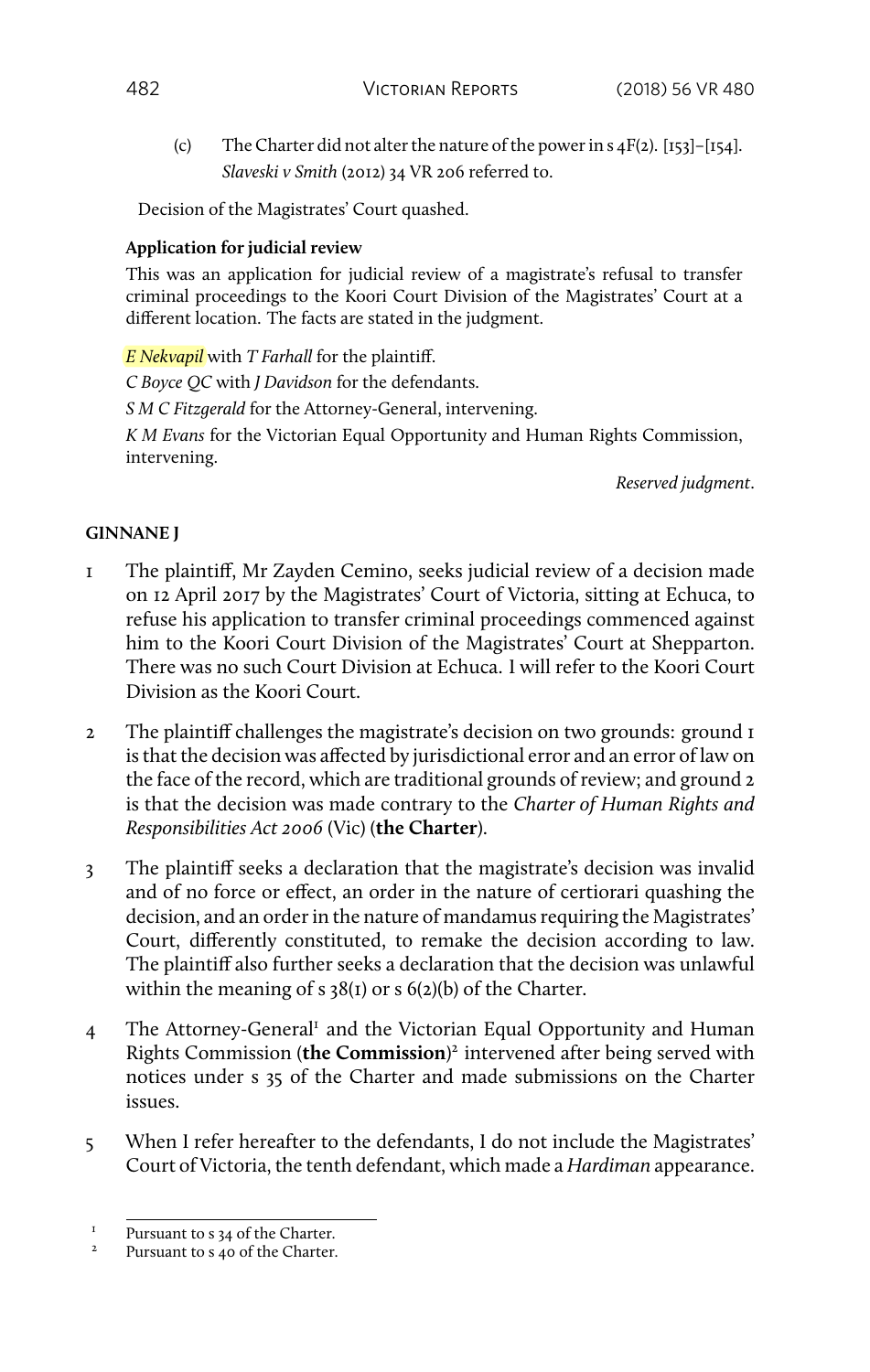### **Summary of decision** GINNANE J

- 6 The magistrate was required to exercise a discretion under  $s$  4F(2) of the *Magistrates' Court Act 1989* (Vic) (**the Act**) in determining whether to transfer the proceeding to the Koori Court. As he had a discretion, he was not obliged to make such an order.
- 7 The valid exercise of the s  $4F(2)$  discretion required the magistrate to give proper consideration to the purpose of the Koori Court legislation:

To ensure greater participation of the aboriginal community in the sentencing process of the Magistrates' Court through the role to be played in that process by the Aboriginal elder or respected persons and others.<sup>3</sup>

- 8 While the magistrate referred to the benefits of the Koori Court, I do not consider, with respect, that he properly exercised the discretion contained in s 4F(2). A key basis of the magistrate's decision was his understanding of the importance of the 'proper venue' principle as discussed in *Rossi v Martland*. 4 His emphasis on the importance of the proper venue meant that he did not give appropriate consideration to the purposes of the Koori Court legislation. He therefore failed to properly exercise the discretion.
- 9 The Charter as a whole did not apply to the Magistrates' Court in this instance because the magistrate was acting in a judicial capacity.
- 10 The first part of ground 2 alleged a breach of s 38 of the Charter, but as I consider that the magistrate was acting in a judicial capacity rather than an administrative capacity in refusing the transfer application and that he and the Magistrates' Court were not a public authority, s 38 did not apply.
- 11 However, by reason of s 6(2)(b) of the Charter, when read in accordance with its 'intermediate construction', which is explained below, the Magistrates' Court had functions under the right contained in the third limb of s 8(3) of the Charter  $-$  the right to equal and effective protection against discrimination — but was not required to take any action in respect of that right other than to properly exercise the transfer discretion under s 4F(2), after having taken those functions into account. The Court similarly had functions in this case under the rights in s  $19(2)(a)$  — that Aboriginal persons must not be denied the right, with other members of their community to enjoy their identity and culture — but again was not required to take any action in respect of that right other than to properly exercise its discretion under s 4F(2), after having taken those functions into account.
- 12 Finally, the interpretative principle contained in  $s$  32(1) of the Charter meant that the proper exercise of the discretion contained in s 4F(2) required consideration of relevant human rights, which in this case, were the third limb of s 8(3) and s 19(2)(a). They were relevant to, or concerned, the performance of a function of the Magistrates' Court being the issue of whether to transfer

<sup>3</sup> *Magistrates' Court (Koori Court) Act 2002* (Vic) s 1.

<sup>4</sup> (1994) 75 A Crim R 411 (Mandie J) (*Rossi*).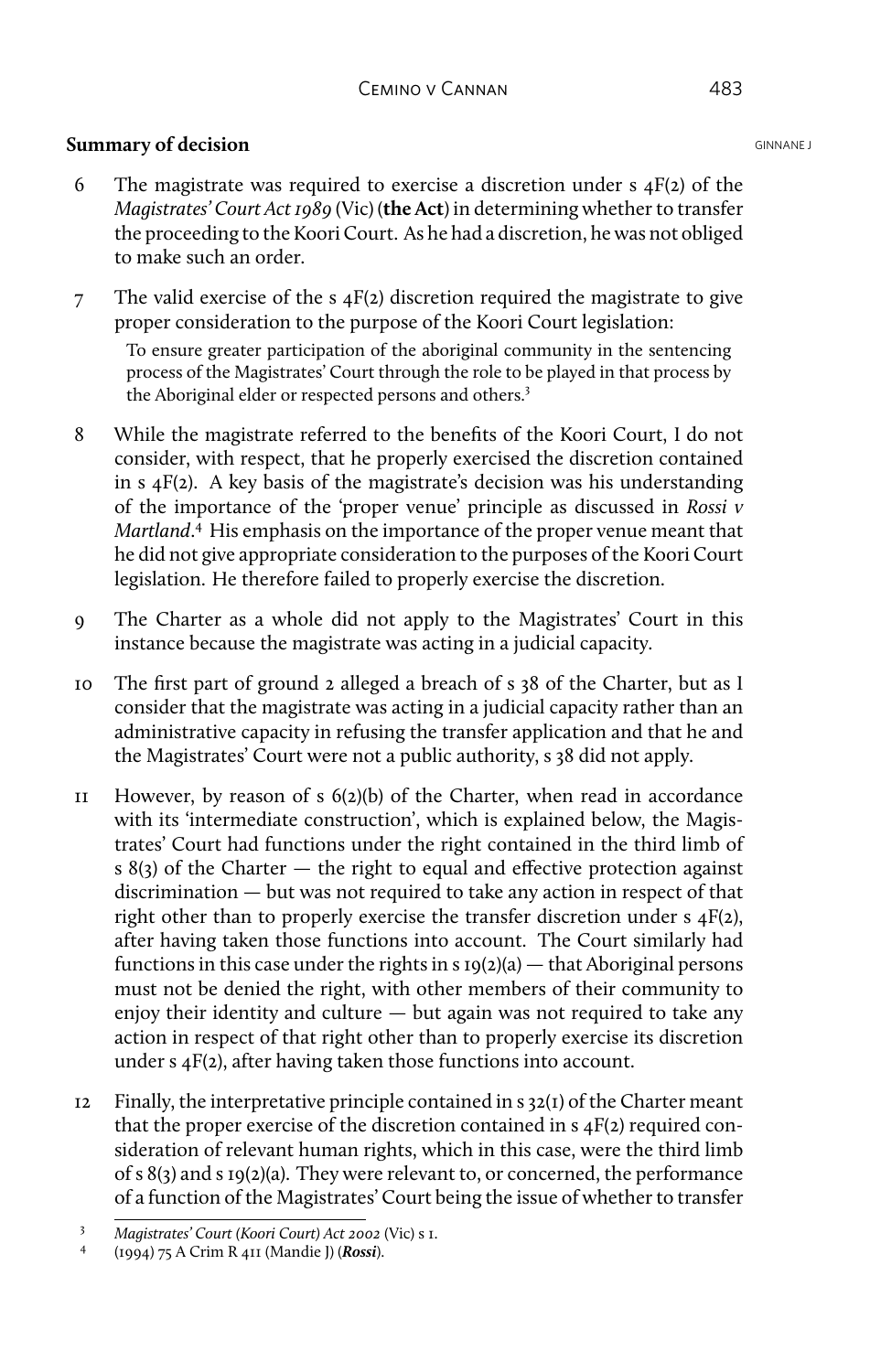a proceeding to the Koori Court. This matter was not a ground of the plaintiff's further amended originating motion, so I do not base my decision on it.

# **Background**

- 13 The plaintiff is a 22-year-old Indigenous Yorta Yorta man who resides in Echuca. Shepparton is also part of Yorta Yorta land. He is charged with 25 offences, divided into eight 'sets' based on the particular police informant for each set, who are the first to eighth defendants. These offences were alleged to have been committed over a six month period from 27 July 2016 in or near Echuca. The plaintiff is also alleged to have contravened a Community Corrections Order (**CCO**) which had been imposed by the Magistrates' Court at Echuca on 3 May 2016 in respect of eight driving offences: namely five charges of driving an unregistered motor vehicle on a highway; one charge of driving a vehicle causing a loss of traction and failing an oral fluid test within three hours of driving. The plaintiff had been receiving supervision, treatment, rehabilitation and other support services in connection with the CCO from organisations in Echuca, including an Aboriginal organisation, until 19 October 2016. The plaintiff has an intellectual disability and has been referred to and waitlisted for Offender Behaviour Programs.
- 14 The first set of charges that the plaintiff faces relate to retaining stolen goods, dealing with property suspected of being the proceeds of crime, and possessing a controlled weapon without lawful excuse on 27 July 2016. The remaining sets of charges are driving offences which include speeding, driving while disqualified and careless driving. They are alleged to have occurred on 18 October 2016, 29 October 2016, 26 November 2016, 21 December 2016 and 10 January 2017. The hearing of these charges was adjourned pending the determination of these proceedings.

## **The decision under review**

- 15 The plaintiff's solicitor made an application for all of the charges to be transferred to the Koori Court at Shepparton pursuant to s 4F of the Act.
- 16 Initially, the magistrate stated that he refused to transfer the application on the basis that the decision of Mandie J in *Rossi* determined that the 'proper venue' of a matter was where the action arose. As the plaintiff's alleged offending occurred in Echuca, the Echuca Magistrates' Court was then the proper venue, and the magistrate had no power to transfer the proceedings to the Koori Court sitting in Shepparton.
- $17$  The plaintiff's solicitor then referred the magistrate to s  $4F$  of the Act, stating that this provision was enacted after the decision in *Rossi* and that it conferred a discretion on the magistrate to transfer the proceedings to the Koori Court. The Koori Court would then be the 'proper venue' pursuant to s 4F(3). The plaintiff's solicitor also highlighted the importance that the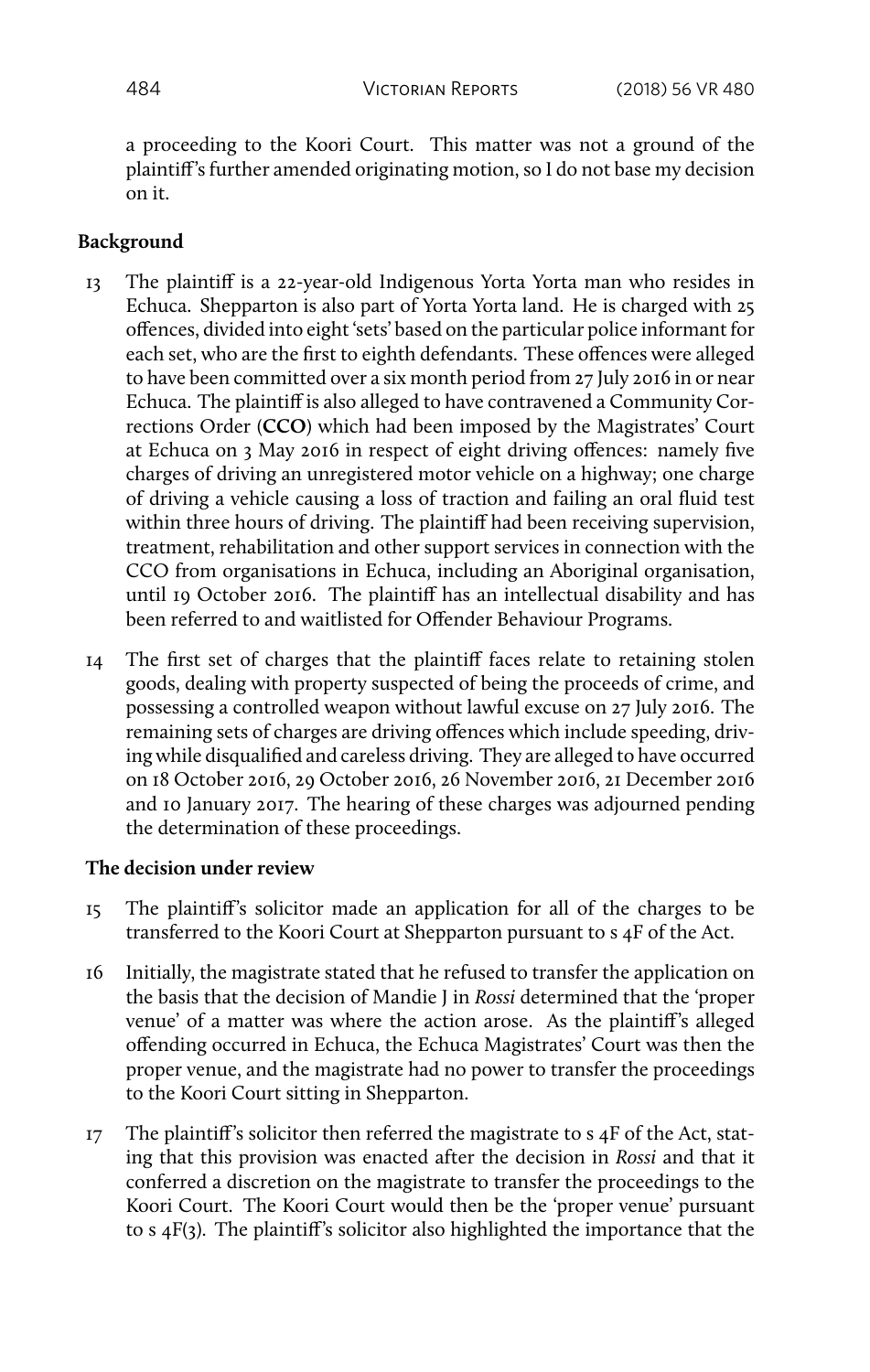plaintiff placed on having his matter heard in a culturally sensitive forum. GINNANE J

- 18 The prosecution opposed the application and highlighted the plaintiff's recidivism despite previously having been sentenced in the Koori Court at Shepparton for earlier offences.
- 19 It is to be noted that in the course of the hearing, the magistrate appeared to consider that transfer applications were granted without adequate consideration being given to the issue of proper venue. For instance, the following exchange occurred during the course of submissions:

HIS HONOUR: But I don't think anyone ever turns their mind to proper venue. That's what concerns me about it.

SOLICITOR: I think they do. I think there has to — I mean, if a matter is being sent to Broadmeadows, there's probably a reason for it.

HIS HONOUR: When was the last time a magistrate challenged you on proper venue, on any case?

SOLICITOR: It has happened.

HIS HONOUR: When? When? Apart from me?

...

SOLICITOR: And your Honour is not the first to raise this concern with me. HIS HONOUR: Yes. Doesn't happen very often. Magistrates — once they hear 'the Koori Court', they just transfer it without any question, generally.

20 The magistrate gave the following reasons for decision:

This is an application by Mr McKenna for Mr Cemino's matters to be transferred to the Koori Court sitting at Shepparton. And I've referred to — during the argument between both myself, Mr McKenna and the prosecution, I've raised the case of *Rossi v Magistrates' Court of Victoria* and the reasons behind why that's such a strong case for proper venue in respect to matters. Now, I appreciate that the Koori Court Division has been created, in about 2002, subsequent to *Rossi's* case. But the legislation in respect to 'proper venue' definition under the *Magistrates' Court Act*, both the preceding *Magistrates' Court Act* and the current *Magistrates' Court Act*, has never changed, along with the *Criminal Procedure Act*.

Under section 4F of the *Magistrates' Court Act*, circumstances in which a Koori Court Division may deal with certain offences, it sets out the basis of the Koori Court and the type of offences to be heard before the Koori Court. It's clear that [Mr Cemino] intends to plead guilty. And he would obviously consent to the jurisdiction in that regard. And obviously consenting to the matter being dealt with by the Koori Court. The problem that is arising today is that ... Mr Cemino is a Yorta Yorta man. He lives in the Echuca area. And the Yorta Yorta people are spread far and wide as far as this particular area is concerned. And obviously they are captured within the Shepparton proper venue region as far as the Act is concerned, and it also sounds like they're caught within the Echuca proper region, but there is no proper venue direction that I can find in respect to catchments of Aboriginal people from different parts of the State of Victoria. And perhaps that's an anomaly or an issue that needs to be addressed by the Koori Court Senior Magistrates and Officers, to rectify that, to get some directions in respect of these types of matters.

There is a discretion in respect of transferring matters to the Koori Court under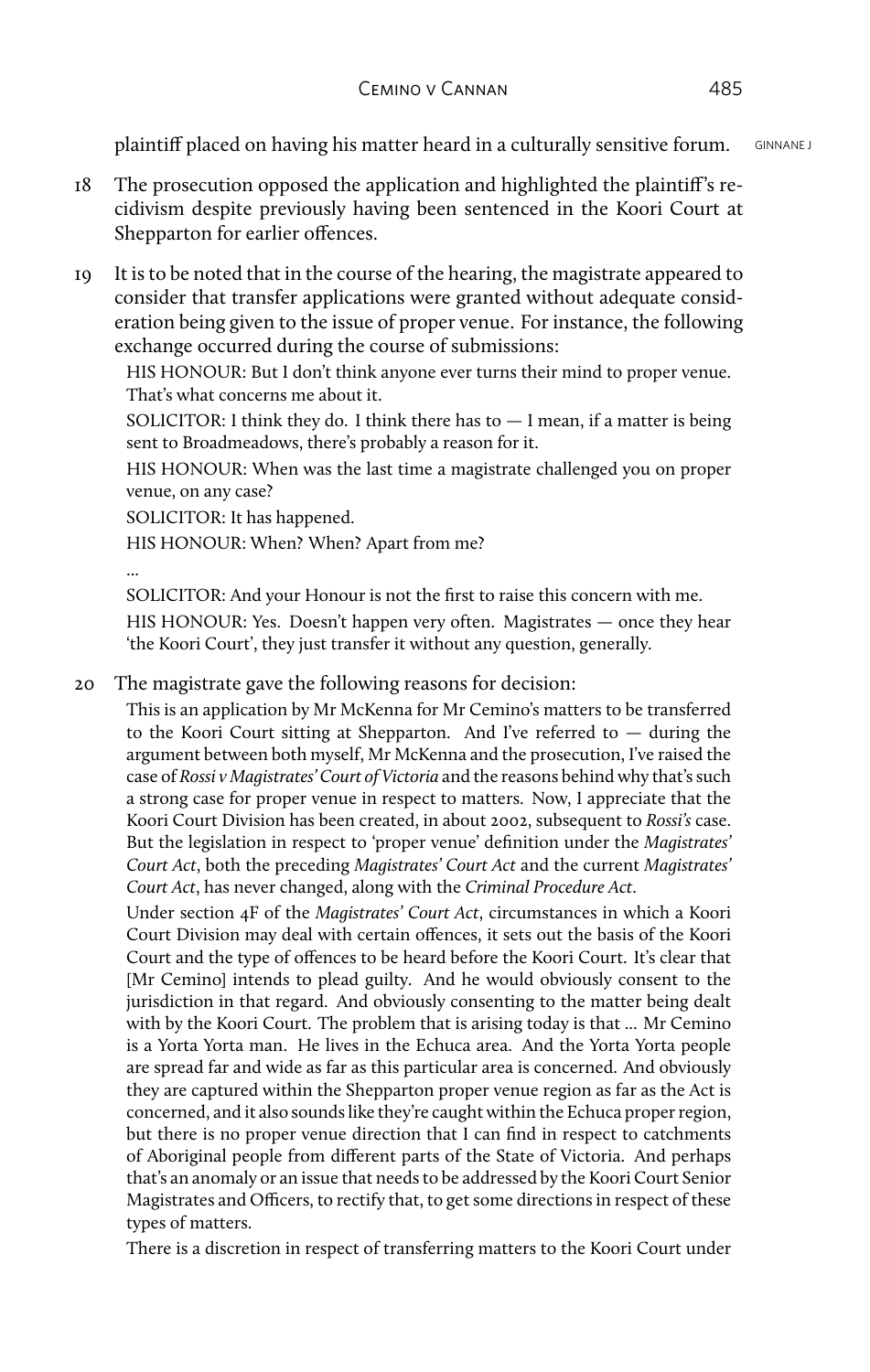subsection (2) of section 4F of the *Magistrates' Court Act*. And when taking those matters into account, along with subsection (3) of 4F of the *Magistrates' Court Act*, I look at the number of offences that Mr Cemino [has] before the Court — he has multiple driving-related offences. It has been conceded by Mr McKenna, at least for the purpose of this application, he's at serious risk as far as jail is concerned. I don't know his prior criminal history apart from seeing that he has a community corrections order which he received here at the Echuca Magistrates' Court, for which  $-$  he is also pleading guilty to a breach of that community corrections order. That was imposed here at Echuca on 3 May 2016. And as I say, there's the large number of offending in respect to further offences.

I also take into account Mr Cemino is a Yorta Yorta man. I take into account that he resides in Echuca. I take into account the offending has occurred in Echuca. I take into account the fact that he is on a community corrections order that was imposed in Echuca. And I also take into account — without knowing what it is. But he has obviously — by accepting what Mr McKenna says, has appeared in the Koori Court in Shepparton in the past.

The Koori Court is a wonderful concept of the Magistrates' Court. And as also — I think we all agree here in this courtroom that it would be nice to see more Koori Courts rolled out throughout the state. That's a matter for government policy. But in circumstances where  $-$  in this day and age, with the extensive education that Magistrates receive in respect to Aboriginal accused that come before the court, the therapeutic justice education we receive, the fact that the offending has occurred in Echuca — the corrections order is an Echuca corrections order and it's in the public interest to have matters heard locally, in accordance with the principles of *Rossi v Magistrates' Court* from 1994, the application to transfer to the Shepparton Koori Court is refused.

#### **Features of the magistrate's reasons**

- 21 The magistrate acknowledged the discretion granted by s 4F and then announced his decision refusing the application for transfer. He placed considerable weight on *Rossi* as providing a 'strong case' for the 'proper venue' being the Magistrates' Court at Echuca, being the locality in which the offences were alleged to have occurred.
- 22 The magistrate held that, despite the Act being amended in 2002 to introduce both the Koori Court and the s 4F discretion,<sup>5</sup> the principles of 'proper venue' remained the same as when *Rossi* was decided.
- 23 The magistrate referred to the seriousness and number of offences, the plaintiff's risk of jail, the plaintiff's Echuca-based CCO, the benefits of the Koori Court, the plaintiff's recidivism despite previous Koori Court appearances, the magistrate's understanding of therapeutic justice for Aboriginal offenders, the offending having occurred in Echuca and the public interest in having matters heard locally. The magistrate then stated that 'in accordance with the principles in *Rossi*', the transfer was refused.
- 24 Counsel for the plaintiff submitted that the magistrate's reasoning was in-

<sup>5</sup> *Magistrates' Court (Koori Court) Act 2002*.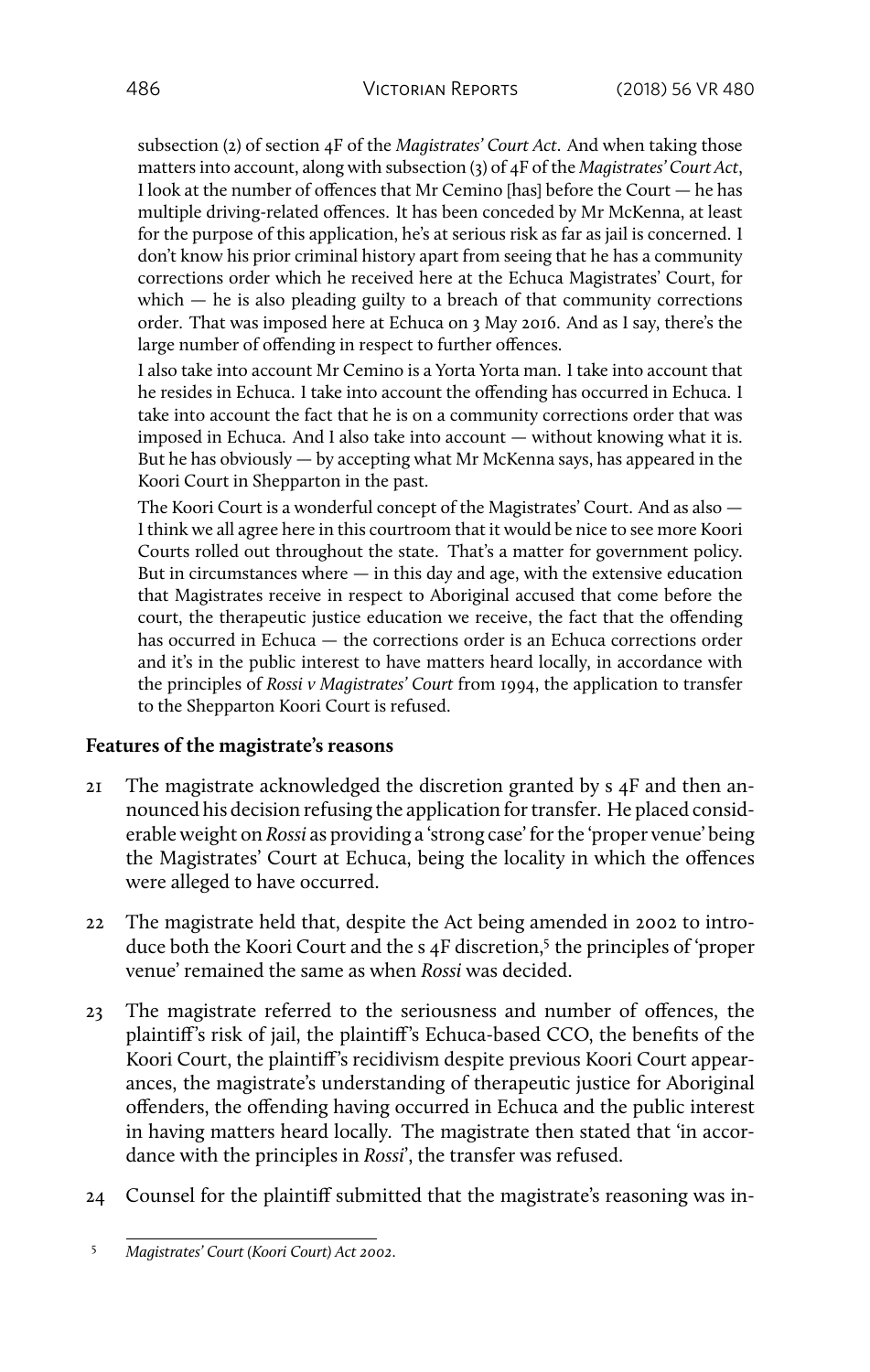consistent with the scope of the discretion intended by  $s$   $4F(z)$  because the GINNANE J broad ranging consideration of discretionary considerations that he undertook defeated the purpose of the Koori Court legislation and the exercise of the discretion contained in  $s$   $4F(2)$ . The magistrate applied the reasoning in *Rossi*, but it was not concerned with the proper exercise of the discretion conferred by s 4F(2).

# **The grounds of review**

25 The grounds upon which the plaintiff relies, as outlined in the further amended originating motion dated 30 April 2018, are as follows:

# **Ground 1**

By applying 'the principles of *Rossi*' in making the Decision, the Magistrates' Court made an error of law on the face of the record, or a jurisdictional error, in that it:

- (a) wrongly considered that *Rossi* stood for 'principles' that governed the determination of the Application and the exercise of power under s  $4F(2)$ ;
- (b) in purporting to apply those 'principles', in effect applied cl  $\bar{1}$  of sch  $\bar{2}$ of the Act, which were repealed in 2009;
- (c) wrongly assumed that the provisions of the [*Criminal Procedure*] Act that replaced cl 1 of sch 2 of the Act had identical effect, without reference to the terms of those provisions or the significant differences (including the matters referred to in para (b) above) between them and cl 1 of sch 2 of the Act;
- (d) referred, but failed to give proper effect, to  $s$  4F(3) of the Act; and
- (e) failed to consider and apply  $s$   $4F(2)$ , in circumstances where the conditions in s 4F(1) were met, by reference to the subject-matter, scope and purpose of that provision and the power it confers.

## **Ground 2**

In making the Decision, the Magistrates' Court made an error of law on the face of the record, because it acted unlawfully under s 38(1) of the [Charter]), by:

- (a) failing, in making the Decision, to give proper consideration to Mr Cemino's rights under s 8(3) and/or s 19(2)(a) of the Charter; or
- (b) acting in a way that was incompatible with that right, in that it limited Mr Cemino's rights under s 8(3) and/or s 19(2)(a) of the Charter otherwise than in accordance with s 7(2) of the Charter.

Alternatively, the Magistrates' Court made an error of law on the face of the record because it contravened s 6(2)(b) of the Charter, by:

- (a) failing, in making the Decision, to engage with Mr Cemino's rights under s 8(3) and/or s 19(2)(a) of the Charter; or
- (b) limiting Mr Cemino's rights under s  $8(3)$  and/or s 19(2)(a) of the Charter otherwise than in accordance with s 7(2) of the Charter.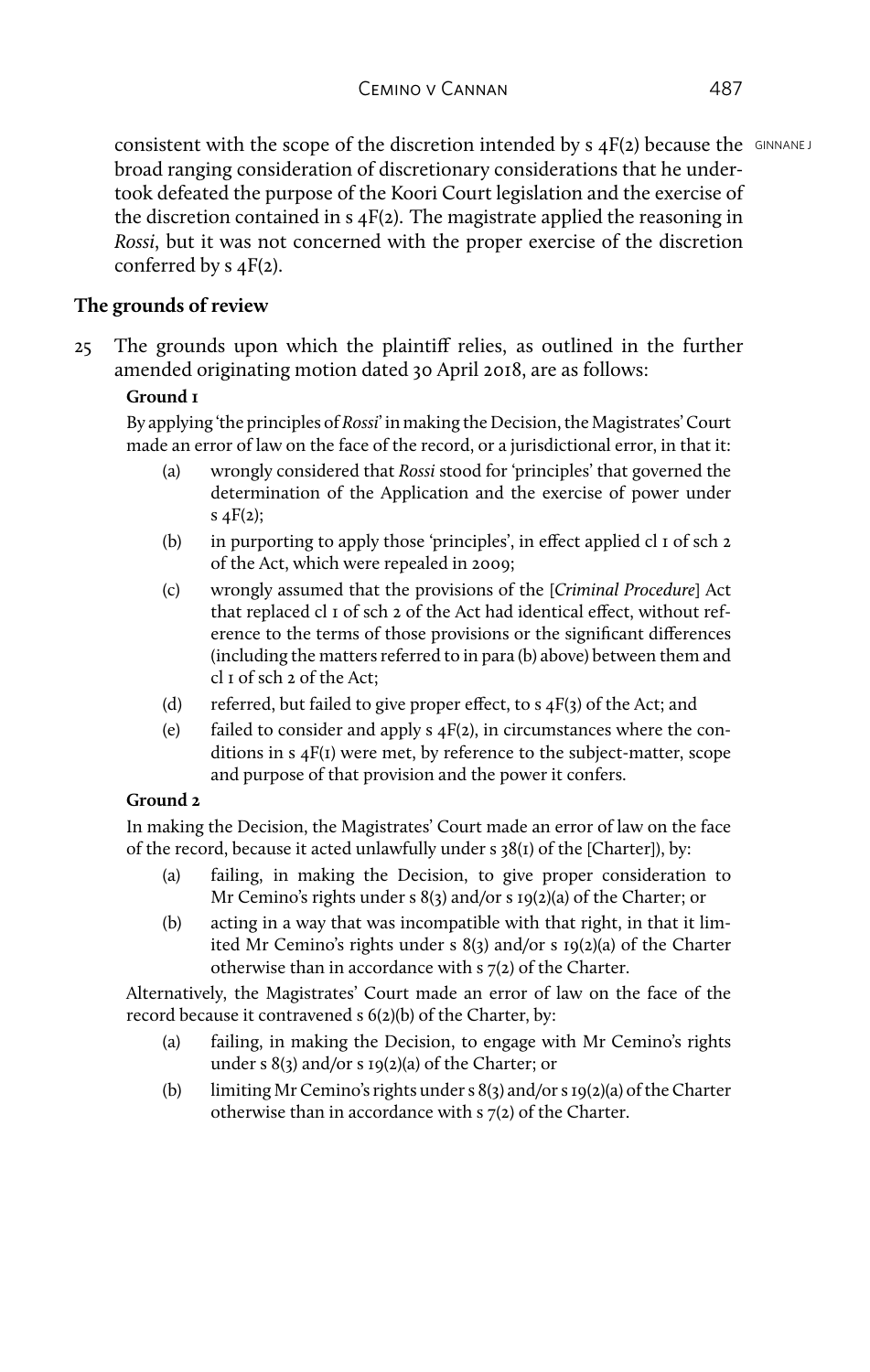# **The record**

26 An initial issue is what constitutes 'the record' for the purposes of the plaintiff's claim for an order for certiorari for error of law on the face of the record, and whether the record extends to the entirety of the transcript or is limited to the section in which the formal reasons were given. The High Court decision in *Craig v South Australia*6 establishes that, ordinarily, only the initiating documents, pleadings and final orders constitute 'the record'. However, in Victoria s 10 of the *Administrative Law Act 1978* (Vic) alters this position by stating:

Any statement by a tribunal or inferior court whether made orally or in writing, and whether or not made pursuant to a request or order under section 8, of its reasons for a decision shall be taken to form part of the decision and accordingly to be incorporated in the record.

27 Thus, that section of the transcript in which the magistrate describes his decision under s 4F and the various factors relevant to that decision are clearly part of the record. Further, Hollingworth J in *Harvey v The County Court* said that s 10:

is broad enough to include something said in the course of the hearing of the argument, as long as it was clear that it was 'a reason for decision' and not merely a point made for discussion purposes.7

28 Given the weight placed by the magistrate on 'the principles in *Rossi*', any explanation by his Honour of his understanding of those principles would seem to be part of his reasons, wherever that explanation occurs in the transcript. Such an approach is consistent with the Court's approach in *Easwaralingam v DPP*, 8 in which Tate JA stated:

the reasons were transcribed. The applicant accepted that other matters in the transcript could be considered to the extent that reference to them was necessary to enable understanding of the Magistrate's reasons. Beyond those matters, only the charges, the oral application for the adjournment, and the oral decision of the Magistrate could be taken into account.<sup>9</sup>

## **The plaintiff's evidence in the Supreme Court proceeding**

- 29 The plaintiff did not give evidence in the Magistrates' Court, but did give affidavit and oral evidence in this Court. Although new evidence is not normally relevant in judicial review proceedings, the additional Charter arguments based on the engagement of human rights contained in ground 2 provided a basis for its admission.
- 30 The plaintiff gave evidence about his culture, his experience in court proceedings, and his reasons for the transfer application. He emphasised the importance that he places on his identity as a Yorta Yorta man, evidenced

<sup>6</sup> (1995) 184 CLR 163.

<sup>7</sup> *Harvey v County Court (Vic)* (2006) 164 A Crim R 62, 66 [17].

<sup>8</sup> [2010] 208 A Crim R 122.

<sup>9</sup> Ibid 127 [22].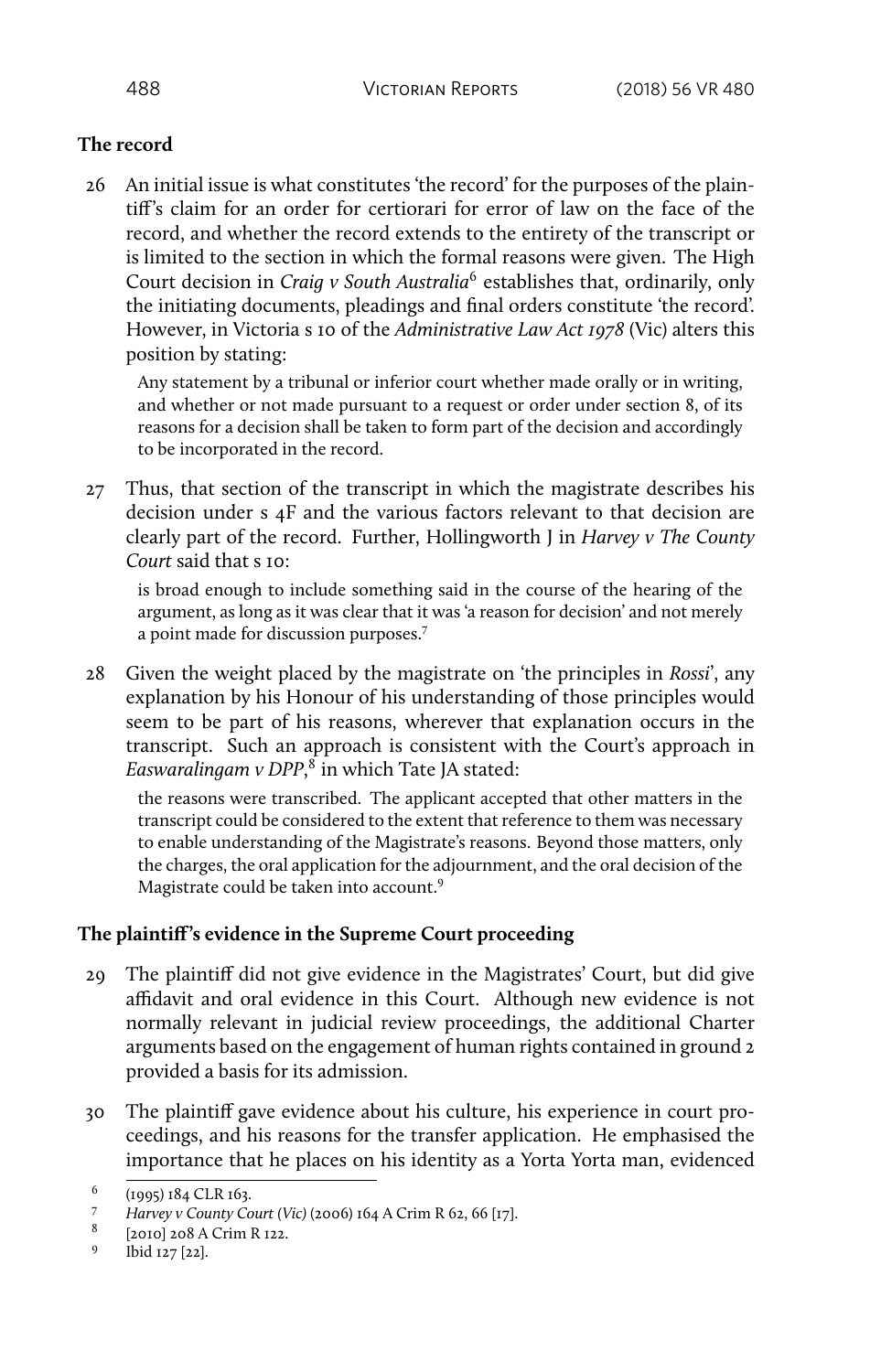in his past participation in various school and extra-curricular activities GINNANE J focused on Indigenous culture. He has received indigenous support and rehabilitation services, which he says allow him to feel calm and understood and because they involve interaction with other Indigenous people are helpful and assist in his rehabilitation.

- 31 The plaintiff has appeared before both the Magistrates' Court and the Koori Court. He prefers the Koori Court principally because of the presence of elders and the layout of the Court. He feels more understood by elders, as he considers that they can readily relate to his feelings and the issues he faces. He said that the layout of the Koori Court allows him to better understand the proceedings as he is able to actively speak and tell his story. He also emphasised that the elders shame offenders for their wrong conduct, particularly in cases of reoffending and he anticipates that that will happen to him if his hearing is transferred to the Koori Court. By contrast, he stated that he feels uncomfortable and misunderstood in the Magistrates' Court. He cannot speak about his deceased mother in the ordinary Court. He stated that he wants his charges heard in the Koori Court irrespective of whether it will affect his sentence, as he believes that sentencing is 'not the point' of the Koori Court.
- 32 In cross-examination, the plaintiff conceded that he had participated in 'mainstream court' hearings on numerous occasions and had understood what was occurring. He had even raised his hand and discussed local support services with the magistrate who made the present decision to refuse the transfer application. He had previously been placed by the 'mainstream court' on CCOs that catered to his unique cultural needs; for instance he had been ordered to engage with 'Njernda' — a drug and alcohol support facility with an Indigenous cultural focus — and he had been assisted by an Indigenous Corrections Officer.

## **The statutory scheme**

33 The relevant provisions of the Act are as follows:

## **3 Definitions**

(1) In this Act—

...

...

...

*Aborigine* means a person who—

- (a) is descended from an Aborigine or Torres Strait Islander; and
- (b) identifies as an Aborigine or Torres Strait Islander; and
- (c) is accepted as an Aborigine or Torres Strait Islander by an Aboriginal or Torres Strait Island community;

*Court* means the Magistrates' Court of Victoria;

*Magistrates' Court* means the Magistrates' Court of Victoria;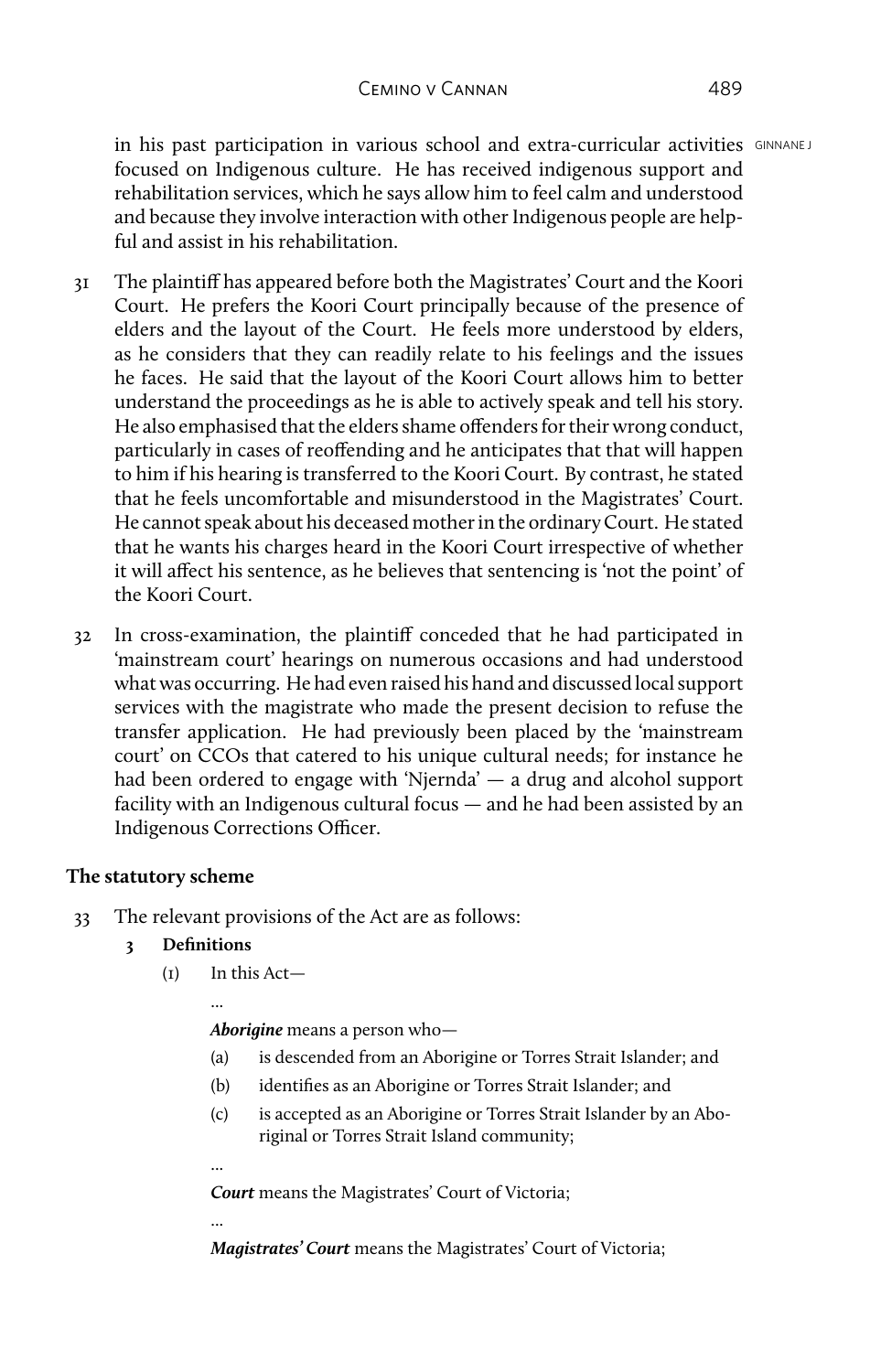...

...

...

*mention court* means a venue of the Court that is nominated by the Chief Magistrate under section 5A as a mention court;

*order* includes judgment and conviction;

#### *proper venue*—

- (a) subject to paragraphs (c), (ca), (dc) and (e), in relation to a criminal proceeding or a class of criminal proceeding, means the mention court that has been nominated by the Chief Magistrate under section 5A for the proceeding or class of proceeding, but in the absence of any such nomination is the mention court that is nearest to—
	- (i) the place where the offence is alleged to have been committed; or
	- (ii) the place of residence of the accused; and

### **4 Establishment of the Magistrates' Court**

...

...

- (1) There shall be a court to be known as the Magistrates' Court of Victoria.
- (2) The Court shall consist of the magistrates, the judicial registrars of the court and the registrars of the Court.

#### **4D Establishment of Koori Court Division**

- (1) The Court has a Koori Court Division.
- (2) The Koori Court Division has such of the powers of the Court as are necessary to enable it to exercise its jurisdiction.
- (3) Despite anything to the contrary in this Act, the Koori Court Division may only sit and act at a venue of the Court specified by the Chief Magistrate by notice published in the Government Gazette.
- (4) The Koori Court Division must exercise its jurisdiction with as little formality and technicality, and with as much expedition, as the requirements of this Act and the **Sentencing Act 1991** and the proper consideration of the matters before the Court permit.
- (5) The Koori Court Division must take steps to ensure that, so far as practicable, any proceeding before it is conducted in a way which it considers will make it comprehensible to—
	- (a) the accused; and
	- (b) a family member of the accused; and
	- (c) any member of the Aboriginal community who is present in court.
- (6) Subject to this Act, the regulations and the rules, the Koori Court Division may regulate its own procedure.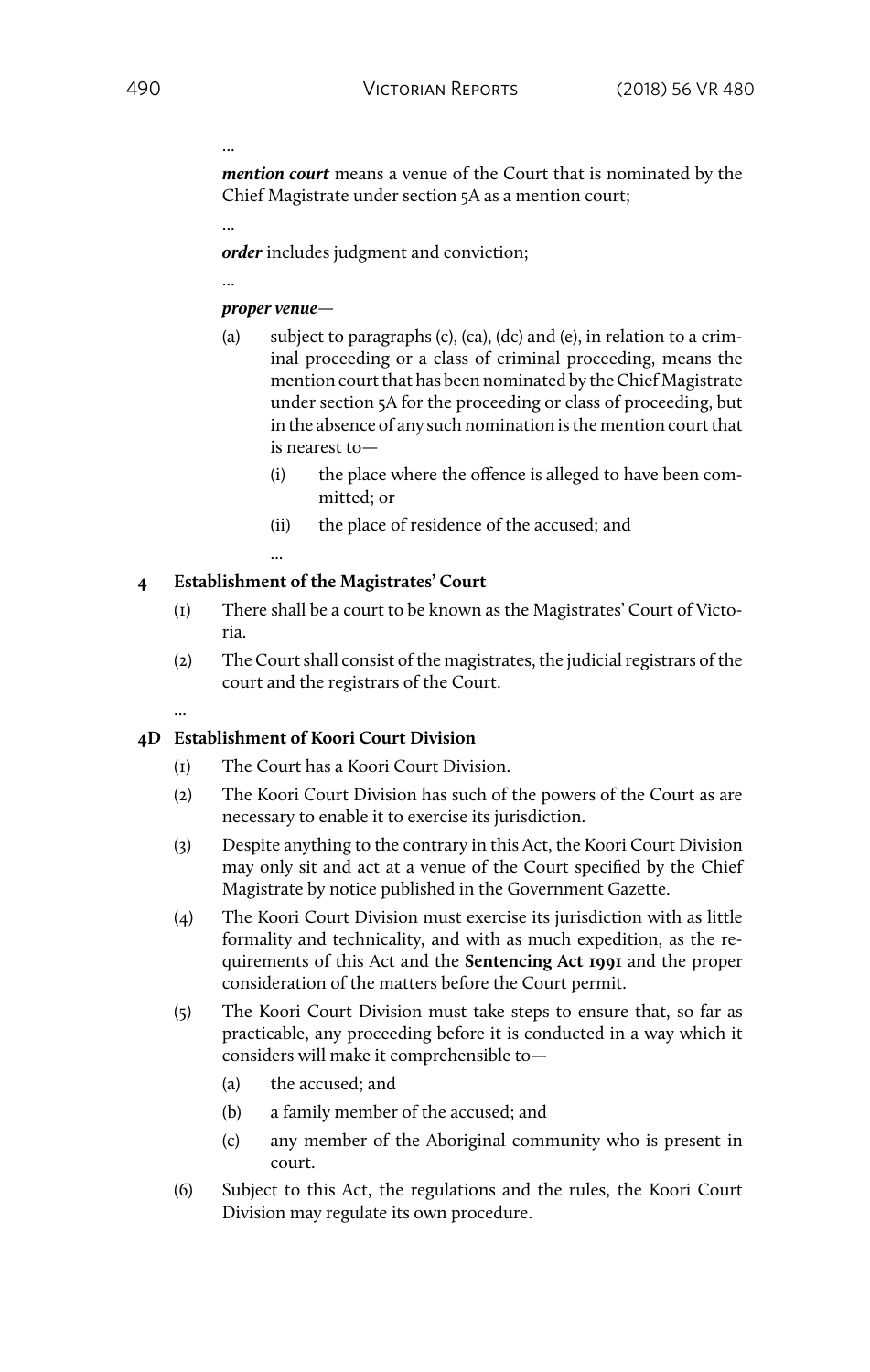### **4E Iurisdiction of Koori Court Division** GENERAL GENERAL GINNANE J

The Koori Court Division has—

- (a) the jurisdiction to deal with a proceeding for an offence given to it by section 4F; and
- (b) jurisdiction to deal with a contravention of a sentence imposed by it (including any offence constituted by such a contravention) or variation of such a sentence, in the circumstances set out in section 4EA; and
- (ba) jurisdiction to deal with a contravention of a sentence imposed by the Magistrates' Court (including any offence constituted by such a contravention), or variation of such a sentence, in the circumstances set out in section 4EA; and
- (c) any other jurisdiction given to it by or under this or any other Act.

### **4F Circumstances in which Koori Court Division may deal with certain offences**

- (1) The Koori Court Division only has jurisdiction to deal with a proceeding for an offence (other than an offence constituted by a contravention of a sentence imposed by it) if—
	- (a) the accused is Aboriginal; and
	- (b) the offence is within the jurisdiction of the Magistrates' Court, other than—
		- (i) a sexual offence as defined in section 6B(1) of the **Sentencing Act 1991**; and
	- (c) the accused—

...

...

- (i) intends to plead guilty to the offence; or
- (ii) pleads guilty to the offence; or
- (iii) intends to consent to the adjournment, under section 59 of the **Criminal Procedure Act 2009**, of the proceeding to enable him or her to participate in a diversion program; and
- (d) the accused consents to the proceeding being dealt with by the Koori Court Division.
- (2) Subject to and in accordance with the rules—
	- (a) a proceeding may be transferred to the Koori Court Division, whether sitting at the same or a different venue; and
	- (b) the Koori Court Division may transfer a proceeding (including a proceeding transferred to it under paragraph (a)) to the Court, sitting other than as the Koori Court Division, at the same or a different venue.
- (3) Despite anything to the contrary in this Act, if a proceeding is transferred from one venue of the Court to another, the transferee venue is the proper venue of the Court for the purposes of this Act.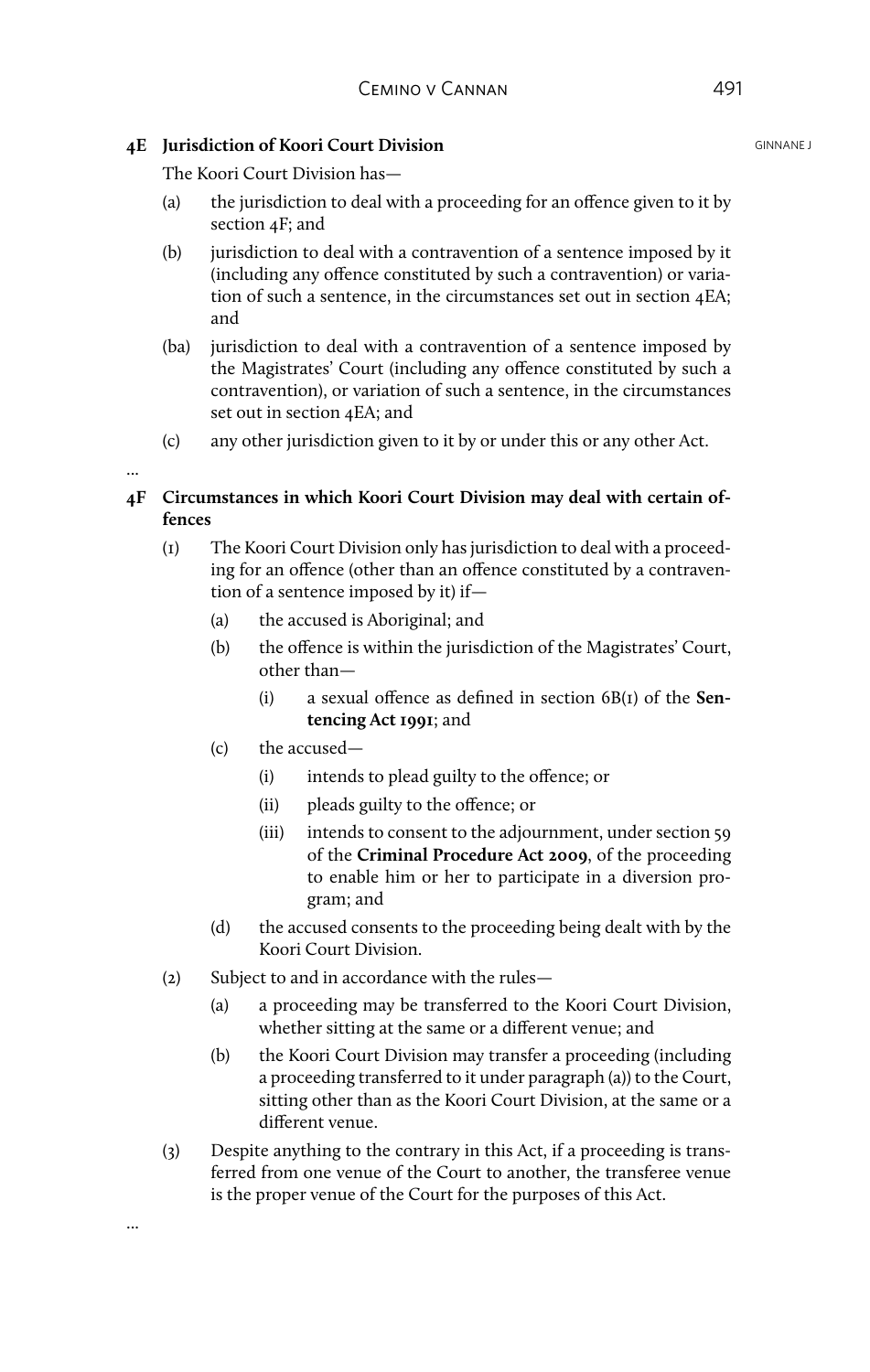### **4G Sentencing procedure in Koori Court Division**

- (1) This section applies to the Koori Court Division when it is considering which sentence to impose on an accused.
- (2) The Koori Court Division may consider any oral statement made to it by an Aboriginal elder or respected person.
- (3) The Koori Court Division may inform itself in any way it thinks fit, including by considering a report prepared by, or a statement or submission prepared or made to it by, or evidence given to it by—
	- (a) a Koori Court officer employed as an Aboriginal justice worker; or
	- (b) a community corrections officer appointed under Part 4 of the **Corrections Act 1986**; or
	- (c) a health service provider; or
	- (d) a victim of the offence; or
	- (e) a family member of the accused; or
	- (f) anyone else whom the Koori Court Division considers appropriate.
- (4) Nothing in this section affects the requirement to observe the rules of natural justice.
- (5) This section does not limit—
	- (a) any other power conferred on the Court by or under this or any other Act; or
	- (b) any other specific provision made by or under this or any other Act for the making of any report, statement or submission, or the giving of any evidence, to the Court for the purpose of assisting it in determining sentence.
- (6) To avoid doubt, Part 3.10 of the **Evidence Act 2008** does not apply to the Koori Court Division in considering the sentence to impose under this section, unless the Koori Court Division directs, in accordance with section 4(2) of the **Evidence Act 2008**, that it applies.
- ...

### **17A Appointment of Aboriginal elders or respected persons**

- (1) The Chief Executive Officer may appoint a person who is a member of the Aboriginal community as an Aboriginal elder or respected person for the purpose of performing functions in relation to the Koori Court Division of the Court as set out in this Act.
- (2) An Aboriginal elder or respected person holds office for the period, and on the terms and conditions, determined by the Chief Executive Officer and specified in the instrument of appointment.
- (3) An Aboriginal elder or respected person may resign from office by writing signed by him or her and delivered to the Chief Executive Officer.
- (4) In this section—

*Chief Executive Officer* means the Chief Executive Officer of Court Services Victoria appointed under section 22 of the **Court Services**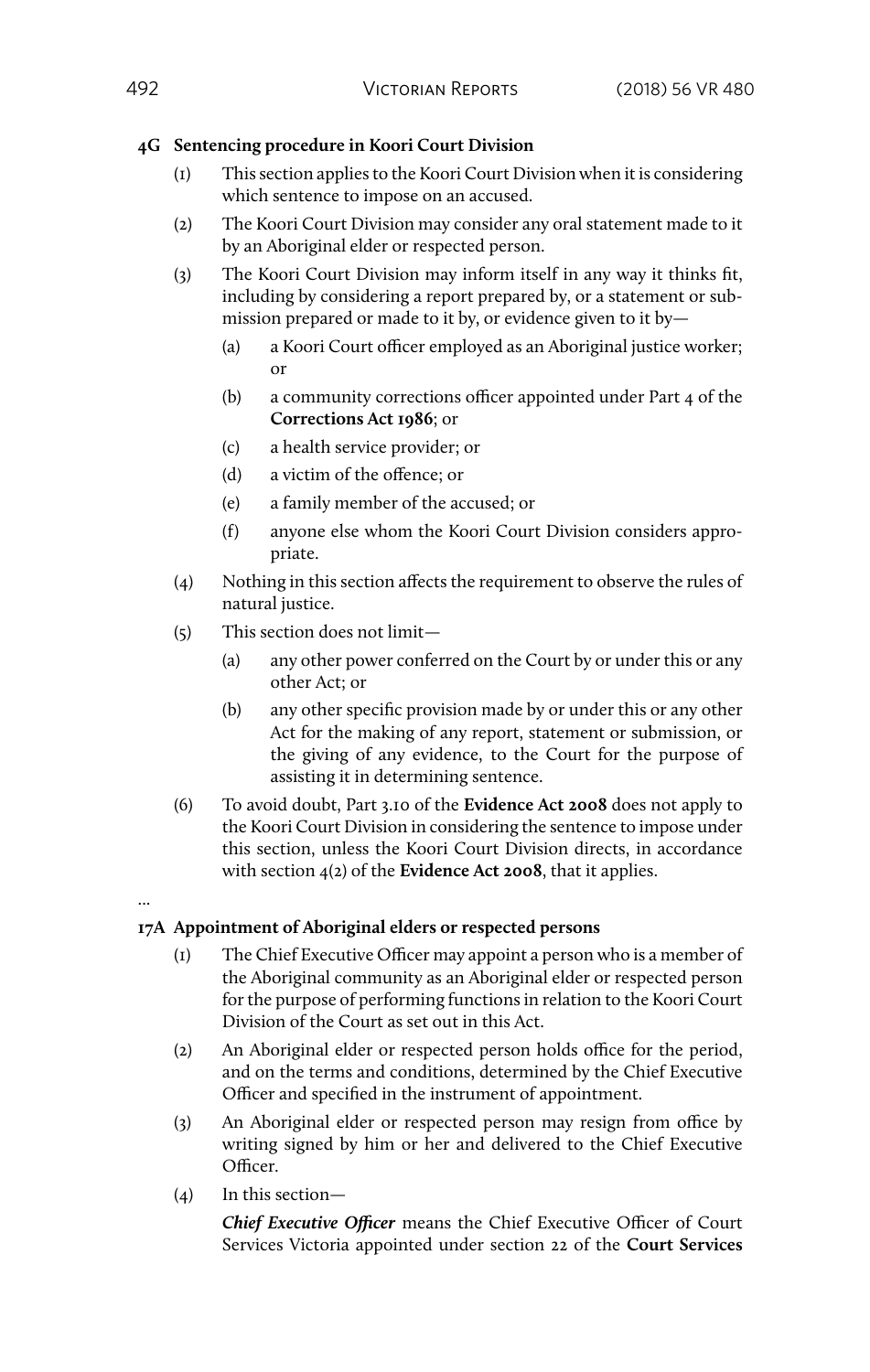### **Victoria Act 2014. GINNANE J GINNANE J**

34 The relevant provisions of the *Criminal Procedure Act 2009* (Vic) are:

### **11 Place of hearing**

- (1) A criminal proceeding in the Magistrates' Court is to be heard at the venue of the court that is nearest to—
	- (a) the place where the offence is alleged to have been committed; or
	- (b) the place of residence of the accused—

except where otherwise provided by this or any other Act or by a nomination under subsection (2).

#### **Note**

Part 2 of the **Magistrates' Court Act 1989** sets out the special requirements for matters that may be heard in the various Divisions of the Magistrates' Court: the Drug Court Division, the Koori Court Division, the Family Violence Court Division, the Specialist Family Violence Court Division and the Neighbourhood Justice Division.

- (2) The Chief Magistrate may from time to time, by notice published in the Government Gazette, nominate a venue of the Magistrates' Court as a venue for the hearing of a specified criminal proceeding or a specified class of criminal proceeding.
- (3) A criminal proceeding in the Magistrates' Court is not invalid only because it was conducted at a venue of the court other than the venue referred to in subsection (1) or nominated under subsection (2).

### **31 Court may change place of hearing**

If the Magistrates' Court considers that—

- (a) a fair hearing in a criminal proceeding cannot otherwise be had; or
- (b) for any other reason it is appropriate to do so—

the court may order that the hearing be held at another place or venue of the court that the court considers appropriate.

#### **169 Place of hearing of criminal trial**

- (1) A criminal trial in the Supreme Court or the County Court is to be held in the court sitting at the place that is nearest to the place where the offence is alleged to have been committed, unless an order is made under section 192.
- (2) A criminal trial is not invalid only because it was conducted at a place other than the place referred to in subsection (1).

### **192 Power to change place of trial**

If a court considers that—

- (a) a fair trial in a criminal proceeding cannot otherwise be had; or
- (b) for any other reason it is appropriate to do so—

the court may order that the trial be held at any other place that the court considers appropriate.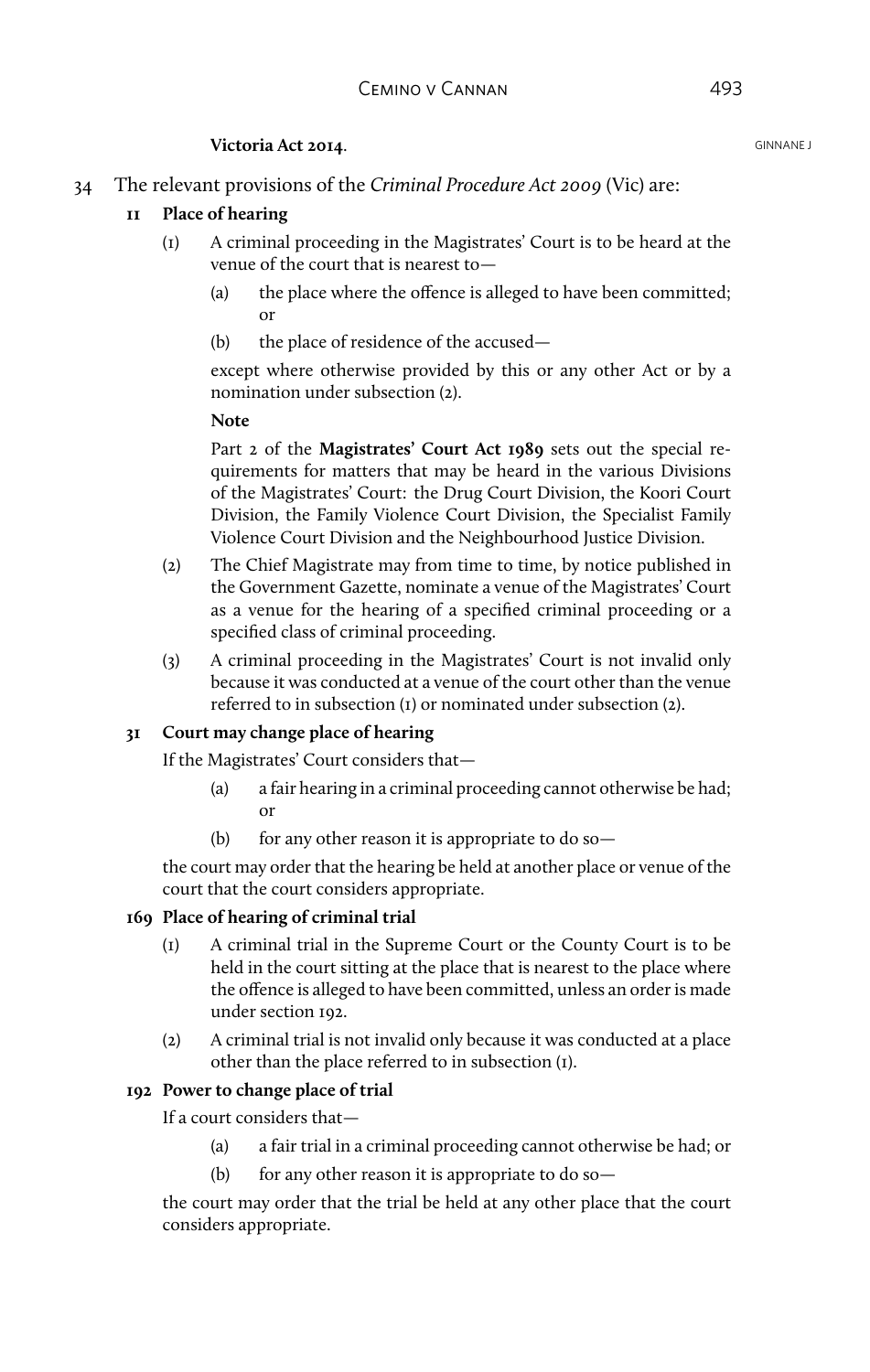### 35 The relevant Charter provisions are as follows:

### **Preamble**

On behalf of the people of Victoria the Parliament enacts this Charter, recognising that all people are born free and equal in dignity and rights.

This Charter is founded on the following principles—

- human rights are essential in a democratic and inclusive society that respects the rule of law, human dignity, equality and freedom;
- human rights belong to all people without discrimination, and the diversity of the people of Victoria enhances our community;
- human rights come with responsibilities and must be exercised in a way that respects the human rights of others;
- human rights have a special importance for the Aboriginal people of Victoria, as descendants of Australia's first people, with their diverse spiritual, social, cultural and economic relationship with their traditional lands and waters.

### **1 Purpose and citation**

- (1) This Act may be referred to as the Charter of Human Rights and Responsibilities and is so referred to in this Act.
- (2) The main purpose of this Charter is to protect and promote human rights by—
	- (a) setting out the human rights that Parliament specifically seeks to protect and promote; and
	- (b) ensuring that all statutory provisions, whenever enacted, are interpreted so far as is possible in a way that is compatible with human rights; and
	- (c) imposing an obligation on all public authorities to act in a way that is compatible with human rights; and

### **4 What is a public authority?**

(1) For the purposes of this Charter a public authority is—

...

but does not include—

(j) a court or tribunal except when it is acting in an administrative capacity; or

### **Note**

Committal proceedings and the issuing of warrants by a court or tribunal are examples of when a court or tribunal is acting in an administrative capacity. A court or tribunal also acts in an administrative capacity when, for example, listing cases or adopting practices and procedures.

**6 Application**

...

...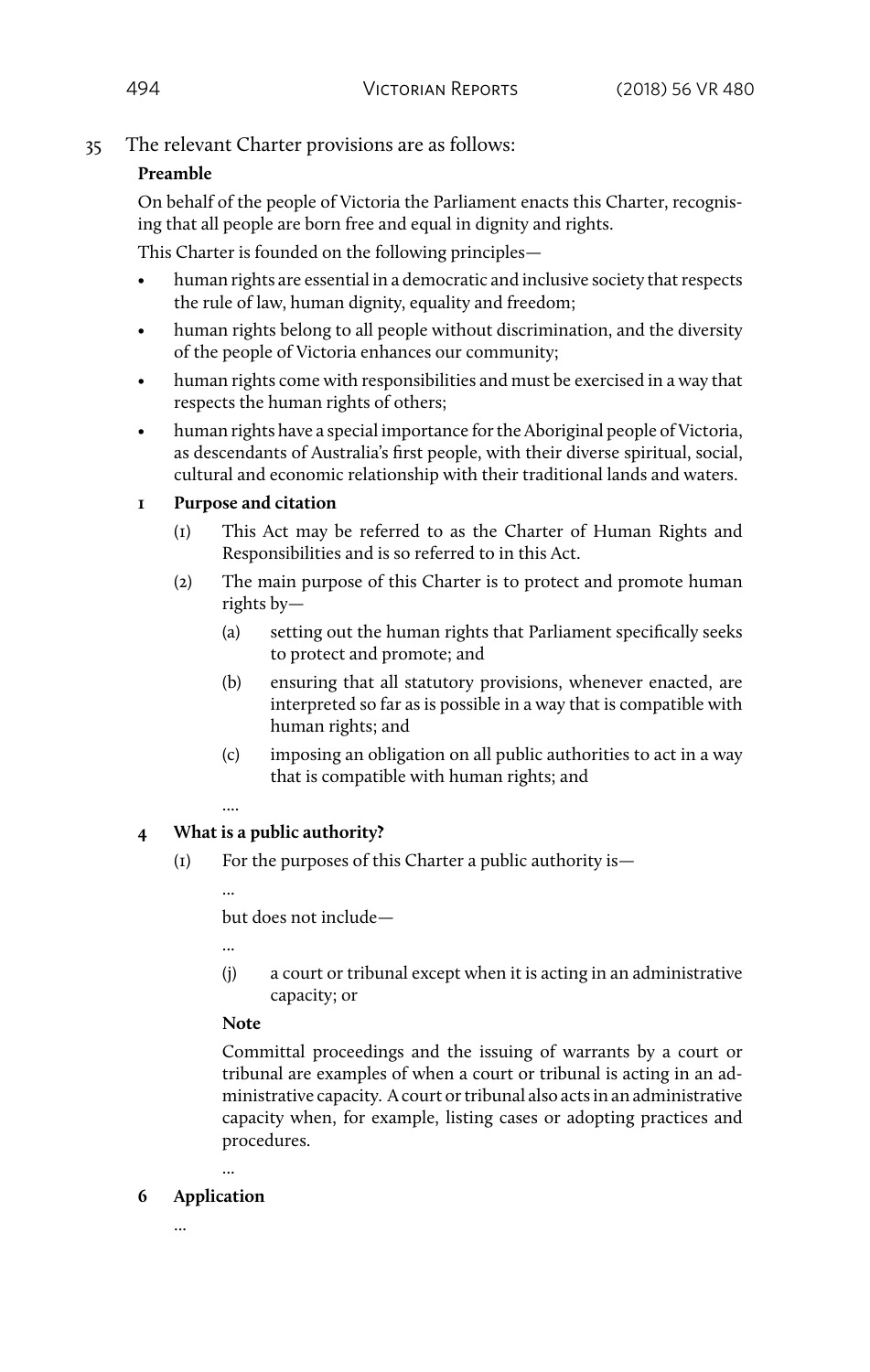- (2) This Charter applies to GINNANE J
	-
	- (b) courts and tribunals, to the extent that they have functions under Part 2 and Division 3 of Part 3; and
	- ...

#### **7 Human rights—what they are and when they may be limited**

- (1) This Part sets out the human rights that Parliament specifically seeks to protect and promote.
- (2) A human right may be subject under law only to such reasonable limits as can be demonstrably justified in a free and democratic society based on human dignity, equality and freedom, and taking into account all relevant factors including—
	- (a) the nature of the right; and
	- (b) the importance of the purpose of the limitation; and
	- (c) the nature and extent of the limitation; and
	- (d) the relationship between the limitation and its purpose; and
	- (e) any less restrictive means reasonably available to achieve the purpose that the limitation seeks to achieve.
- (3) Nothing in this Charter gives a person, entity or public authority a right to limit (to a greater extent than is provided for in this Charter) or destroy the human rights of any person.

#### **8 Recognition and equality before the law**

- (1) Every person has the right to recognition as a person before the law.
- (2) Every person has the right to enjoy his or her human rights without discrimination.
- (3) Every person is equal before the law and is entitled to the equal protection of the law without discrimination and has the right to equal and effective protection against discrimination.
- (4) Measures taken for the purpose of assisting or advancing persons or groups of persons disadvantaged because of discrimination do not constitute discrimination.

### **19 Cultural rights**

- (1) All persons with a particular cultural, religious, racial or linguistic background must not be denied the right, in community with other persons of that background, to enjoy his or her culture, to declare and practise his or her religion and to use his or her language.
- (2) Aboriginal persons hold distinct cultural rights and must not be denied the right, with other members of their community—
	- (a) to enjoy their identity and culture; and
	- (b) to maintain and use their language; and
	- (c) to maintain their kinship ties; and
	- (d) to maintain their distinctive spiritual, material and economic relationship with the land and waters and other resources with which they have a connection under traditional laws and cus-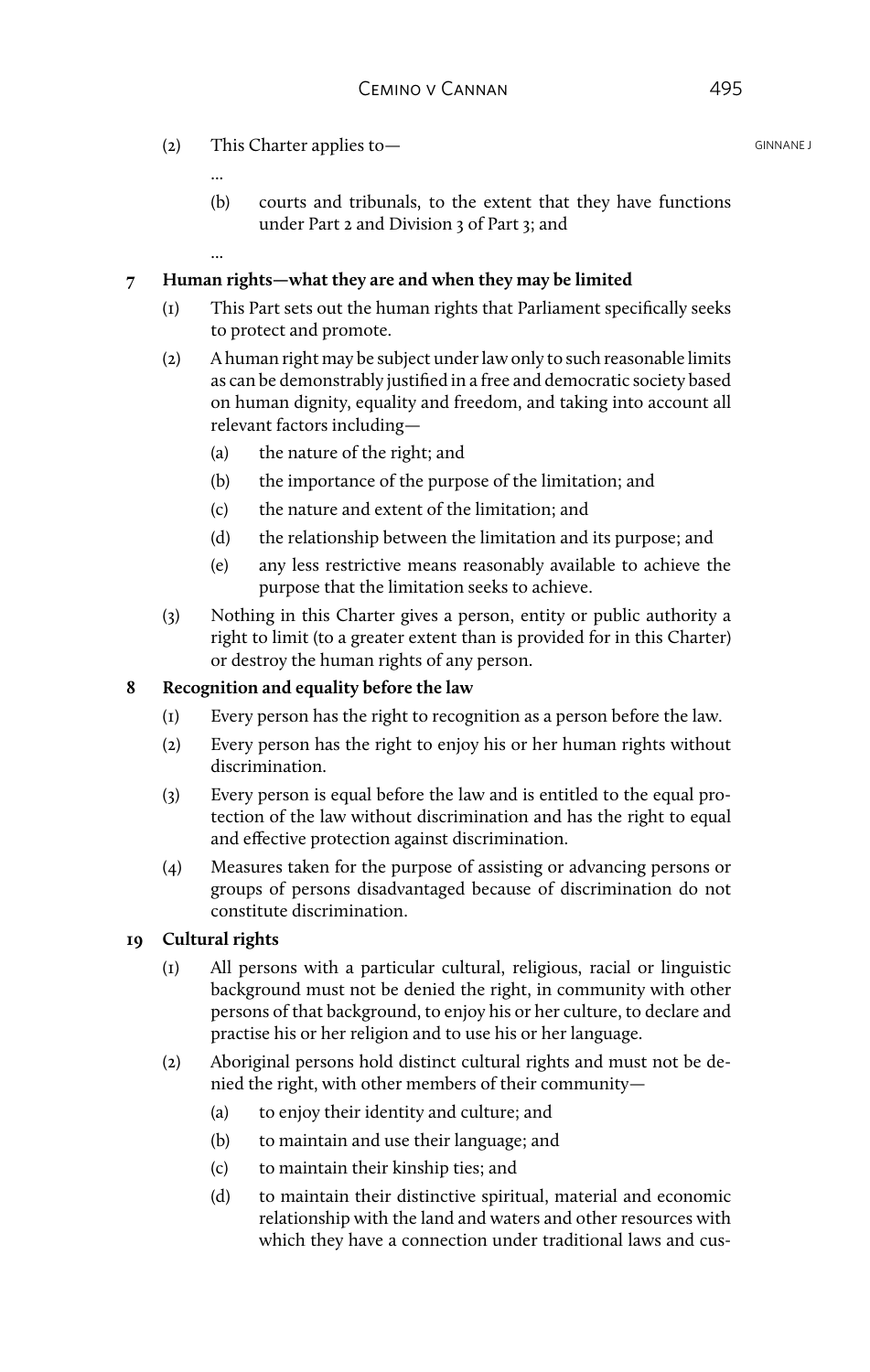toms.

#### **32 Interpretation**

- (1) So far as it is possible to do so consistently with their purpose, all statutory provisions must be interpreted in a way that is compatible with human rights.
- (2) International law and the judgments of domestic, foreign and international courts and tribunals relevant to a human right may be considered in interpreting a statutory provision.
- (3) This section does not affect the validity of—
	- (a) an Act or provision of an Act that is incompatible with a human right; or
	- (b) a subordinate instrument or provision of a subordinate instrument that is incompatible with a human right and is empowered to be so by the Act under which it is made.

### **38 Conduct of public authorities**

- (1) Subject to this section, it is unlawful for a public authority to act in a way that is incompatible with a human right or, in making a decision, to fail to give proper consideration to a relevant human right.
- (2) Subsection (1) does not apply if, as a result of a statutory provision or a provision made by or under an Act of the Commonwealth or otherwise under law, the public authority could not reasonably have acted differently or made a different decision.

#### **Example**

Where the public authority is acting to give effect to a statutory provision that is incompatible with a human right.

### ... **39 Legal Proceedings**

- (1) If, otherwise than because of this Charter, a person may seek any relief or remedy in respect of an act or decision of a public authority on the ground that the act or decision was unlawful, that person may seek that relief or remedy on a ground of unlawfulness arising because of this Charter.
- (2) This section does not affect any right that a person has, otherwise than because of this Charter, to seek any relief or remedy in respect of an act or decision of a public authority, including a right—
	- (a) to seek judicial review under the **Administrative Law Act 1978** or under Order 56 of Chapter I of the Rules of the Supreme Court; and
	- (b) to seek a declaration of unlawfulness and associated relief including an injunction, a stay of proceedings or exclusion of evidence.
- (3) A person is not entitled to be awarded any damages because of a breach of this Charter.
- (4) Nothing in this section affects any right a person may have to damages apart from the operation of this section.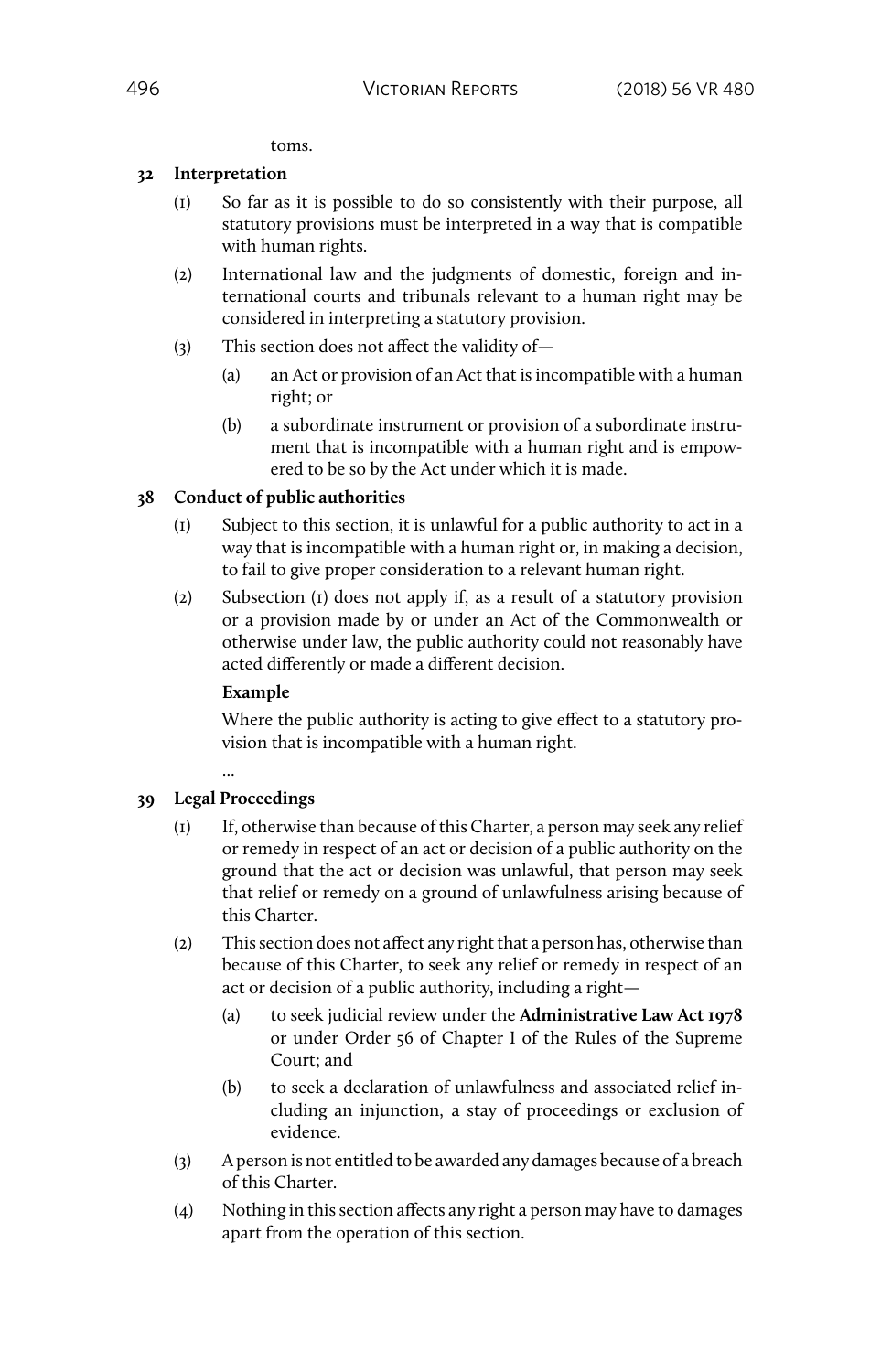# **The Koori Court legislation** GINNANE J

- 36 The Koori Court was introduced by the *Magistrates' Court (Koori Court) Act*, the purposes of which were:
	- (a) to establish a Koori Court Division of the Magistrates' Court; and
	- (b) to provide for the jurisdiction and procedure of that Division—

with the objective of ensuring greater participation of the Aboriginal community in the sentencing process of the Magistrates' Court through the role to be played in that process by the Aboriginal elder or respected persons and others.

37 Prior to the enactment of the Koori Court legislation, the Royal Commission into Aboriginal Deaths in Custody had delivered its Regional Report of Inquiry in New South Wales, Victoria and Tasmania in 1991 to which the plaintiff's counsel referred. It reported that a large number of Aboriginals were dying in custody.10 In Victoria an Aboriginal was 13 times more likely to be in custody than a non-Aboriginal and 12 times more likely to be in prison than a non-Aboriginal.<sup>11</sup> Aboriginal juveniles were 20 times more likely to be in a juvenile institution than a non-Aboriginal was.<sup>12</sup> The Commission stated:

In all too many places, ... Aboriginals are 'criminalised' at an early age by a policing and justice system that is intolerant of cultural differences.<sup>13</sup>

38 The importance of these issues was recently again demonstrated by the information contained in the Australian Law Reform Commission Report of December 2017, *Pathways to Justice — An Inquiry into the Incarceration Rate of Aboriginal and Torres Strait Islander Peoples*. 14 It reported that Aboriginal and Torres Strait Islander adults make up around 2% of the national population, and yet constitute 27% of the national prison population.<sup>15</sup> The Report noted the role of Koori Courts and stated:

Specialist courts, aim to be culturally appropriate. They seek to directly engage people who appear before them, to provide individualised case management, and to address underlying issues in culturally appropriate ways, including by having elders participate in the sentencing discussion.<sup>16</sup>

39 The Recommendations of the *ALRC Report* included establishing specialist Aboriginal and Torres Strait Islander sentencing courts, where needed. They recommended that these courts should incorporate individualised case management and 'wraparound services'. They should be culturally competent, culturally safe and culturally appropriate, with relevant organisations playing a central role in their design, implementation and evalua-

<sup>10</sup> *Royal Commission into Aboriginal Deaths in Custody* (Regional Report of Inquiry in New South Wales, Victoria and Tasmania, March 1991) 20–1 (*Royal Commission Report*).

 $11$  Ibid 21.

Ibid 22.

 $13$  Ibid.

<sup>14</sup> Australian Law Reform Commission, *Pathways to Justice — Inquiry into the Incarceration Rate of Aboriginal and Torres Strait Islander Peoples* (Report No 133, March 2018) (*ALRC Report*).

 $\frac{15}{16}$  Ibid 90.

<sup>16</sup> Ibid 330.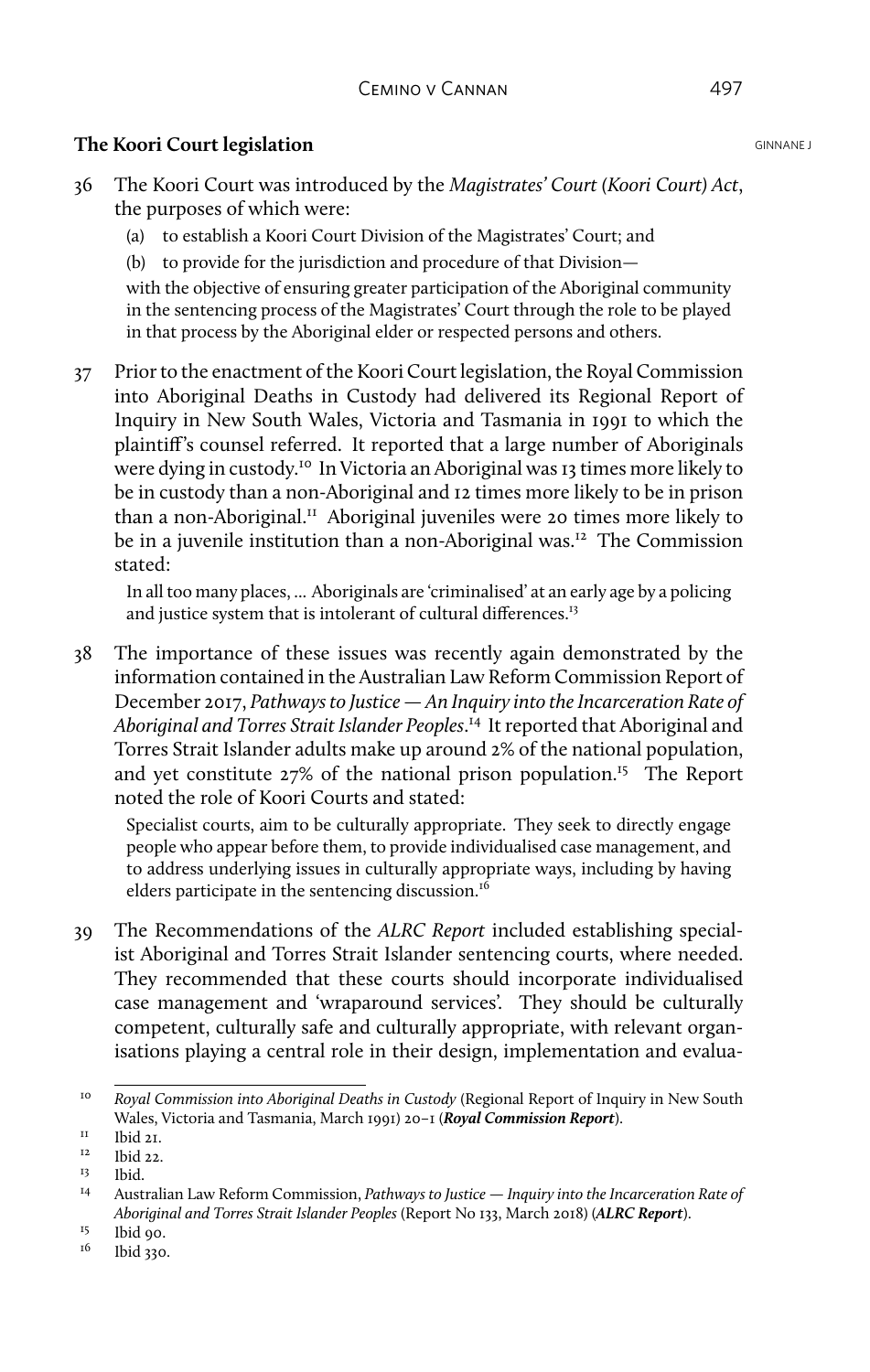tion $17$ 

40 The second reading speech for the Koori Court legislation included the following statements:

Our Government recognises that it is not possible to address the overrepresentation of Aboriginal people in the criminal justice system without also tackling the disproportionately high levels of Aboriginal disadvantage caused by the dispossession of traditional lands and the separation of families.

The Koori court represents a fundamental shift in the way in which we as a community deal with Aboriginal offenders.

...

This initiative will give a clear message to the courts and the wider community that there is a genuine commitment by this government to have real and meaningful participation in the justice system by the Aboriginal communities.

...

This initiative recognises that Koori communities acknowledge the need for sanctions for unacceptable conduct and rehabilitation in a culturally appropriate fashion.

...

The opportunity to establish a Koori court acknowledges that it is essential to incorporate Aboriginal communities' cultural beliefs and practices. It is intended to produce fair and equitable treatment for Aboriginal people in the justice system.

...

It focuses on the individual through close collaboration with family, community service providers and criminal justice agencies. This partnership approach aims to maximise rehabilitation prospects which benefits the whole community by assisting offenders to comply with the completion of sentencing orders and where appropriate to develop a case management plan designed to meet the needs of the individual offender in a culturally appropriate manner. In this way the Magistrates' Court considers and deals with the sentencing of Koori offenders in a more culturally appropriate and aware manner.

...

Rather than being a new court, the Koori court is a fundamentally new way of approaching and dealing with Aboriginal offenders.

...

Not all Aboriginal offenders will be suitable for the Koori court. Currently there is no specific target group of offenders except that the offender is adult and Aboriginal and would otherwise be subject to sentences imposed by the Magistrates' Court.

...

It will be vital that Koori court participants reside in an area in the vicinity of the Koori court to enable them to be supervised whilst on their order and to allow ease of access as outlined in their order.<sup>18</sup>

 $\frac{17}{18}$  Ibid 328.

<sup>18</sup> Victoria, *Parliamentary Debates*, Legislative Assembly*,* 24 April 2002, 1128–31 (Rob Hulls, Attorney-General) (**Second Reading Speech**).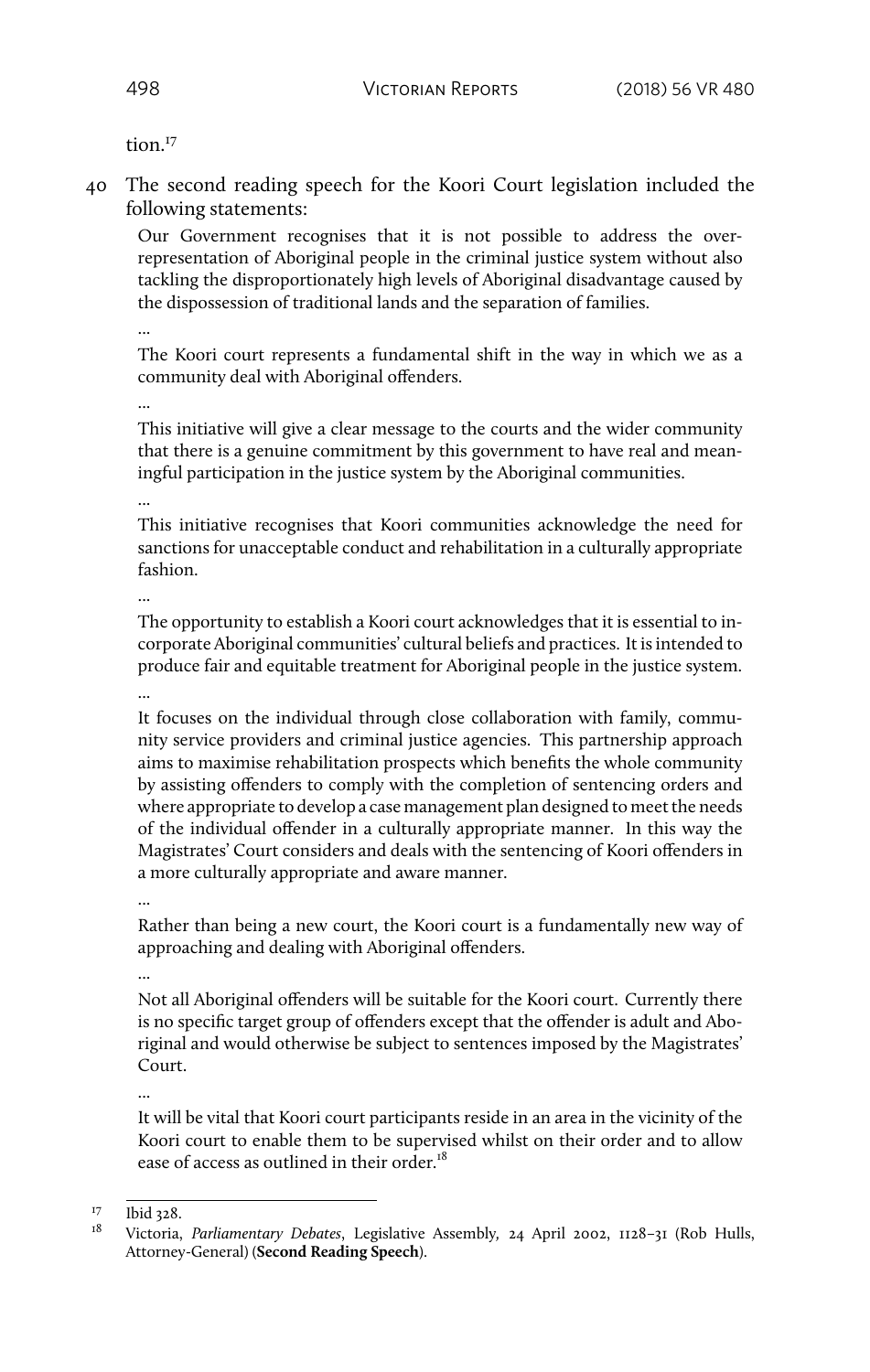- $4I$  The defendants made submissions explaining the history, background and  $GINANDE$ operation of the Koori Court which were not contested. I set out and adopt these submissions in the following paragraphs [42]–[53].
- 42 The Second Reading Speech sets out several operational and community building aims of the Koori Court, including; to further the ethos of reconciliation, reduce the overrepresentation of Koori offenders in the prison system, reduce the failure to appear rate at court, decrease the rate at which court orders are breached, and deter crime in the community generally.
- 43 Koori Courts only operate in a small number of courts in Victoria. Pursuant to s 4D(3), '*the Koori Court Division may only sit and act at a venue of the Court specified by the Chief Magistrate by notice published in the Government Gazette*.' Pursuant to the notice dated 12 September 2002 and published in the Government Gazette on 26 September 2002, the Koori Court was directed by the Chief Magistrate to 'sit and act at the following venues: Shepparton, Broadmeadows'. The Koori Court has since been authorised to sit and act at a number of other venues, namely Warrnambool (2003), Mildura (2005), Melbourne (2014) and Geelong (2016).
- 44 This reflects the fact that Shepparton and Broadmeadows were intended to be 'pilot' sites, with the possibility that if successful 'could be extended to further locations throughout Victoria'.<sup>19</sup> Shepparton was chosen, in consultation with the Aboriginal community, as the first regional location due to the 'alarming statistics from the Shepparton region' as well as the availability of services for Koori Court participants.20 The Koori Courts have since expanded to include Children's Courts and County Court Divisions. The current Aboriginal Justice Agreement includes, as one of the strategies to meet the objective of diversion and strengthening alternatives to imprisonment:

Progressively implement the Koori Courts Strategic Directions recommendations in line with priorities identified by the Aboriginal Justice Forum including:

- expanding the Koori Children's Court to existing Magistrates' Koori Court locations, including at La Trobe Valley, Warrnambool, Swan Hill and Bairnsdale;
- considering the introduction of circuit courts, sitting days or lists in locations whose populations do not support a permanent Koori Court.<sup>21</sup>
- 45 The jurisdiction of the Koori Court is relatively limited. In particular:
	- (a) It only has jurisdiction in respect of those persons who are 'aboriginal' and therefore meet the definition of 'aborigine' in s 3(1).
	- (b) It is limited to cases in which the accused does or intends to plead

 $19$  Ibid 1129–32.

 $20$  Ibid II29.

<sup>21</sup> Victorian Aboriginal Justice Agreement Phase 3, *A Partnership Between the Victorian Government and Koori Community* (2013) 103.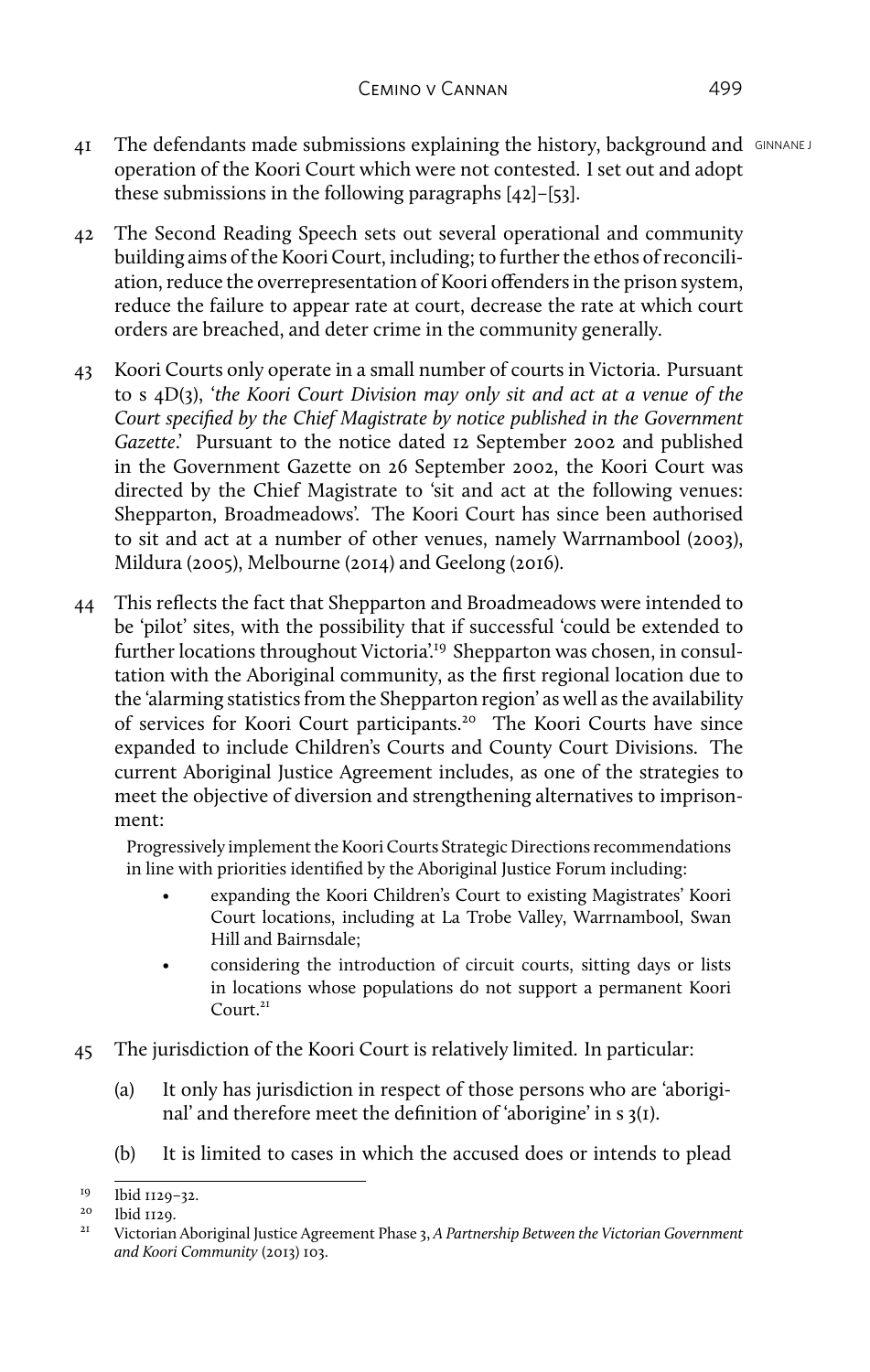guilty or intends to consent to an adjournment to enable participation in a diversion program.

- (c) Certain offences are excluded, namely sexual offences, contraventions of family violence intervention orders or safety notices, and contraventions of person safety intervention orders.
- 46 The Koori Court's procedures are intended to be less formal, and more accessible to the accused, their family and the aboriginal community.<sup>22</sup> Section 4G sets out the sentencing procedure, which includes the ability to have regard to oral statements of elders and respected persons, and to inform itself as it sees fit including receiving evidence from a range of support persons, including a Koori Court officer, as well as any victims. Section 17A enables the appointment of Aboriginal elders and respected persons for the purposes of performing the functions in relation to the Koori Court.
- 47 While the procedures of the Koori Court enable greater participation of the aboriginal community, decisions are ultimately made by magistrates and the same laws and sentencing principles apply as in other divisions of the Magistrates' Court.
- 48 The establishment of the Koori Court is not merely concerned with the processes adopted by the Magistrates' Court in hearings, but the ongoing supervision and case management of offenders. The Second Reading Speech identifies that:

To achieve [its] goals, the Koori court requires coordination of services together with the input of community resources to help offenders, victims and the community to achieve successful outcomes.<sup>23</sup>

49 As the Second Reading Speech makes clear, the Koori Court is intended to: generate new and build upon old partnerships between judicial officers, lawyers, law enforcement agencies, correctional authorities, treatment providers and government departments.

These organisations and individuals will need to adopt new roles and embrace a collaborative, team-oriented approach in working together to manage Koori court participants and reduce their offending.

...

It is expected that successful completion of the Koori court program, with its supervision regime, treatment and support services, will prevent or delay the entry of the offender into prison.<sup>24</sup>

50 The sentencing procedures in s 4G contemplate that the Koori Court will involve and hear evidence from a range of persons including community corrections officers, health workers, victims and family members of the accused.

<sup>22</sup> *Magistrates' Court Act 1989* s 4D(4) and (5).

<sup>&</sup>lt;sup>23</sup> Second Reading Speech,  $1131$ .<br><sup>24</sup> Ibid  $1120$ 

lbid 1130.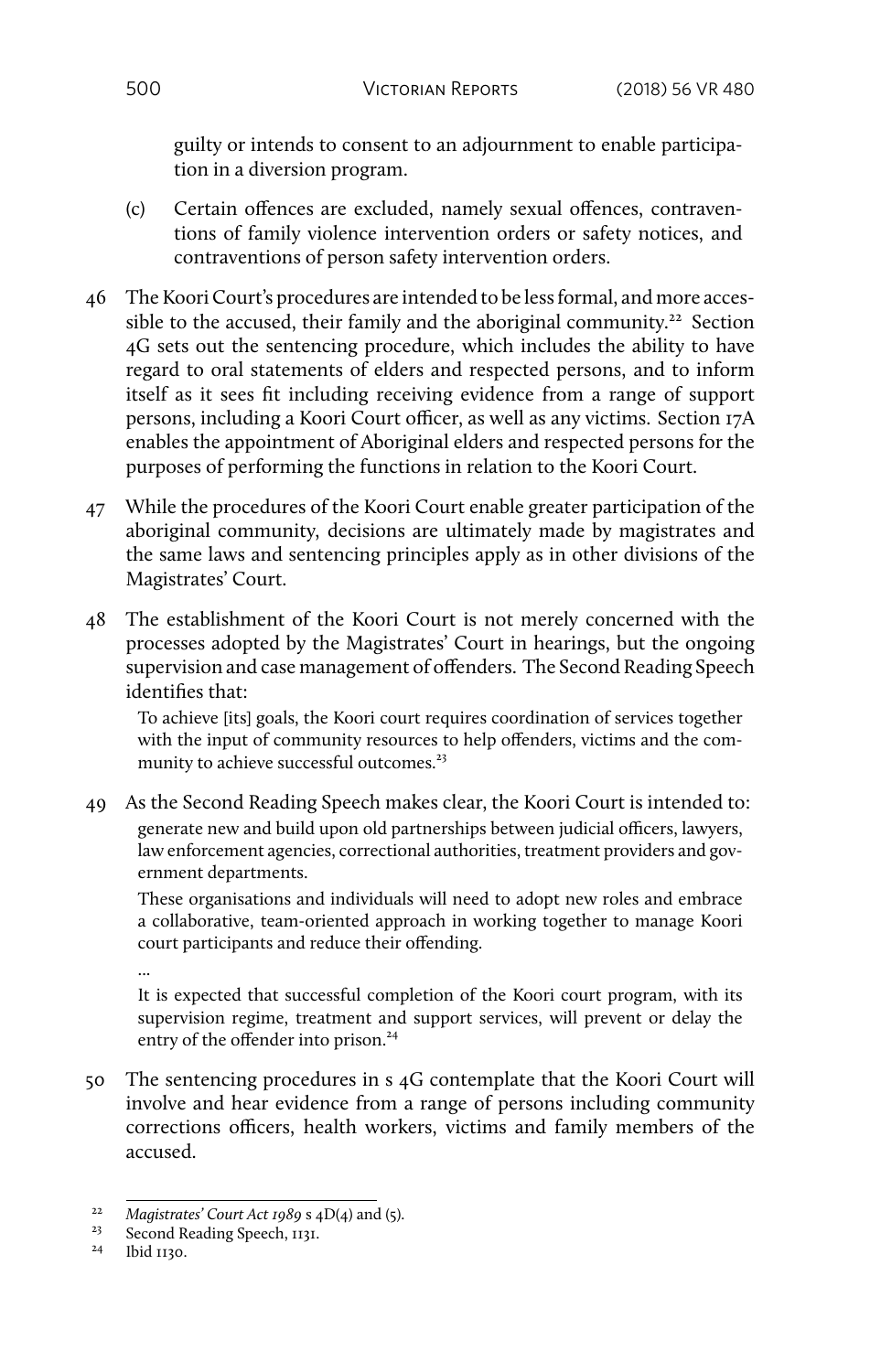51 As noted above, the availability of treatment and support services in Shep- GINNANE J parton was one of the reasons it was chosen as the regional venue for the pilot program. The Second Reading Speech recognised that:

It will be vital that Koori court participants reside in an area in the vicinity of the Koori court to enable them to be supervised whilst on their order and to allow ease of access as outlined in their order. This will facilitate participants' compliance with the order and therefore reflect a decrease in the number of breaches.<sup>25</sup>

- 52 Pursuant to a notice dated 28 September 1999 and published in the Government Gazette on 7 October 1999, the Magistrates' Court at Echuca is a mention court nominated pursuant to s 5A of the Act. However, Echuca is not a venue at which the Koori Court has been authorised to sit and act.
- 53 The boundaries of the Koori Court are those of the venue at which it is authorised to sit and act pursuant to s  $4D(3)$  of the Act. While there are mechanisms that could conceivably be used to expand the boundaries of the Koori Courts, they have not been utilised.
- 54 It is important to note that participation in the Koori Court process can be more burdensome than a traditional plea hearing.26 The Koori Court is not designed to be, nor is it actually, a soft avenue for offenders. This was discussed by Maxwell P and Buchanan JA in the Court of Appeal decision of *R v Morgan*. 27 They noted that, in contrast to a plea hearing in the mainstream Court, in the Koori Court offenders cannot 'hide behind counsel'.28 Further, in *Honeysett v The Queen*, Priest, Beach and Hargrave JJA noted that in the Koori Court, offenders are required to engage in 'sentencing conversations' with elders that are 'challenging' and can involve 'firm admonishments'.<sup>29</sup> Offenders are often 'shamed' for their conduct during a hearing — a traditional punishment that is an important aspect of maintaining order in Aboriginal communities, and one that is considered to be effective when administered by elders.<sup>30</sup> This is reflected in the plaintiff's expectation that, if the proceedings are transferred to the Koori Court, he will be shamed and will have to explain why he re-offended despite promising the elders that he would not when last sentenced.

 $^{27}$  (2010) 24 VR 230.

<sup>&</sup>lt;sup>25</sup> Ibid 1131.<br><sup>26</sup> P. Mora

<sup>26</sup> *R v Morgan* (2010) 24 VR 230; *Honeysett v The Queen* (2018) 56 VR 375.

 $\frac{28}{29}$  Ibid 237 [34].

<sup>&</sup>lt;sup>29</sup> (2018) 56 VR 375, 380 [20].<br><sup>30</sup> R v Morgan (2010) 24 VR

<sup>30</sup> *R v Morgan* (2010) 24 VR 230, 237 [35]; Australian Law Reform Commission, *Recognition of Aboriginal Customary Laws* (Report No 31, June 1986) [500]–[501].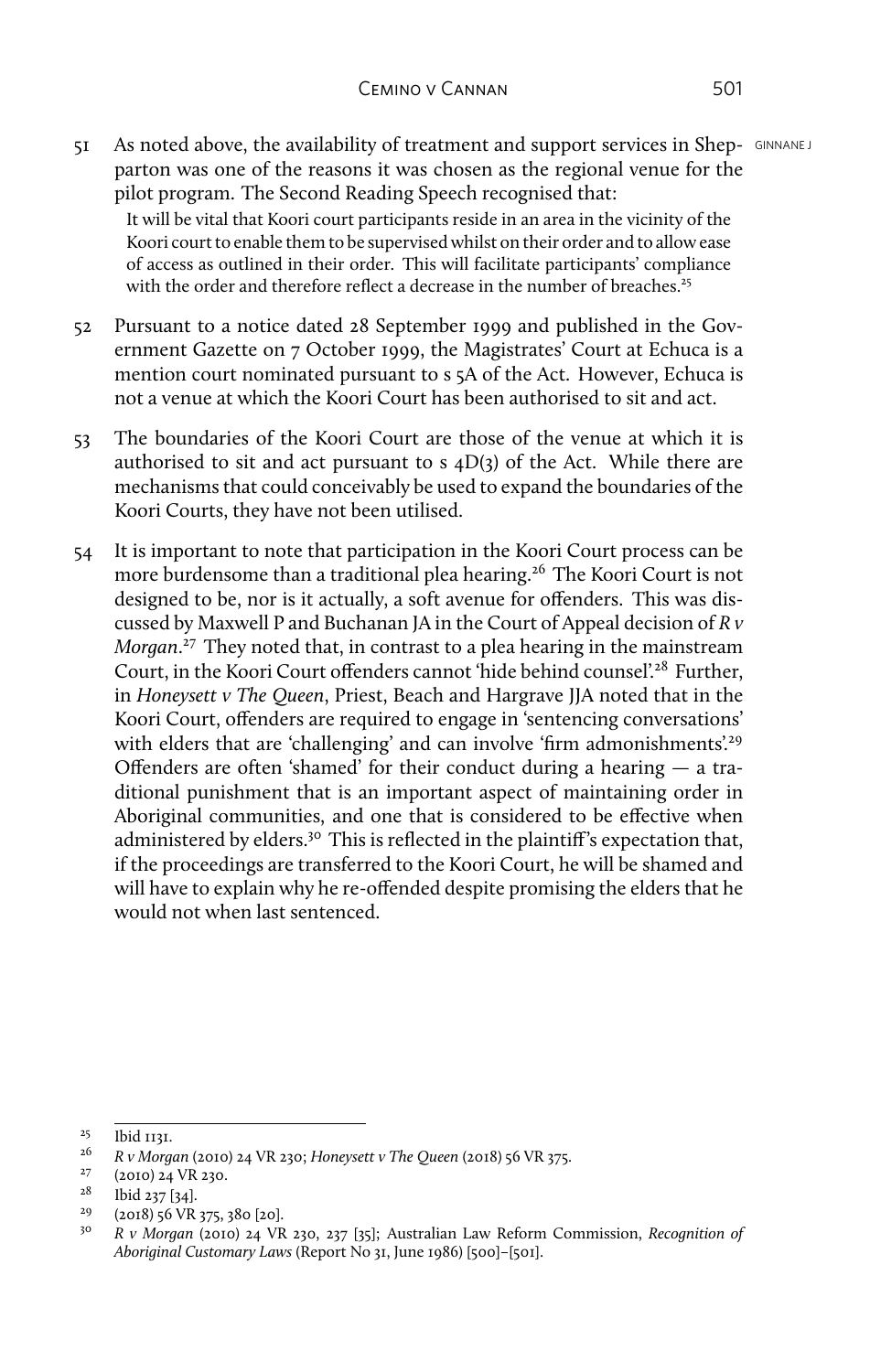### **Was the decision affected by jurisdictional error or an error of law on the face of the record?**

### **The power to transfer proceedings to the Koori Court**

- 55 The plaintiff's first ground of review is that the Magistrates' Court erred by having regard to the 'principles in *Rossi*' in exercising its discretion to transfer under s 4F.
- 56 Section 4F(1) allows proceedings to be transferred to the Koori Court if four conditions are met: the accused is Aboriginal; the offence is within the jurisdiction of the Magistrates' Court (except certain sexual offences); the accused intends to plead, or has pleaded, guilty to the offence; and the accused consents to the proceeding being dealt with by the Koori Court. If all of these conditions are met, as they were in this case, then the proceeding may be transferred under s 4F(2) to the Koori Court, whether sitting at the same venue or not. However, as mentioned, the magistrate declined to transfer the proceedings from the Echuca Magistrates' Court to the Koori Court in Shepparton because of 'the public interest to have the matters heard locally, in accordance with the principles of *Rossi* ...'. The question for this Court to determine is whether the magistrate validly exercised the s 4F discretion.

### **The decision in** *Rossi*

57 In *Rossi*, Mandie J dismissed an application for judicial review of a magistrate's refusal to transfer proceedings from the Ballarat Magistrates' Court to the Melbourne Magistrates' Court. The defendant had applied to have the proceedings transferred in order to meet the convenience of a number of professional witnesses who would be called to give evidence, an application to which the prosecution did not object. The magistrate had a discretion to allow such a transfer under cl 1 of sch 2 of the Act. The magistrate refused the application to transfer the proceedings on the ground that 'generally speaking, serious indictable offences should be dealt with in the locality at which they occur, especially when the defendant's address was in that locality', to which I will refer to as 'the *Rossi* principle'. Mandie J, in the course of dismissing the proceeding, outlined the relevant statutory scheme and held that the locality consideration was not irrelevant. The relevant parts of His Honour's judgment are as follows:

Cl 1 of sch 2 provides:

- 1. Venue of Court
	- (1) A criminal proceeding is returnable at the proper venue of the Court ...
	- (2) If, before any evidence in support of the charge—
		- (a) the defendant objects to the venue of the Court; and
		- (b) the Court is satisfied, having regard to the convenience of the parties, that the proceeding should be transferred to another venue—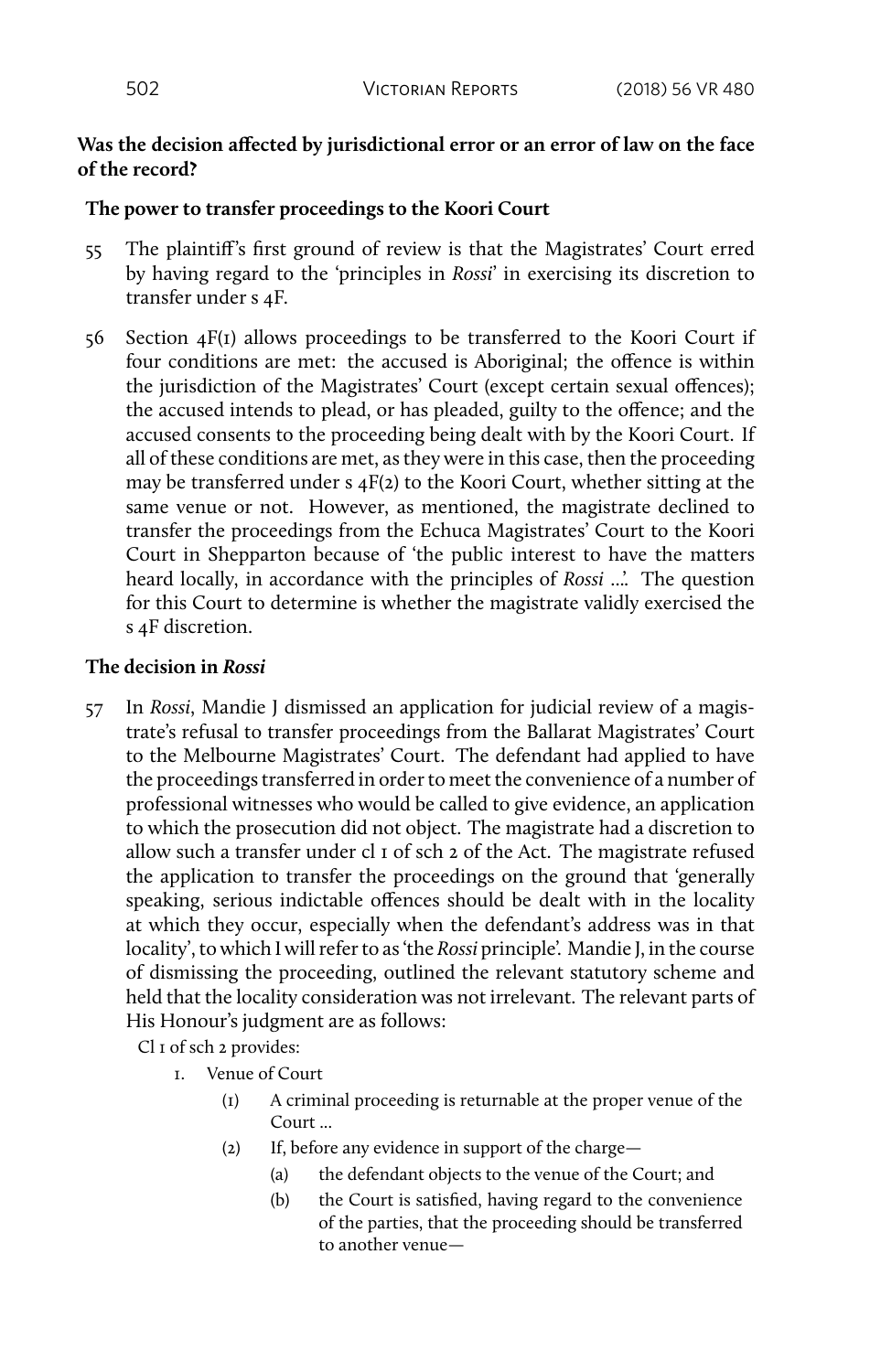the Court may adjourn the proceeding to another venue of the GINNANE J Court.

(3) A proceeding is not void because it was returnable or heard and determined at a venue of the Court other than the proper venue.

Section 3(1) of the *Magistrates' Court Act* defines 'proper venue' in relation to a criminal proceeding to mean the mention court nearest to the place where the offence is alleged to have been committed or the place of residence of the defendant.

In my opinion the magistrate did not fail to properly exercise his discretion under cl 1 of sch 2. It is apparent that, although he did not expressly refer to the convenience of the defendant's witnesses, the magistrate considered that the factor which he did mention was of greater weight in the circumstances — namely, that generally speaking serious indictable offences should be dealt with in the locality at which they occur, especially when the defendant's address was in that locality. I do not consider that the magistrate took into account any irrelevant matters or ignored the convenience of the parties. Nor am I persuaded, had he done so, that the plaintiff would be entitled to, or should in the court's discretion be granted, relief in the nature of mandamus or any other form of relief.<sup>31</sup>

58 The amendments contained in the *Courts and Tribunals (General Amendment) Act 1996* (Vic) altered the definition of proper venue and inserted a new provision dealing with a charge filed at a venue of the Court other than a proper venue.

## **The parties' submissions**

- 59 The plaintiff submitted that, in considering and applying the 'principles of *Rossi*', the magistrate in effect applied the legislative provisions that were considered in *Rossi* rather than considering the Koori Court legislation. Those legislative provisions have since been repealed and replaced by s 11 of the *Criminal Procedure Act*. That Act does not refer specifically to 'proper venue', but certainly in s 11 identifies the venue at which the criminal proceeding is to be heard as the court that is nearest to the place of the alleged offence or the place of residence of the accused. That venue might be regarded as the proper venue.
- 60 The plaintiff submitted that s 4F of the Act contains a specific power to transfer proceedings to the Koori Court and provides that the 'proper venue' may be whatever Court a proceeding is transferred to. Accordingly, the principles in *Rossi* were an irrelevant consideration for the purposes of the exercise of the discretion contained in s 4F(2). Rather, the magistrate should have identified the considerations relevant to exercising the discretion under s 4F after determining the subject-matter, scope and purposes of the Koori Court legislation*.* Section 4F confers a beneficial jurisdiction once the conditions in s 4F(1) are satisfied and not a general discretion requiring consideration of the broad range of factors that the magistrate took into

<sup>31</sup> *Rossi* (1994) 75 A Crim R 411, 414–15.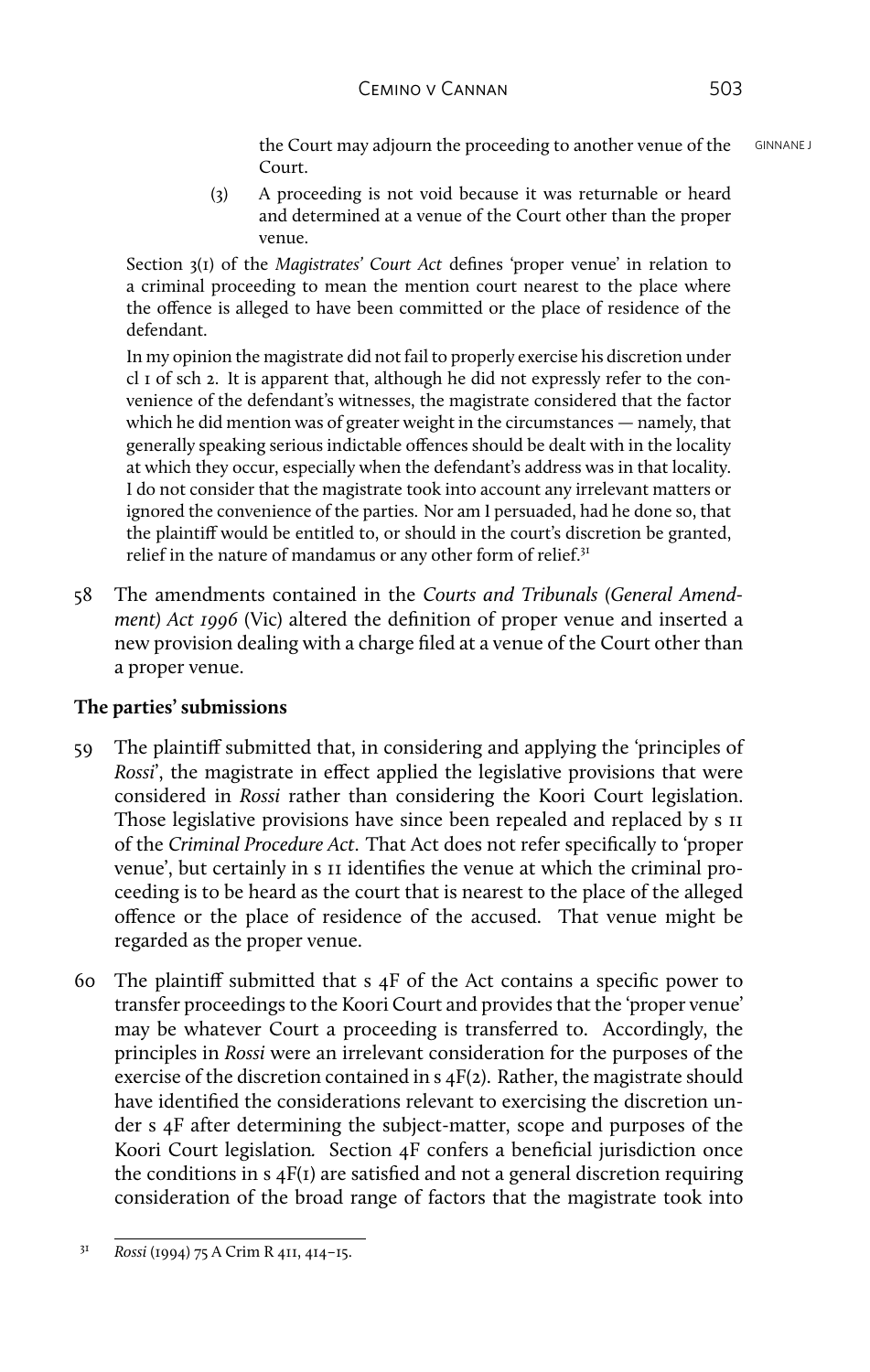account. The magistrate did not have a broad unbridled discretion.32 The plaintiff also argued that s 4F(2) was facultative of the jurisdiction already conferred by s 4F(1) and that ordinarily the Court, when the preconditions were satisfied, must transfer the proceeding.

- 61 No submission was made that s 4F did not contain a discretion. It was accepted as being facultative and not compulsive.33
- 62 The Commission in its submissions about the Charter submitted that in view of s 32 of the Charter, the transfer discretion needs to be interpreted in a manner consistent with the human rights in pt 2 of the Charter. The discretion to transfer the proceeding to the Koori Court in appropriate circumstances is not an 'unbridled' discretion, but must be exercised in accordance with common law principles and the Charter. The Commission did not submit that s 32 binds the Court, but rather that it forms part of the relevant circumstances to be considered in the exercise of the discretion. The Commission described s 32 as a free-standing rule of statutory construction. The Commission submitted that there was nothing in the words used by the magistrate to indicate that the rights in s 8(3) and s 19 of the Charter were taken into account and in particular the Court did not refer to the effective participation of an Aboriginal person in decisions affecting them.
- 63 In contrast, the defendants submitted that the *Rossi* principle was of continuing relevance to the determination of a s 4F transfer application, even though the definition of 'proper venue' may have altered. In support of this submission, they drew on a number of sources: the second reading speech to the *Magistrates' Court (Koori Court) Act*, which refers to the importance of Koori Court participants residing in the vicinity of the Koori Court;34 s 11 of the *Criminal Procedure Act*, which establishes a presumption that proceedings will be heard in the Court closest to either the alleged offending or the defendant's residence; and the importance of the availability of local case management and support services when a defendant's charges are determined at a Court.
- 64 Similar principles have been applied in the application of s 359 of the *Crimes Act 1958* (Vic) (now repealed) and s 192 of the *Criminal Procedure Act*. Section 359 of the *Crimes Act 1958* gave Courts a general power to order that the place (or time) of a trial be changed, and s 192 gives Courts a general power to change the place of trial to ensure that the trial is fair. Thus, in *R v Vjestica*, 35 Maxwell P explained the principles and authority governing the discretion under s 192 of the *Criminal Procedure Act*, stating:36

Ibid 352.

<sup>32</sup> *Wootton v Queensland* (2012) 246 CLR 1, 10 [10].

<sup>33</sup> See *Interpretation of Legislation Act 1984* (Vic) s 45; *Ex parte Goodwin; Re Carruthers* (1967) 86 WN (NSW) 313.

<sup>34</sup> Second Reading Speech, 1131.

 $^{35}$  (2008) 182 A Crim R 350.<br> $^{36}$  Ibid 252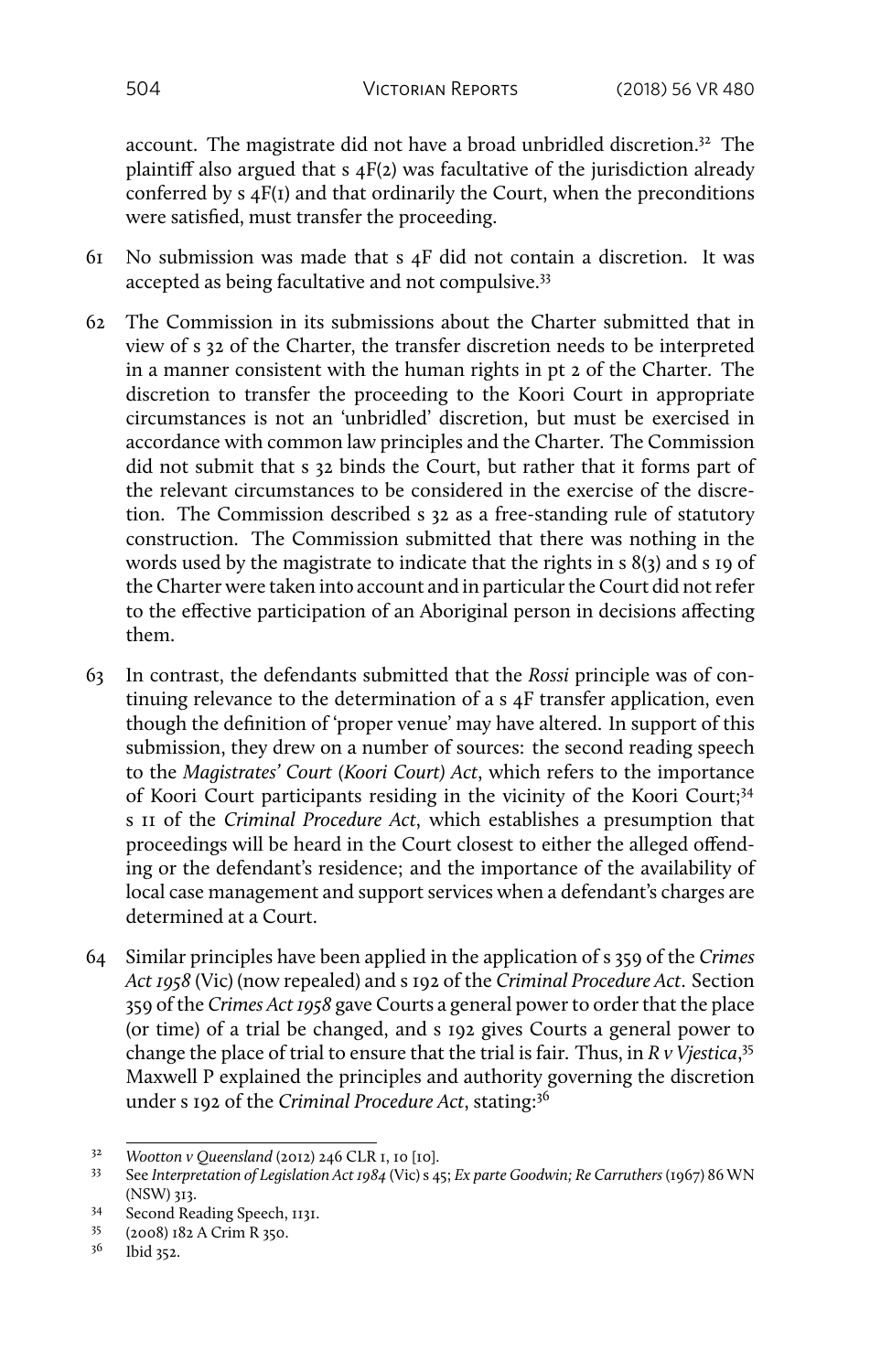Ordinarily, a trial will proceed in the district in which the offence charged is **GINNANE** J alleged to have been committed. As Lush J explained in *Re Ratten*, this course is adopted —

so that justice will be seen to be done by those who are interested in seeing it and so that no feeling can arise that justice is done in a distant place and community.

More recently, in *DPP v Bennett*, Cummins J expressed the view that there were

powerful reasons of public policy why the venue of offence should be the venue of trial. The local community is the community in which the alleged crime took place; it is concerned to have the law administered within it; and to remove a circuit trial to Melbourne can lead the vacated community to feel disenfranchised, marginalised or alienated. All this is common experience. This basal requirement should not be watered down by mere administrative convenience. This is the Supreme Court of Victoria, not the Supreme Court of Melbourne<sup>37</sup>

65 The defendants also pointed out that: s 4F uses the word 'may'; s 31 of the *Criminal Procedure Act* contains a discretion that would permit transfer to the Koori Court; the CCO that the plaintiff breached was issued by Echuca Magistrates' Court and that the Court's interpretation of s 4F should be made bearing in mind the other provisions of the Act dealing with the Neighbourhood Justice Centre, the Drug Court and the Family Violence Division which might be affected by the interpretation of s 4F adopted in this proceeding.

## **Analysis in respect of ground 1**

- 66 The magistrate was exercising a discretion conferred by  $s$  4F(2) in determining the plaintiff's transfer application. His Honour mentioned that discretion in his reasons and his ex tempore reasons should not be examined too zealously for error.38
- 67 His Honour was not obliged to grant the plaintiff's application even if the statutory pre-conditions were satisfied. But, the Court's exercise of a statutory discretion must be in accordance with the scope, purpose and objects of the statute, having regard to its language and the context of the provision.39 The onus was on the plaintiff to persuade the magistrate that the transfer to the Koori Court should occur.
- 68 The magistrate was not being asked to exercise the more general discretion conferred by s 31 of the *Criminal Procedure Act*, but to exercise the specific discretion conferred by  $s$   $4F(2)$  to transfer the proceedings to the Koori Court<sup>40</sup>

<sup>37</sup> Ibid 352–3, citing *Director of Public Prosecutions v Bennett* (2004) 10 VR 355.

<sup>38</sup> *Minister for Immigration and Ethnic Affairs v Wu San Liang* (1986) 185 CLR 259, 271–2.

<sup>39</sup> *Ward v Williams* (1955) 92 CLR 496*,* 508*; Samad v District Court of New South Wales* (2002) 209 CLR 140, 153 (Gleeson CJ and McHugh J), 161 (Gaudron, Gummow and Callinan JJ).

<sup>40</sup> *Anthony Horden & Sons Ltd v Amalgamated Clothing and Allied Trades Union of Australia* (1932) 47 CLR 1, 7 (Gavan Duffy and Dixon JJ).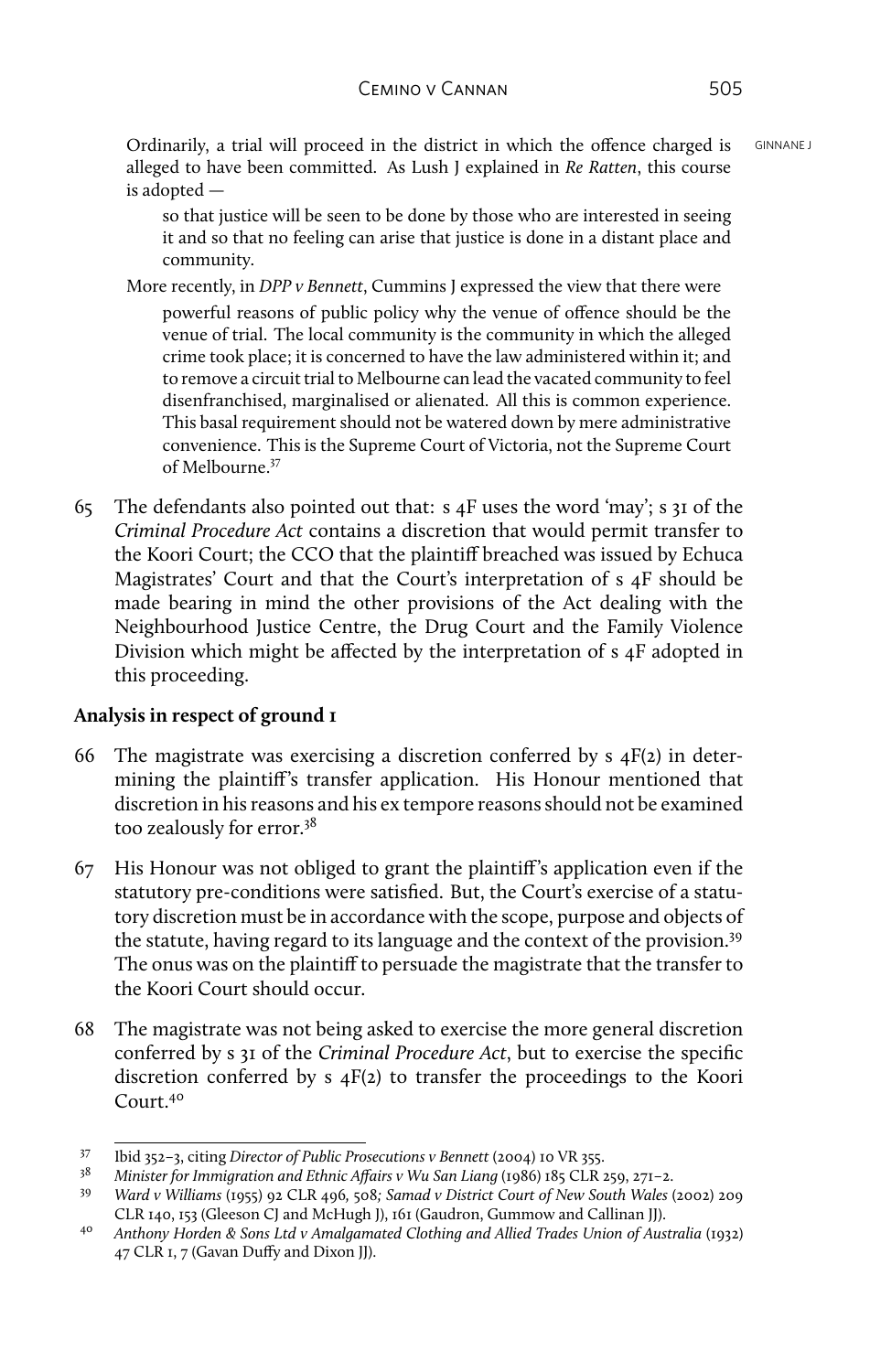69 The proceedings against the plaintiff were commenced in the Magistrates' Court at Echuca because, as required by s 11 of the *Criminal Procedure Act*, that Court was nearest to the place where the offences were alleged to have been committed or the accused's place of residence. It is important to note that the discretion conferred by  $s$   $4F(2)$  is intended to be exercised once the proceedings have been so commenced, that is commenced under s 11 of the *Criminal Procedure Act* at the court closest to the place where the offences were committed or the accused's place of residence. But in those circumstances, an application can still be made under s 4F to transfer the proceeding, and if granted, the proper venue for the proceeding is altered. The s 4F(2) discretion is to be exercised in accordance with the scope, purposes and objects of the Koori Court legislation and the creation of the Koori Court as well as other relevant considerations. It is unwise to attempt any complete listing of relevant considerations. In *R v Trebilco; Ex parte F S Falkiner & Sons Ltd*,<sup>41</sup> Dixon J explained the difficulties of attempting such a listing when an unfettered discretion is conferred:

Where no limits are expressly imposed by the legislature on an administrative discretion, the questions what are, and what are not, legitimate considerations for its exercise must always be disputable and open to wide differences of opinion. But, nevertheless, in theory a legal right exists to compel an exercise of the discretion on grounds which are not extraneous or irrelevant to its purpose.<sup>42</sup>

70 The following year, in *Swan Hill Corporation v Bradbury,*43 Dixon J explained why an undefined administrative discretion might be conferred upon a decision-maker in the following passage:

The reason for leaving the ambit of the discretion undefined may be that legislative foresight cannot trust itself to formulate in advance standards that will provide apt and sufficient in all the infinite variety of facts which may present themselves. On the other hand, it may be because no general principles or policy for governing the particular matter it is desired to control are discoverable, or, if discovered command general agreement ... When a provision of this kind is made, it is incumbent upon the public authority in whom the discretion is vested not only to enter upon the consideration of applications for its exercise but to decide them bona fide and not with a view of achieving ends or objects outside the purpose for which the discretion is conferred. The duty may be enforced by mandamus. But courts of law have no source whence they may ascertain what is the purpose of the discretion except the terms and subject matter of the statutory instrument. They must, therefore, concede to the authority a discretion unlimited by anything but the scope and object of the instrument conferring it. This means that only a negative definition of the grounds governing the discretion may be given. It may be possible to say that this or that consideration is extraneous to the power, but it must always be impracticable in such cases to make more than the most general positive statement of the permissible limits within which the discretion is exercisable and is beyond legal control.<sup>44</sup>

 $^{41}$  (1936) 56 CLR 20.<br>  $^{42}$  lhid 22

 $^{42}$  Ibid 32.<br>  $^{43}$  (1027) 5

 $(1937)$  56 CLR 746.<br>44 Ibid  $75-8$ 

Ibid  $757-8$ .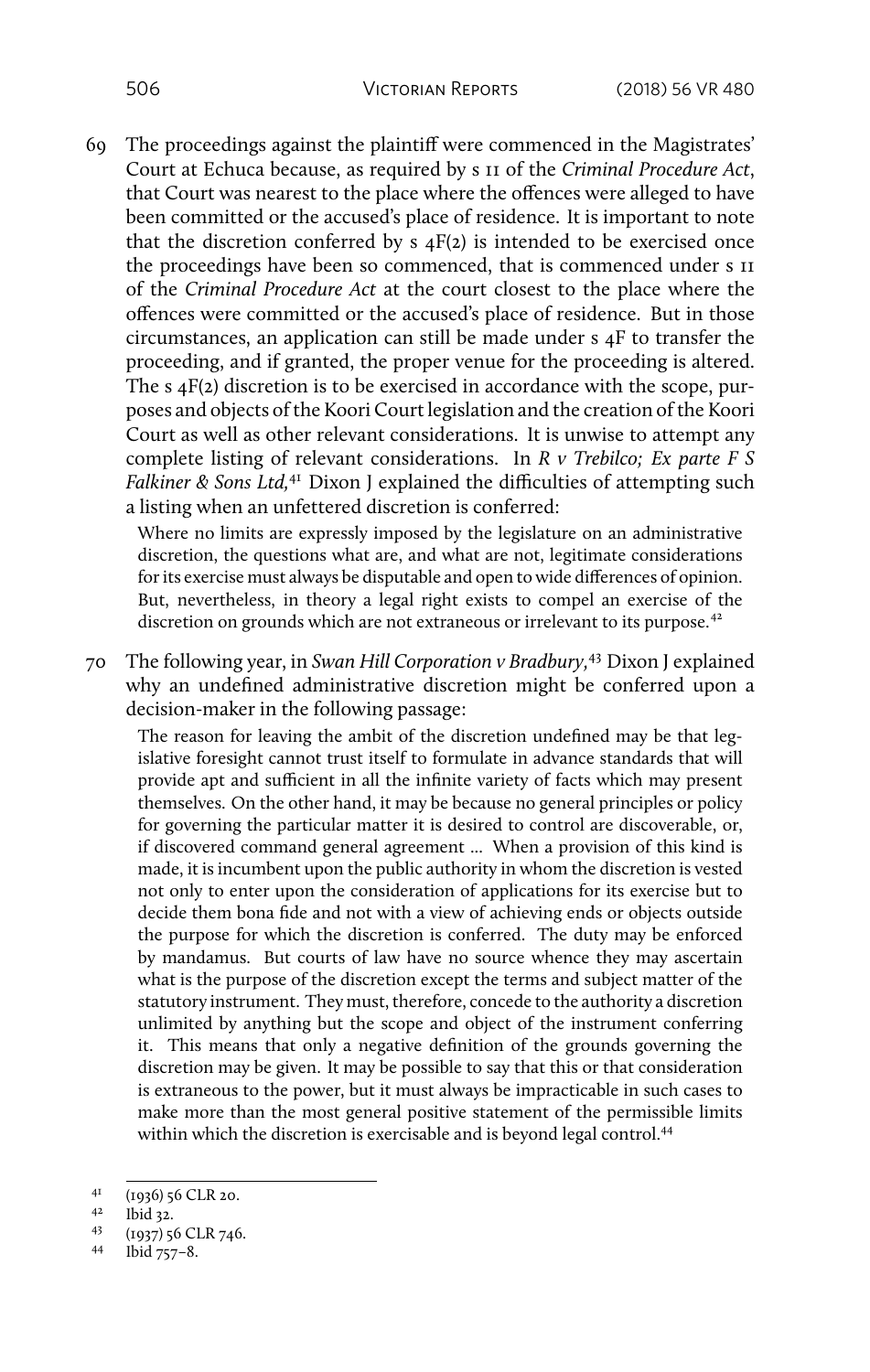71 Mason J restated these principles in *Minister for Aboriginal Affairs v Peko-* GINNANE J *Wallsend Ltd,*45 in the following terms:

What factors a decision-maker is bound to consider in making the decision is determined by construction of the statute conferring the discretion. If the statute expressly states the considerations to be taken into account, it will often be necessary for the court to decide whether those enumerated factors are exhaustive or merely inclusive. If the relevant factors — and in this context I use this expression to refer to the factors which the decision-maker is bound to consider — are not expressly stated, they must be determined by implication from the subject-matter, scope and purpose of the Act. In the context of judicial review on the ground of taking into account irrelevant considerations, this Court has held that, where a statute confers a discretion which in its terms is unconfined, the factors that may be taken into account in the exercise of the discretion are similarly unconfined, except in so far as there may be found in the subject-matter, scope and purpose of the statute some implied limitation on the factors to which the decision-maker may legitimately have regard.<sup>46</sup>

- 72 The result of these authorities is that in determining the matters relevant to the discretion that the magistrate exercised under s 4F, attention must primarily be given to the subject-matter, scope and purpose of the Koori Court legislation.
- 73 Without attempting an exhaustive list of relevant considerations to the proper exercise of the s 4F(2) discretion, a few potentially relevant matters can be identified. First is the greater participation of the Aboriginal community in the sentencing process through the role to be played by Aboriginal elders and respected persons in the Koori Court. Other relevant factors might be whether the elders or respected persons who are likely to participate in the proposed Koori Court hearing are from the same nation as the accused, in this case the Yorta Yorta nation, the distance of the Koori Court from the accused's residence and the location of the alleged offences. The nature of the offences may also be relevant, as may the previous sentencing of the accused by the Koori Court or the General Division of the Court and the accused's conduct after such sentence. The fact that the accused is said to have reoffended after having been previously sentenced by the Magistrates' Court is no reason by itself why the further offences cannot be determined by the Koori Court, it will all depend on the circumstances. I discuss elsewhere Charter rights that may also be relevant to the exercise of the discretion.
- 74 In my respectful opinion, the magistrate erred by giving primacy in his consideration of relevant factors to 'proper venue' and the principles in *Rossi*. As I have mentioned, in many if not most instances, an application for a criminal proceeding to be transferred to a Koori Court will be made, when proceedings have been commenced in the initial proper venue that is the closest court to the location of the alleged offences or the residence

 $^{45}$  (1986) 162 CLR 24.<br> $^{46}$  lbid 20-40 (citation)

<sup>46</sup> Ibid 39–40 (citations omitted).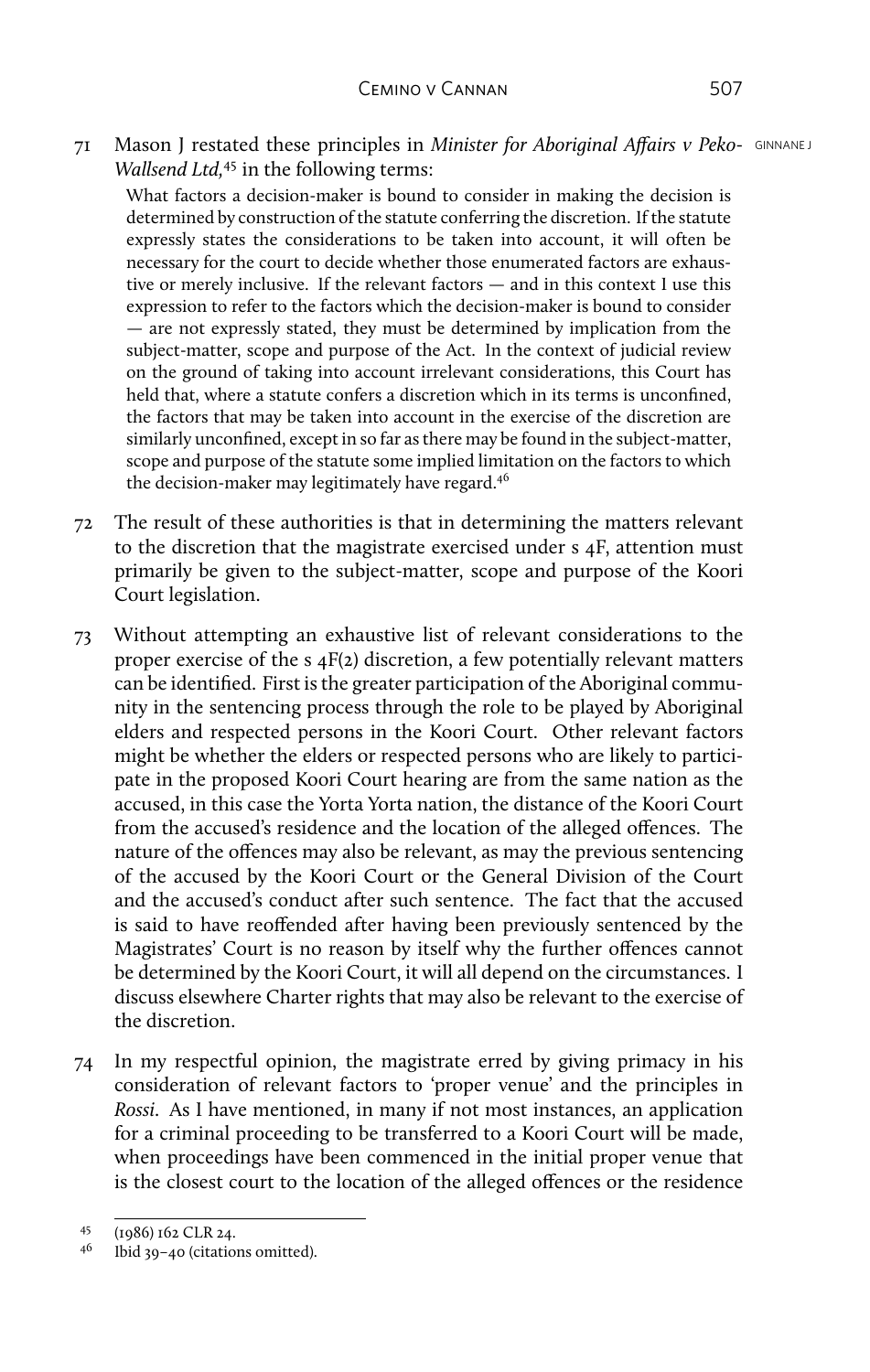of the accused. Transfer applications to the Koori Court will only be made when that has occurred, so the traditional proper venue consideration and any public interest in the hearing of the charges in the locality of their commission, should generally be given less weight than the purpose of the creation of the Koori Court. That Court becomes the proper venue if the transfer application is successful.

- 75 The magistrate initially treated the decision in *Rossi* as removing his discretion, because he considered that it fixed the 'proper venue' as the Court closest to the offending/offender. Even after the plaintiff's lawyer's submissions that the transfer decision involved the exercise of a discretion, the magistrate still treated *Rossi* as being determinative of proper venue, and still treated 'proper venue' as at least a relevant consideration in exercising the discretion under s 4F. For example, at the beginning of his reasons, he stated that: 'I've raised the case of *Rossi v Magistrates' Court* and the reasons behind why that's such a strong case for proper venue in respect to matters'.
- 76 The magistrate's reasons suggest that he did not take the purposes of the Koori Court into account in any meaningful way. He was exercising the s 4F(2) discretion and not the discretion conferred by s 31 of the *Criminal Procedure Act*. He was incorrect to say that the definition of proper venue had not been altered. No express definition of proper venue was contained in the *Criminal Procedure Act* in 2017, although, as previously mentioned, it does refer to 'venue'. While the magistrate referred to the benefits of the Koori Court, he did not refer to its purposes. His reference to the education that magistrates receive about therapeutic justice for Aboriginal offenders is quite a different matter from taking into account the purposes of the Koori Court.
- 77 The magistrate referred to a number of possibly relevant considerations, but erred in placing such weight on the 'proper venue' as discussed in *Rossi* and not taking into account that under the Koori Court legislation that 'proper venue' may be of less importance and can be altered by the transfer application.
- 78 As well as taking into account the purposes, scope and objects of the Koori Court legislation, I also consider that in exercising the s 4F discretion, the magistrate should have had regard to the rights of the plaintiff contained in ss 8(3) and 19(2)(a) of the Charter. They were relevant considerations. I deal with this issue later in this judgment.

## **Charter grounds**

79 Before considering the Charter grounds, I should record in fairness to the magistrate that they were not put to him and thus he did not have the opportunity to consider them. However, it was not submitted that that fact prevented the plaintiff relying on ground 2, which contains the Charter grounds.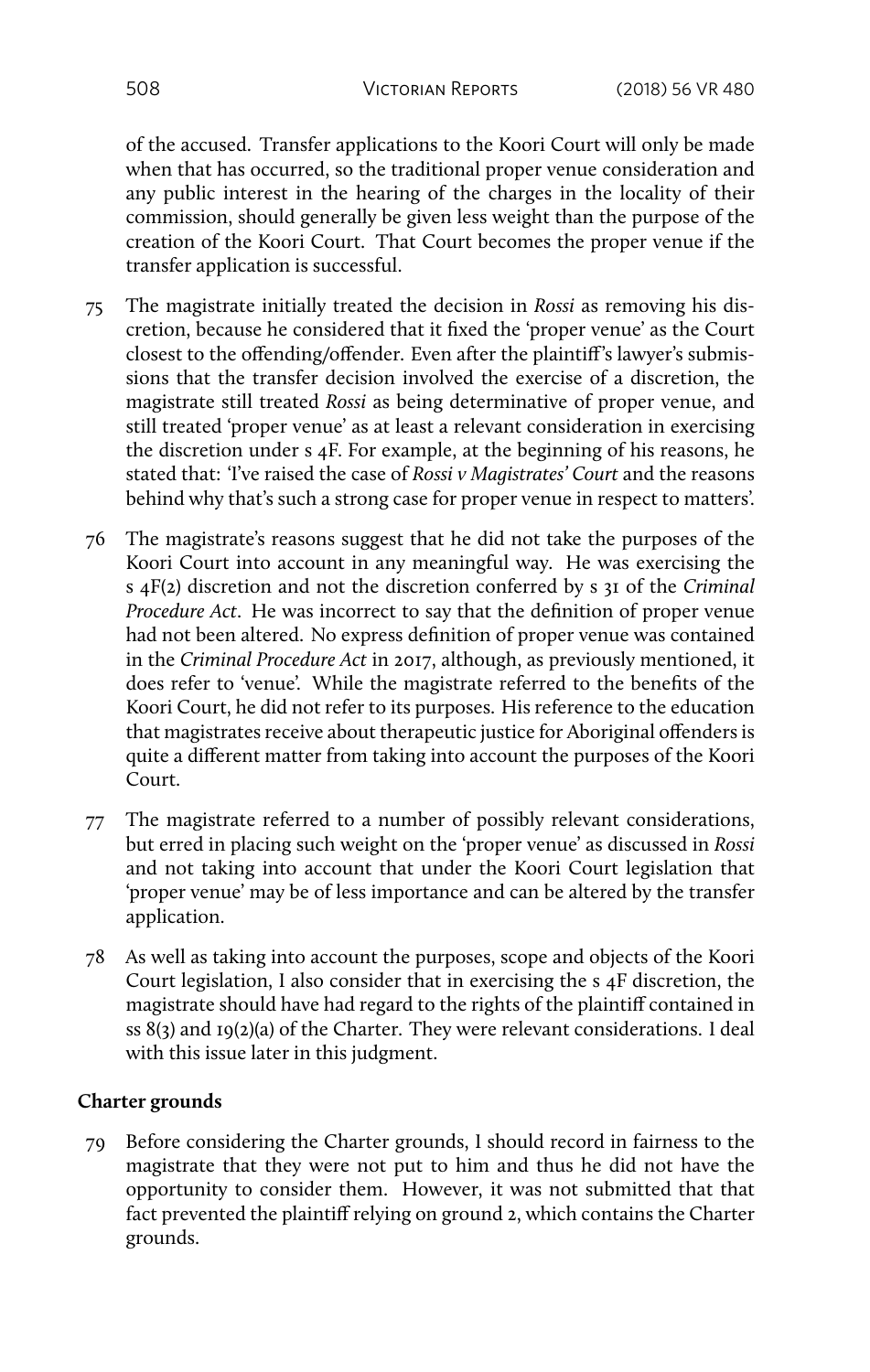## **In what capacity was the Magistrates' Court acting?** GINNANE J

- 80 The question of whether the magistrate was acting in an administrative capacity determines whether the magistrate or Magistrates' Court was a public authority to whose actions or decisions the Charter applies. It determines whether, in deciding the transfer application to the Koori Court, the magistrate was required by s 38 of the Charter to act compatibly with, and to give proper consideration to, relevant human rights.
- 81 Section 38 only applies to 'public authorities', a term which is defined in  $s$  4(1)(j) as not including a court 'except when it is acting in an administrative capacity'. The term 'administrative capacity' is not defined by the Charter, but s  $4(I)(i)$  is accompanied by a legislative note,<sup>47</sup> which states that: Committal proceedings and the issuing of warrants by a court or tribunal are examples of when a court or tribunal is acting in an administrative capacity. A court or tribunal also acts in an administrative capacity when, for example, listing cases or adopting practices and procedures.
- 82 The terms 'administrative' and 'judicial' are used in many areas of public law, but with no fixed meaning. Much depends on the contexts in which the terms are used. The parties made detailed submissions about the capacity in which the magistrate was acting.

## *The parties' and interveners' submissions*

- 83 The plaintiff submitted that the magistrate was acting in an administrative capacity and was thus a public authority for the purpose of s 38 of the Charter for the following reasons: the decision did not result in a binding determination of the parties' legal rights and liabilities, but rather determined the forum within which those rights and liabilities would be determined; the decision did not involve an adversarial court process; and there was no right to appeal from the magistrate's determination.
- 84 The plaintiff referred to precedents concerning the distinction between judicial and administrative court decisions.<sup>48</sup> Thus committal proceedings are considered to be an administrative function of a court, $49$  and some authorities establish that deciding applications for adjournments or stays of proceedings are judicial inquiries.50 The plaintiff also sought to contrast s 4F transfer applications with contested adjournment applications, which have been held to be judicial.<sup>51</sup> Unlike s  $4F$  transfer applications, contested adjournment applications may involve the leading of evidence, adversarial party submissions, and directly impact upon the parties' rights and obliga-

<sup>47</sup> This note forms part of the Charter by virtue of s 36(3A) of the *Interpretation of Legislation Act 1984*.

<sup>48</sup> *Kennedy v Purser* (1898) 23 VLR 530; *Maxwell v Keun* [1928] 1 KB 645; *Burnham v Soloman* [1946] VLR 431; *Potter v Tural* (2000) 2 VR 612; *Onus v Sealey* (2004) 149 A Crim R 227.

<sup>49</sup> *Kennedy v Purser* (1898) 23 VLR 530; *Potter v Tural* (2000) 2 VR 612.

<sup>50</sup> *Maxwell v Keun* [1928] 1 KB 645; *Burnham v Soloman* [1946] VLR 431.

<sup>51</sup> *Slaveski v The Queen* (2012) 40 VR 1 (*Slaveski*).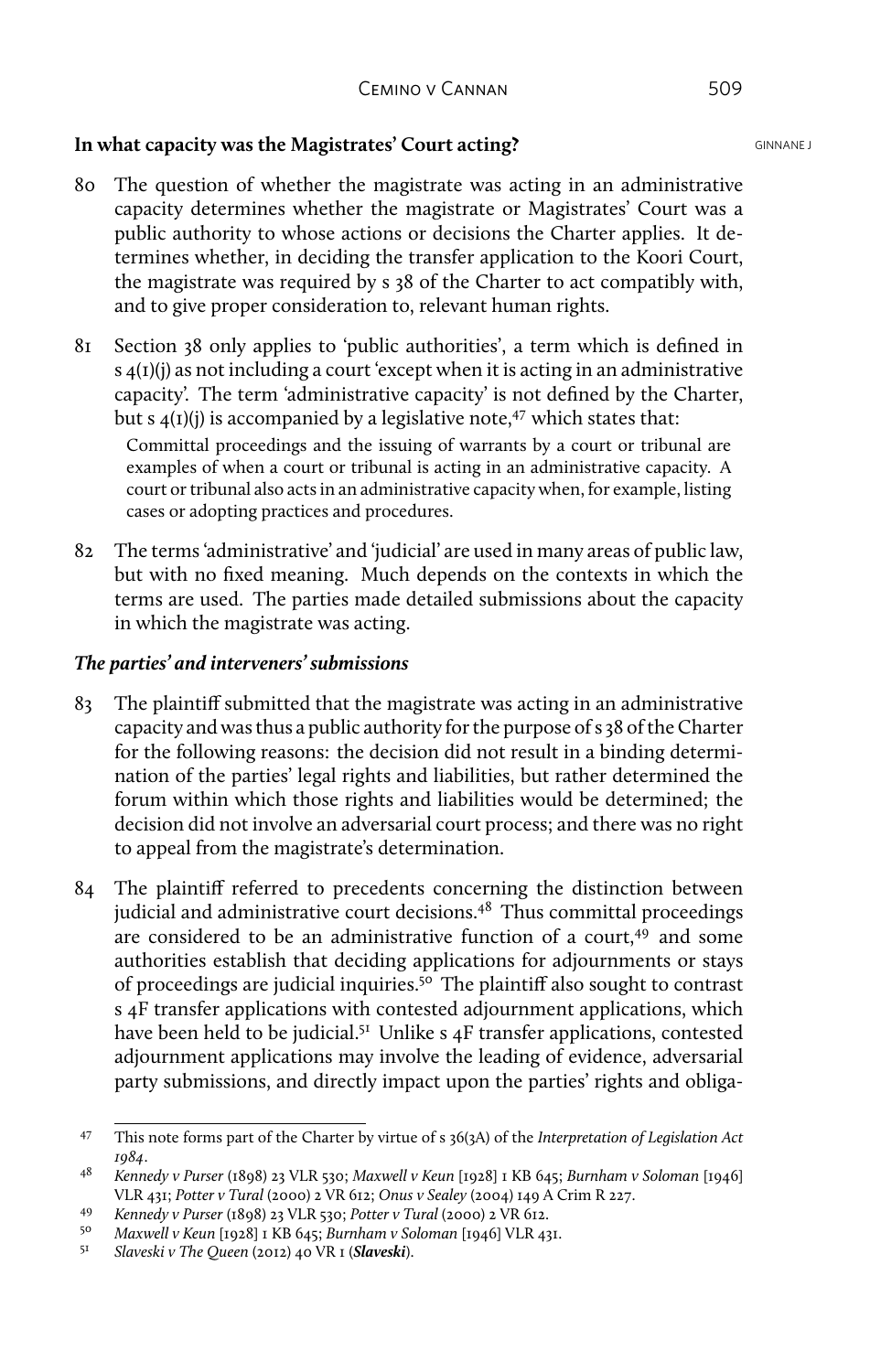tions.

- 85 The plaintiff disagreed with the defendants' contention that the term 'may' in s 4F(2), and the accompanying wide discretion, indicates that the decision was of a judicial nature. The plaintiff emphasised that the exercise of the discretion should involve focusing upon the person for whose benefit the discretion is conferred, and not the interest of any other party, thus diminishing its adversarial nature.
- 86 The Commission too submitted that the decision was made in an administrative capacity. Section 31 of the *Criminal Procedure Act* grants the power to order a transfer to the Court, including Judicial Registrars and Registrars,<sup>52</sup> rather than only to the magistrates comprising the Court. However, s 31 also requires that an order be made to effect a transfer, and that can only be made by a magistrate. The Commission therefore submitted that, as s 31 was enacted subsequent to s 4F, the later in time clarifies the operation of the former in time. By contrast to s 31, s 4F does not require that an order be made, nor does it specify who must make the decision, and this supports an interpretation that the transfer power is an administrative one that need not be exercised by a magistrate.
- 87 The Commission relied on the decision in *R v Debono,*53 in which this Court held that the exercise of coercive powers under the *Major Crime (Investigative Powers) Act 2004* (Vic) was an administrative function.54 It described that power as another example of a court order that did not involve a dispute between parties, neither did it lead to a binding determination of existing rights or obligations between persons and it was not subject to an appeal. The outcome of the s 4F application only determined the forum for the purposes of the hearing of the charges, but that included determining the forum in which the accused person's right to determine their culture would be better accommodated.
- 88 The defendants and the Attorney-General submitted that the magistrate was acting in a judicial capacity in refusing the transfer application under s 4F and was therefore not bound by s 38 of the Charter. They pointed out that Parliament's decision not to make courts public authorities was in contrast to the United Kingdom *Human Rights Act 1998*, which in many respects was the model for the Charter.<sup>55</sup> They relied upon the Charter's Explanatory Memorandum,<sup>56</sup> which stipulates that 'administrative capacity' is in contrast to 'judicial or quasi-judicial capacity', and submitted that this distinction drew upon the common law principles of administrative power.
- 89 The defendants placed considerable weight upon the Victorian Court of

<sup>52</sup> *Magistrates' Court Act 1989* s 4(2).

 $\frac{53}{54}$  (2012) 268 FLR 261.<br>54 Ibid 276-8 [62]-[77]

<sup>54</sup> Ibid 276–8 [63]–[77] (Kyrou J).

<sup>55</sup> Victoria, *Parliamentary Debates*, Legislative Assembly, 4 May 2006, 1290 (Rob Hulls, Attorney-General); *Human Rights Act 1998* (UK) s 6.

<sup>56</sup> In *Kracke v Mental Health Review Board* (2009) 29 VAR 1 [280] (Bell P) (*Kracke*).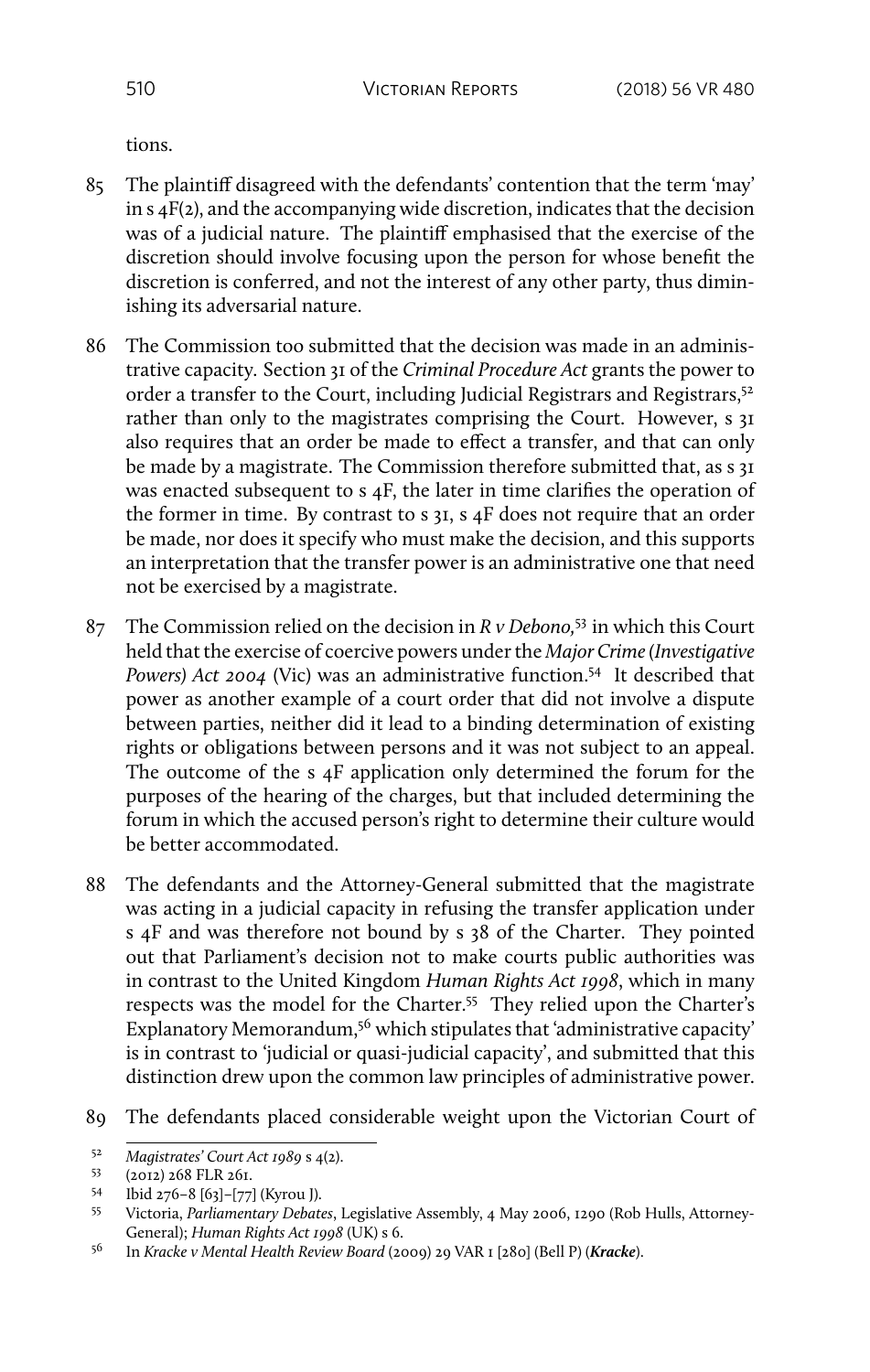Appeal's decision *Slaveski v The Queen*,<sup>57</sup> where the Court rejected the Com- GINNANE J mission's contention that a court was acting in an administrative capacity in refusing to grant an adjournment to an accused in a criminal proceeding. Justices Nettle and Redlich stated that:

The function to grant or refuse an adjournment is one which takes its character from the tribunal or court in which the function is reposed. Where, therefore, the power to grant or refuse an adjournment of a trial is reposed in a trial judge, it is to be inferred that it is to be exercised judicially and thus that the character of the function is judicial. More precisely, when a trial judge determines to grant or refuse an adjournment of the trial, the judge exercises judicial power which involves the governance of a trial for the determination of criminal guilt and its punishment or, in a civil proceeding, the determination of a dispute *inter partes*. That is not an administrative function.<sup>58</sup>

- 90 The defendants submitted that the test, that 'judicial power involves the governance of a trial for the determination of criminal guilt and its punishment', unequivocally applied to the decision in question. The decision was made in an adversarial forum where the prosecution made submissions objecting to the plaintiff's transfer on the ground that he had reoffended after last being sentenced in the Koori Court.
- 91 The defendants also distinguished the magistrate's decision from the examples of decisions made in an administrative capacity contained in the note to s 4(1)(j) of the Charter, namely committal proceedings and the listing of cases. Committal proceedings are unique and their administrative character is supported by a long line of authorities, and therefore does not provide an analogy. The Court conducting a committal exercises executive power in order to test the strength of evidence in a criminal proceeding before the matter proceeds to trial.<sup>59</sup> Another example of administrative function referred to was the listing of cases: as a registry function, that is not the subject of a statutory discretion.

## *Analysis*

- 92 The common law distinction between judicial and administrative power is nebulous, and provides no universal test of when such powers are being exercised.
- 93 As previously mentioned, in *Slaveski,*60 Nettle and Redlich JJA stated that 'the function to grant or refuse an adjournment is one which takes its character from the tribunal or court in which the function reposed', and that judicial power 'involves the governance of a trial for the determination of criminal guilt and its punishment'.

 $^{57}$  (2012) 40 VR I.<br> $^{58}$  Ibid 21 [107]

 $^{58}$  Ibid 31 [107].<br> *59 Kracke* (2000

<sup>59</sup> *Kracke* (2009) 29 VAR 1 [267].

<sup>60</sup> (2012) 40 VR 1.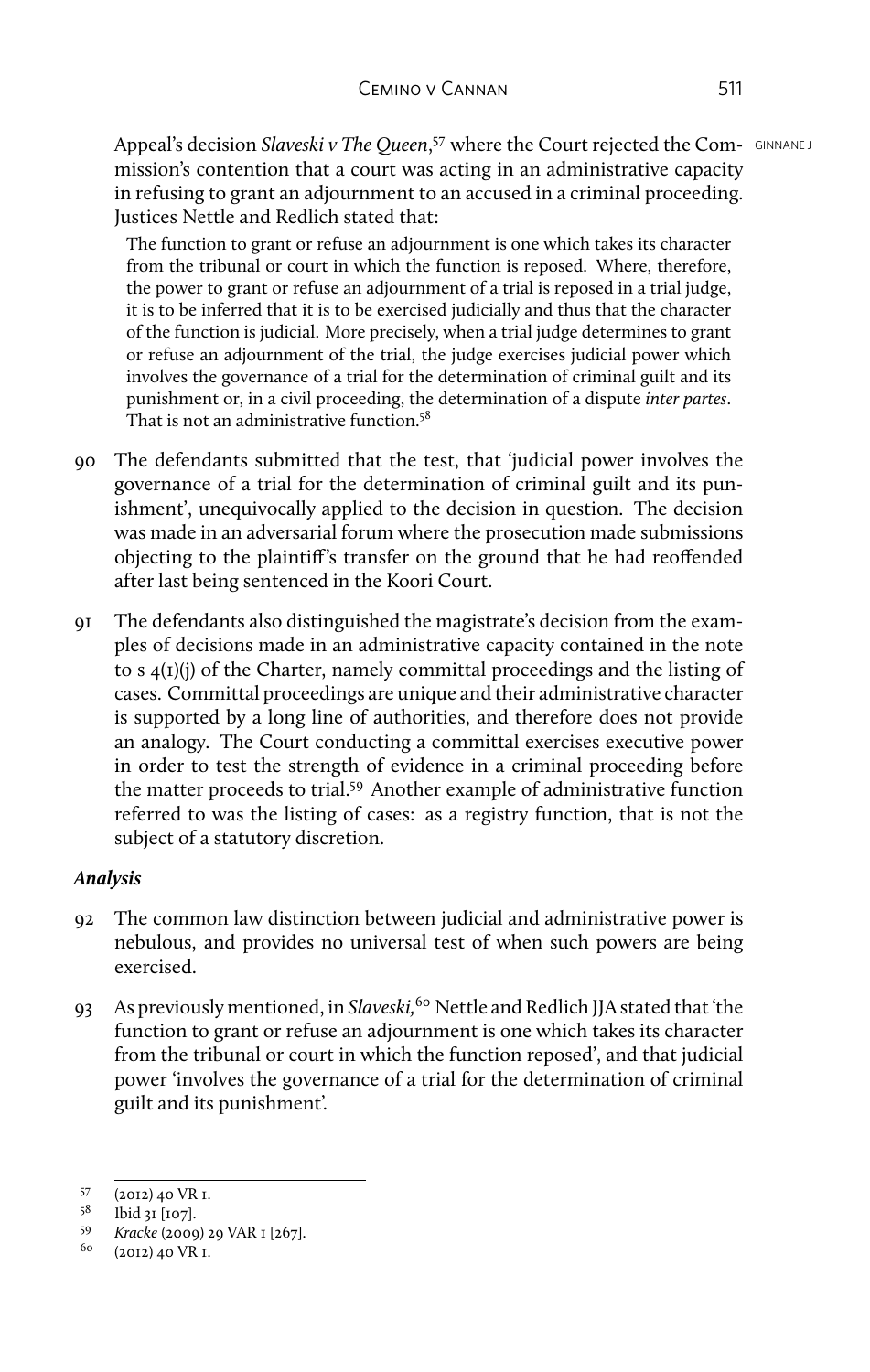- 94 In *R v Debono,*61 Kyrou J, while stating that there is 'no single combination of necessary or sufficient factors that identifies what is judicial power',62 mentioned a number of matters that suggest that power is judicial. These included whether there is a dispute between defined persons or classes of persons that requires a legally binding resolution and whether it will determine for the future in a binding manner the existing rights or obligations or defined persons or classes of persons and result in a legally enforceable order *inter partes*; whether the exercise of the power involves the making of findings of fact and law and the application of the law to the facts; and whether there is a right of appeal from the exercise of the power.
- 95 I consider that for the reasons stated by Nettle and Redlich JJA in *Slaveski,*63 the magistrate was acting in a judicial and not an administrative capacity. His Honour was determining a contested change of venue application and I consider that when such a determination is made by a judicial officer, he or she is acting in a judicial capacity and not an administrative capacity. *Rossi's* case itself was an instance of a magistrate determining a change of venue application and performing a judicial function.
- 96 The refusal of the transfer was a binding determination of the rights of the plaintiff. The exercise of the s 4F discretion is the gateway to unique 'sentencing procedures' outlined in s 4G, which are intended for the benefit of Indigenous accused persons. The decision affects the determination of the *punishment* that will be imposed. Section 4G permits the Court to consider the evidence of Aboriginal elders, Koori Court officers and family members of the accused. For an Indigenous person who desires his cultural circumstances to be properly considered, the exercise of the s 4F discretion is determinative of his rights.
- 97 The cases dealing with the exercise of administrative power in committals depend on the unique history of the power and the context of particular legislation, rather than revealing any general principle.
- 98 I also consider that the legislative intention of excluding courts from the definition of public authorities is of importance.
- 99 As the exercise of the s 4F discretion is a judicial power, the Magistrates' Court was not acting in an administrative capacity when making the decision. The Court was thus not a public authority and thereby not bound by Charter rights pursuant to s 38. It is therefore unnecessary to consider the first part of plaintiff's second question of whether the Court acted incompatibly with s 38 of the Charter.

 $^{61}$  (2012) 268 FLR 261.<br>  $^{62}$  Ibid 275-6 [62]

 $^{62}$  Ibid 275–6 [62].

<sup>(2012) 40</sup> VR 1, 31 [107].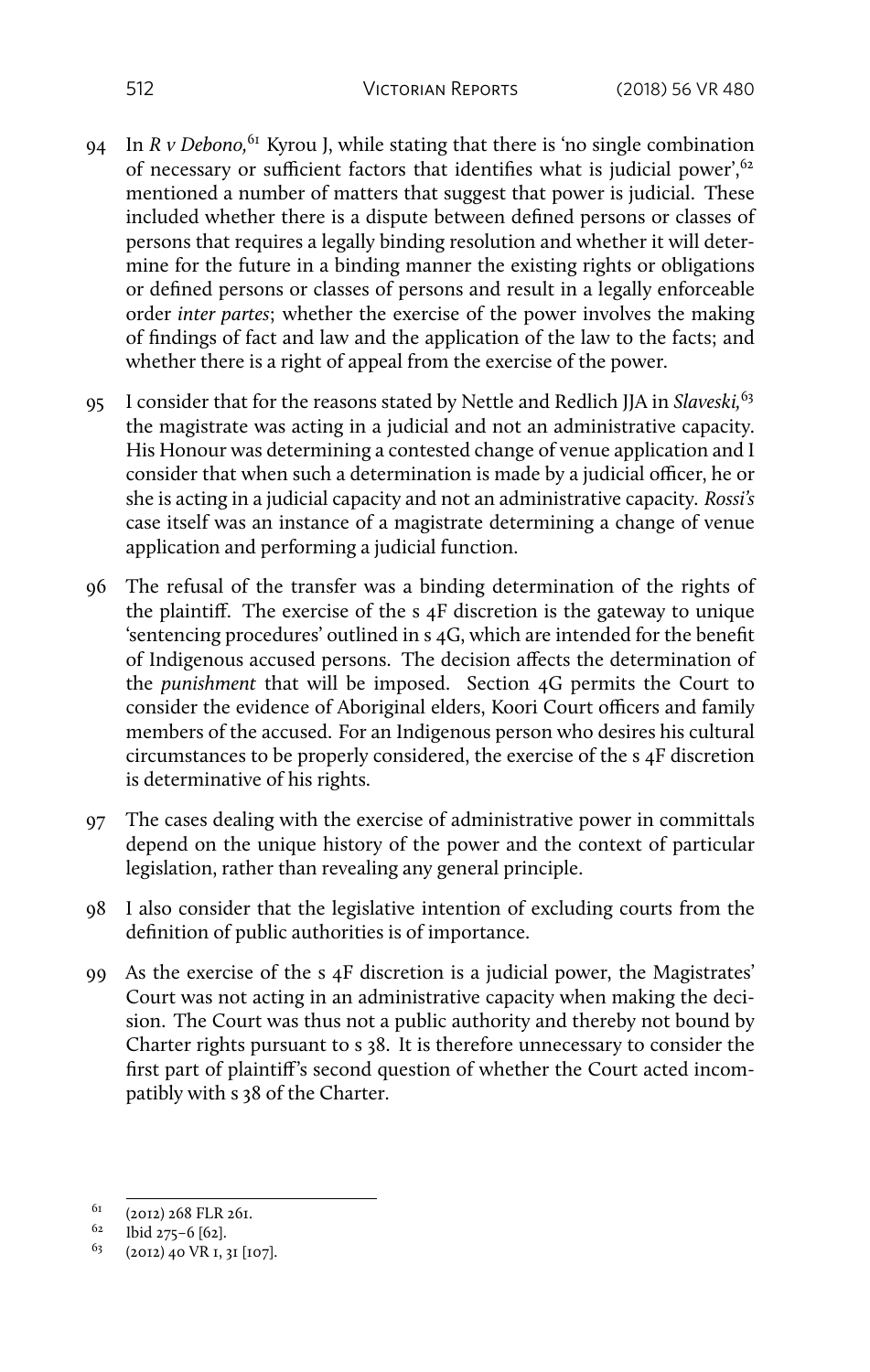# **The effect of s 6(2)(b) of the Charter and the application of the rights contained** GINNANE J **in ss 8(3) and 19(2)(a)**

- 100 By way of alternative submission, the plaintiff contended that if the court was not acting in a judicial capacity, it was still bound by the relevant Charter rights by virtue of s 6(2)(b). The Commission made similar submissions to the plaintiff.
- 101 As mentioned, s 6(2)(b) of the Charter states:

# **6 Application**

- ...
- (2) This Charter applies to—
- ...

...

- (b) courts and tribunals, to the extent that they have functions under Part 2 and Division 3 of Part 3.
- 102 Section  $3(2)$  of the Charter gives meaning to the term 'function' in s  $6(2)(b)$ . It states:

# **3 Definitions**

- (2) In this Charter—
	- (a) a reference to a function includes a reference to a power, authority and duty; and
	- (b) a reference to the exercise of a function includes, where the function is a duty, a reference to the performance of the duty.
- 103 Part 2 of the Charter contains those human rights that are protected, as well as s 7, concerning the lawfulness of the limitations of these rights. Division 3 of pt 3 of the Charter is headed 'Interpretation of laws', and contains the interpretative provisions, including s 32.
- 104 The question is whether the court has functions under ss  $8(3)$  and  $19(2)(a)$ or whether they contain functions of courts. The plaintiff and Commission submitted that they do, whereas the defendants and Attorney-General submitted that they do not.
- 105 The parties, with one exception, accepted the intermediate construction of s 6(2)(b), which is that the court's function is to enforce directly only those rights that relate to court proceedings.<sup>64</sup>
- 106 Under that intermediate construction, the s 24 'fair hearing' right has been accepted as a right that applies to the functions of courts,  $65$  as has s 25, which concerns the rights of accused persons in criminal proceedings.
- 107 The one exception to the acceptance of the intermediate construction was

<sup>64</sup> *Victoria Police Toll Enforcement v Taha* (2013) 49 VR 1, 80 [246], [250] (Tate JA) (*Taha*).

<sup>65</sup> *Kracke* (2009) 29 VAR 1; *Secretary to the Department of Human Services v Sanding* (2011) 36 VR 221.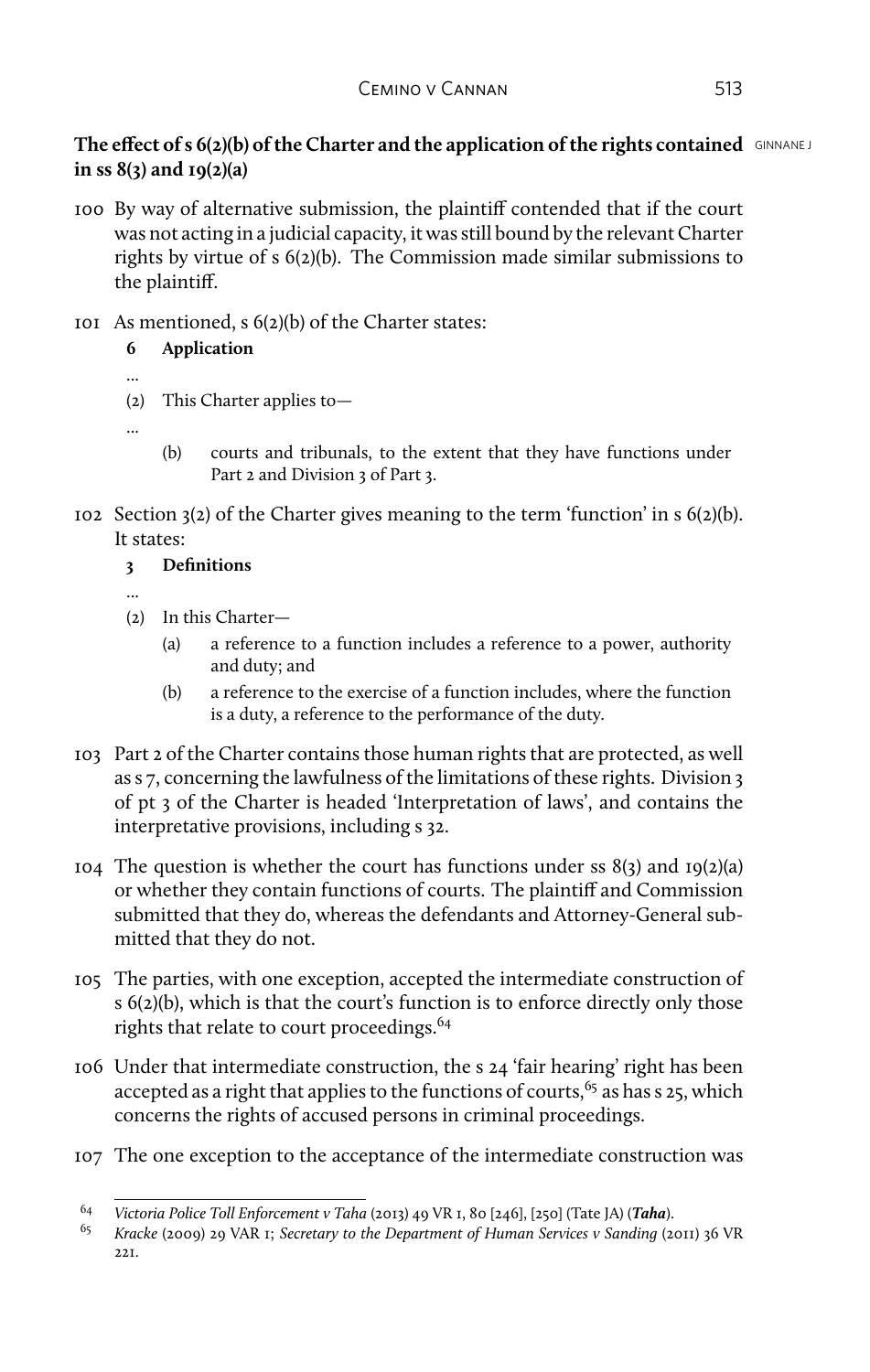that the defendants submitted that under s 6(2)(b), pt 2 rights only apply to courts and tribunals to the extent that they have interpretative functions under div 3 of pt 3. They submitted that para (b) had been interpreted by the courts to mean '... to the extent that they have functions under Part 2 *or* Division 3 of Part 3', whereas the actual wording is 'to the extent that they have functions under Part 2 *and* Division 3 of Part 3'. This approach has been called 'the drafting error approach'.<sup>66</sup> This submission acknowledges that under div 3 of pt 3, the court will necessarily have regard to pt 2 rights as part of the process of interpretation. It argues that this is the maximum extent to which courts are bound by Charter rights under s 6(2)(b). It relies on the clear legislative intention not to apply Charter rights to courts and contends that if courts were bound like public authorities to apply all of the rights acknowledged by pt 2, Victoria's common law might diverge from the common law of Australia and that was not a likely Parliamentary intention.

### *Interpretation of s 6(2)(b)*

- 108 In *Taha*, Tate JA accepted the submission that the s 24 'fair hearing' Charter right was 'one of the rights under pt 2 in respect of which the Court had functions', thereby holding that it directly bound a court.<sup>67</sup> Her Honour otherwise considered it 'unnecessary to determine if the intermediate construction is correct'.<sup>68</sup>
- 109 In *Secretary to the Department of Human Services v Sanding*, Bell J in applying the intermediate construction, stated that:

Although the matter is far from clear, in my view the functions of courts and tribunals under pt 2 referred to in s 6(2)(b) are the functions of applying and giving effect to those human rights which relate to court and tribunals proceedings. By excluding courts and tribunals from the definition of a public authority (except when acting administratively), while at the same time making the Charter apply directly to them in respect of the specified functions, the legislation has preserved the substantive legal foundation of the jurisdiction of courts and tribunals, while making it obligatory for them to act compatibly with the Charter in respect of those matters which are within their own direct control, including the conduct of proceedings in accordance with the right to a fair hearing under s 24(1) of the Charter.<sup>69</sup>

110 In my opinion, the intermediate construction of  $s$  6(2)(b) should be applied. There is little or no support for the alternative broad or narrower constructions discussed in *Taha*. The broad construction is that courts are to enforce directly all Charter rights, and the narrow construction is that courts are to only enforce directly those rights that are explicitly and exclusively addressed to the courts.<sup>70</sup> This Court has previously referred with approval to

<sup>66</sup> Timothy Lau, 'Section 6 (2)(b) of the Victorian Charter: A problematic provision' (2012) *23 Public Law Review* 181, 189.

<sup>67</sup> (2013) 49 VR 1, 80 [247], citing *De Simone v Bevnol Constructions* (2009) 25 VR 237, 247 [52].

 $^{68}$  (2013) 49 VR 1, 80 [248].

<sup>&</sup>lt;sup>69</sup> (2011) 36 VR 221, 258 [166].<br><sup>70</sup> Taha (2012) 40 VR J 80 [20]

<sup>70</sup> *Taha* (2013) 49 VR 1, 80 [246].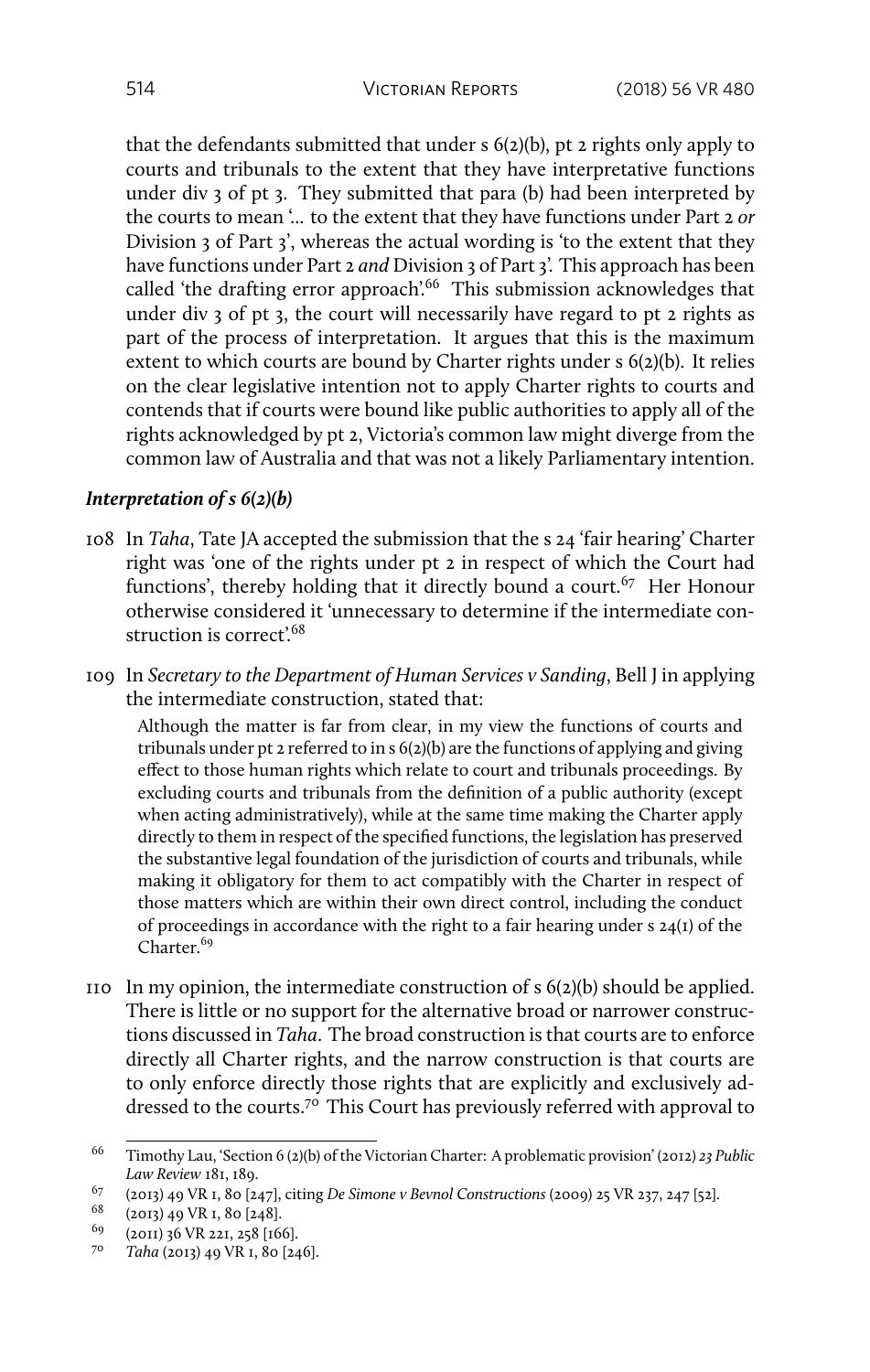the intermediate approach.<sup>71</sup> The defendants' 'drafting error' interpretation  $\frac{GINNANE}{S}$ of s  $6(2)(b)$  is not supported by the words or the authorities. Section 32(1) requires courts to interpret statutory provisions, so far as it is possible to do so consistently with their purpose, in a way that is compatible with 'human rights'. The term 'human rights' is defined under s 3(1) to mean 'the civil and political rights set out in Part 2'. Therefore, the provisions of div 3 pt 3 already permit courts to take into account pt 2 rights in the execution of the interpretative functions. The intermediate construction is the only construction which reconciles s  $6(2)(b)$  with ss  $4(1)(i)$  and 38.

 $111$  I next consider whether under the intermediate construction of s  $6(2)(b)$ , the Court has functions under or in respect of the rights contained in ss 19(2)(a) and 8(3). Putting the matter another way, do these rights relate to court proceedings? I will set out the parties' submissions in respect of those two provisions in turn before setting out my analysis.

## *Does the intermediate construction include s 19(2)(a)?*

112 As mentioned, s 19(2)(a) protects the 'distinct cultural rights' of Aboriginal persons, including under paragraph (a) the right with other members of their community, to 'enjoy their identity and culture'.

# *The parties' and interveners' submissions*

- 113 The plaintiff submitted that s 19 was unique to Victoria and must be construed against the backdrop of the creation of the Koori Court, which was intended to give effect to Aboriginal culture.
- 114 The Commission submitted that s 19, even though expressed as a negative, contains a positive right of an Aboriginal person to enjoy his or her culture and identity. That right extends to ensuring the survival of cultural identity. An aspect of the cultural right is effective participation of a person in decisions that affect them. Because the Koori Court existed at the time the Charter was enacted, Parliament should be taken to have understood its jurisdiction in enacting s 6(2)(b), and it should be interpreted accordingly. The Commission referred to the main purpose of the Charter being to protect and promote human rights (s  $I(2)$ ) and submitted that the rights protected by the Charter in pt 2 should be construed in the broadest possible way.<sup>72</sup>
- 115 The Commission submitted that s 19(2)(a) applies directly to the functions of the Magistrates' Court. The intermediate interpretation of s 6(2)(b) requires

<sup>71</sup> See *De Simone* (2009) 25 VR 237, 247 [52] (Neave JA and Williams AJA), cited with approval in *Slaveski v Smith* (2012) 34 VR 206, 221 [54] (Warren CJ, Nettle and Redlich JJA); *DPP v Mokbel (Orbital & Quills — Ruling No 1)* [2010] VSC 331 [159] (Whelan J); *Secretary, Department of Human Services v Sanding* (2011) 36 VR 221, 258–9 [166] (Bell J); *Taha* (2013) 49 VR 1, 80 [248] (Tate JA; Nettle and Osborn JJA not deciding); *DPP v SL* [2016] VSC 714 [6] (Bell J); *Application for bail by HL* [2016] VSC 750 [72] (Elliott J); *DPP v SE* [2017] VSC 13 [12] (Bell J); *Matsoukatidou v Yarra Ranges Council* (2017) 51 VR 624, 633–4 [32] (Bell J).

<sup>72</sup> *Re Application under the Major Crimes (Investigative Powers) Act 2004* (2009) 24 VR 415 (Warren CJ).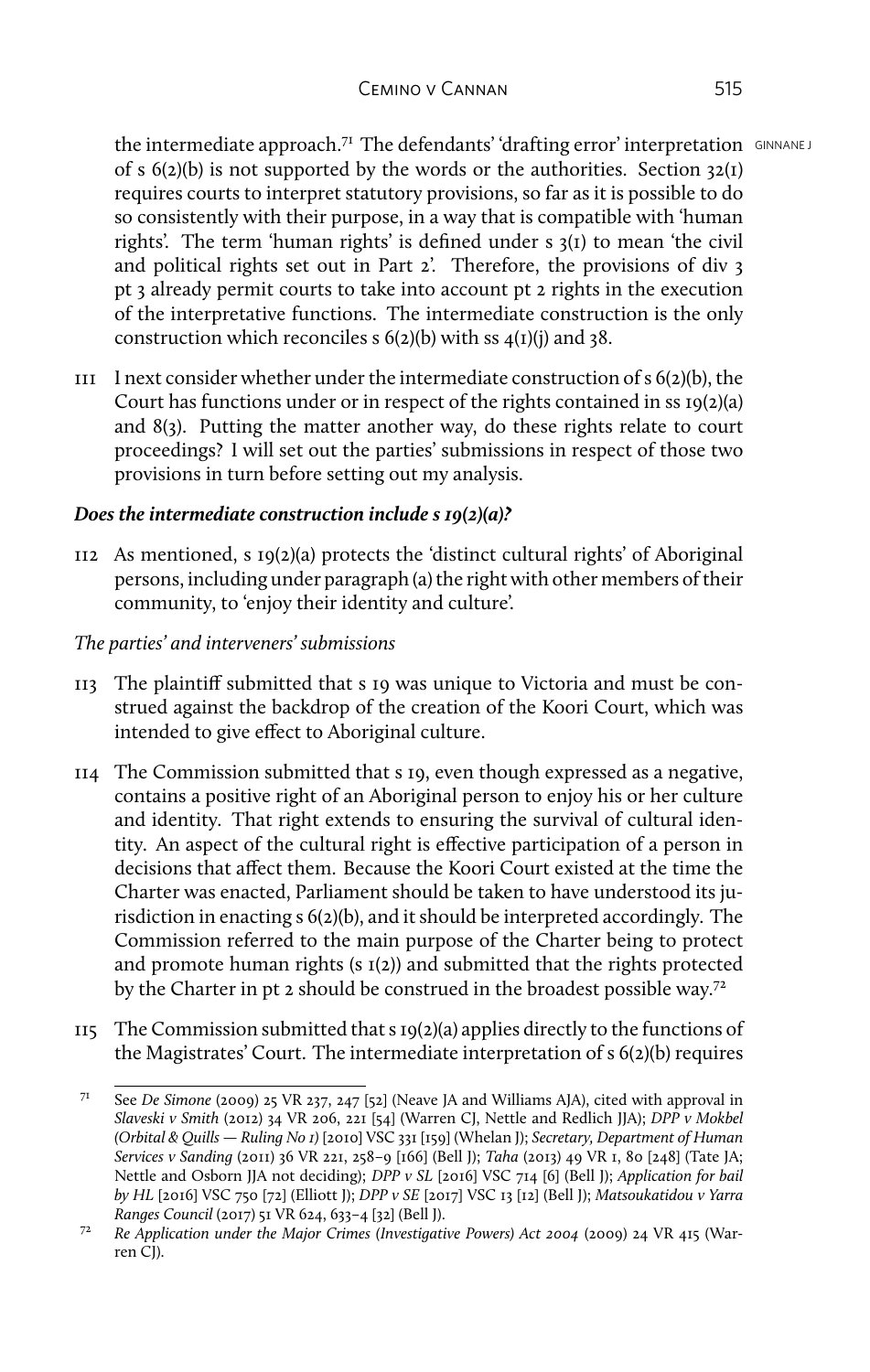focus to be placed on the specific functions that a court exercises. When those functions may affect rights described in pt 2 of the Charter, s 6(2)(b) can require the Court to comply with those rights. The Commission submitted that the functions in question can be either procedural or substantive relevant to the disposition of rights, and that the required effect on Charter rights can be either direct or indirect.

- 116 Applying this analysis, the Commission submitted that the right in s 19(2)(a) applied directly to, and was engaged by, the magistrate's determination of the transfer application. That determination affected or interfered with the right. The third Aboriginal Justice Agreement made with the Victorian Government recognised the role of the Koori Court, describing it as a 'model for inclusion and responsiveness'.73 A focus of the Agreement was to 'increase responsiveness to Koori culture in the justice system and strengthen Koori inclusion at all levels'.74 The exercise of the discretion conferred in s  $4F$ affects the ability of the plaintiff as an Aboriginal person to enjoy his identity and cultural rights identified in s 19(2)(a) by having elders and Respected Persons from the Aboriginal community participate in the determination of the criminal charges against him. By his application under s 4F, the plaintiff, as an Aboriginal person, was asserting his Aboriginal identity and culture and the transfer of the proceeding enabled action to be taken to respond to that assertion. The functions of a court include its procedures as well as the determination of a matter before the court. If the proceedings are transferred, the plaintiff will be able to access a court whose purpose includes a high level of participation of elders and Respected Persons in the sentencing process. If the proceedings are not transferred, then those rights will be denied. The magistrate had to decide whether to open the gate to the Koori Court.
- 117 The Commission referred to decisions concerning art 27 of the *International Covenant on Civil and Political Rights*. 75
- 118 The plaintiff and the Commission submitted that the direct application of s 19(2)(a) would not require every application under s 4F to be granted, but any limitation on the right must, in accordance with s 7(2), be a proportional limitation of those cultural rights. The matters that the magistrate took into account in deciding not to order the transfer of the proceeding did not satisfy the requirements of  $s$   $7(2)(b)$ . There was no evidence to justify such a limitation.
- 119 The Commission referred to the decision in *DPP v SE,*76 which concerned a bail application by an Aboriginal minor with an intellectual disability. The

<sup>73</sup> Victorian Aboriginal Justice Agreement Phase 3, *A Partnership Between the Victorian Government and Koori Community* (2013) 43.

<sup>74</sup> Ibid 12.

<sup>75</sup> UN OHCHR, *International Covenant on Civil and Political Rights*, GA Res 2200A (XXI) (23 March 1976, adopted 16 December 1966).

 $^{76}$  [2017] VSC 13.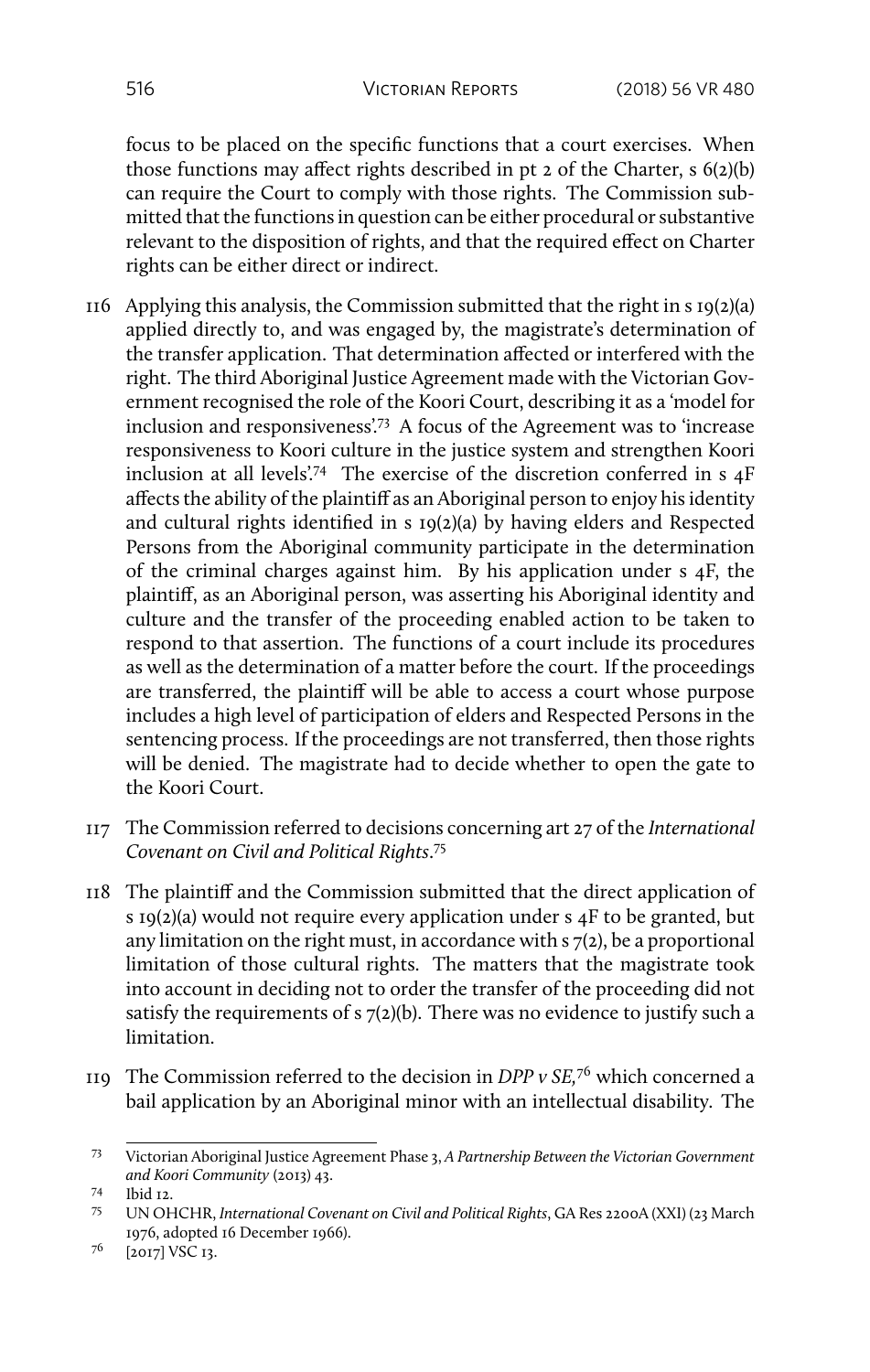legislation provided that in deciding whether to grant bail, the Court was to GINNANE J consider issues arising from a person's Aboriginality, such as their cultural background, ties to extended family or place, and any other cultural issue or obligation. Bell J stated that:

Section  $19(2)$  operates with s  $6(2)(b)$  of the Charter to supply an additional basis upon which the court should, when conducting bail hearings and determining bail applications, respect the cultural rights of Aboriginal persons.

120 The Commission also referred to the decision in *DPP v SL,*77 which concerned a young person charged with serious criminal offences, to support its submission that s 6(2)(b) can be applied outside the rights set out in ss 24 and 25. The seriousness of SL's offending meant that he was charged in this Court instead of the Children's Court, but as this Court does not often hear criminal charges against children, modifications to normal court procedure needed to be considered. Bell J stated that:

When hearing and determining criminal charges brought against children, this court clearly has functional responsibilities in relation to the procedures to be followed in relation to their hearings (see s  $8(3)$  and  $25(3)$ ), their detention when at court and their trial and other treatment (see s  $23(1)$ ,  $(2)$  and  $(3)$ ). Under s  $6(2)(b)$ , when exercising those responsibilities the court must therefore apply the human rights specified in the Charter in relation to those matters. I am making this ruling in that light.78

- 121 The defendants' submissions were that the cultural rights recognised in s 19(2)(a) did not relate to a function of the court for the purposes of  $s$  6(2)(b). Section 19(2)(a) did not independently confer upon an Aboriginal person a right to have their criminal proceedings dealt with by the Koori Court.
- 122 The Attorney-General accepted that, under the intermediate construction, s 6(2)(b) played a role distinct from and additional to a court's interpretative function under div 3 pt 3 and from the s 38 obligations on administrative decisions. He also submitted that the rights under ss 24 and 25 and 8(3), but not the cultural rights recognised by s 19(2)(a), concerned functions of the court. The issue requiring focus was not on whether the court proceedings relate to the right, but rather whether the right relates to court proceedings. Section 19(2)(a) does not relate to court proceedings, as there are no relevant 'functions' that a court has or may perform in connection with that right. The Magistrates' Court has no obligation to promote the enjoyment of Indigenous culture when making procedural decisions.

## *Does the intermediate construction include s 8(3)?*

123 Section 8(3) states that every person is equal before the law, is entitled to the equal protection of the law without discrimination and has the right to equal and effective protection against discrimination. Discrimination is defined in s 3 of the Charter in the following terms:

 $^{77}$  [2016] VSC 714.

Ibid [6].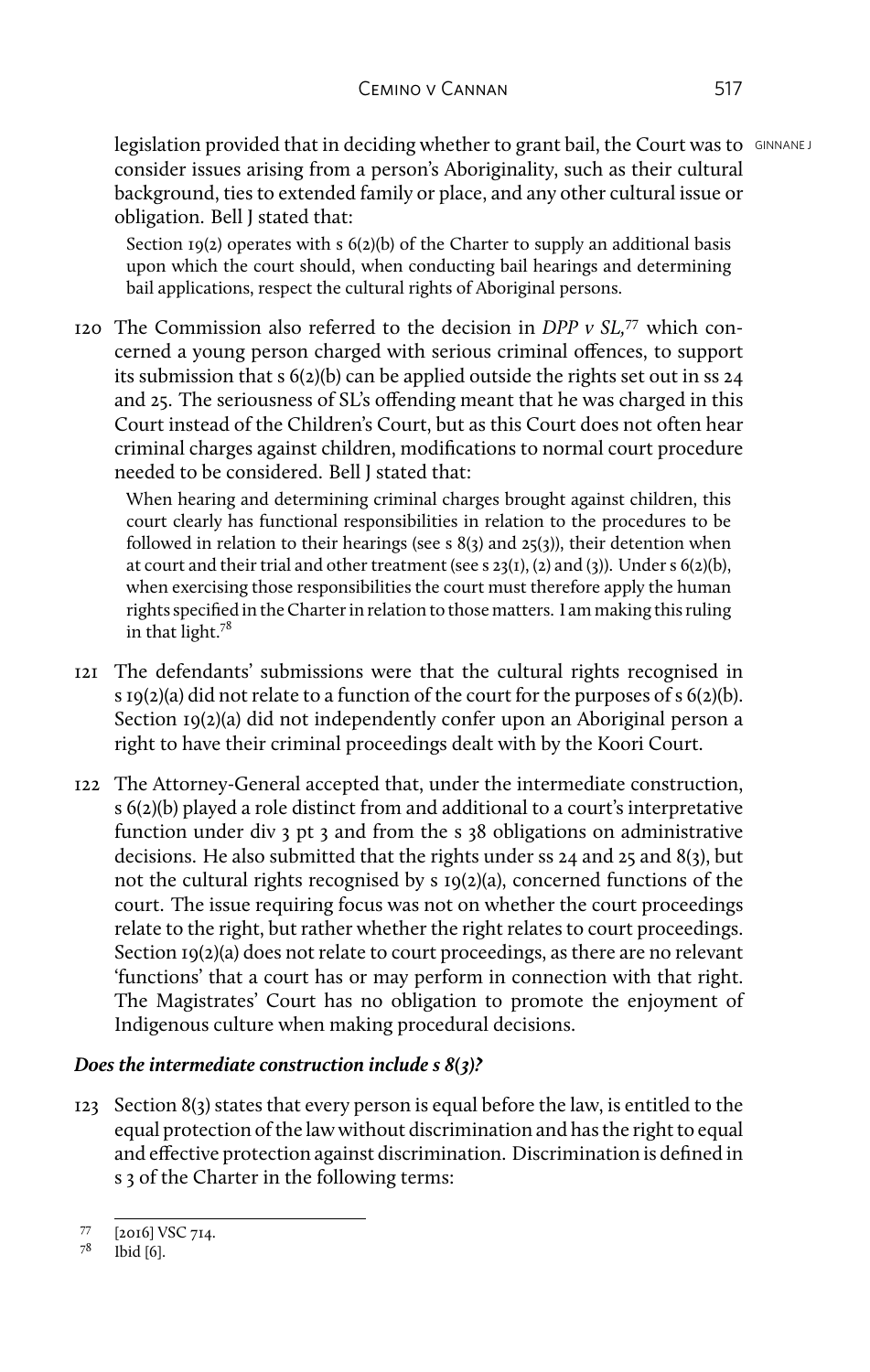*discrimination*, in relation to a person, means discrimination (within the meaning of the **Equal Opportunity Act 2010**) on the basis of an attribute set out in section 6 of that Act.

124 Section 6 of the *Equal Opportunity Act 2010* (Vic) sets out 18 attributes which can be the basis of discrimination, including race. That Act further stipulates that discrimination means 'direct or indirect discrimination on the basis of an attribute'.79 Direct discrimination occurs when a person treats (or proposes to treat) another person with an attribute unfavourably because of that attribute, $80$  and indirect discrimination occurs when a person imposes (or proposes to impose) an unreasonable requirement, condition or practice that will likely disadvantage a person with an attribute.<sup>81</sup> Section 12 allows a person to take a 'special measure for the purpose of promoting or realising substantive equality for members of a group with a particular attribute'. This provision allows for 'substantive equality' measures, which might include positive discrimination, special measures and affirmative action. Substantive equality is not defined, though in the context of tribunals, Bell J stated: Thus to achieve substantive equality, it may be necessary to take compensatory

measures, especially to assist those who are victims of entrenched prejudice, or are unequal by reason of historical circumstances. Such measures do not constitute discrimination in international law.<sup>82</sup>

125 Bell J referred to the judgment of Brennan J in *Gerhardy v Brown,*83 including the following statements:

Human rights and fundamental freedoms may be nullified or impaired by political, economic, social, cultural or religious influences in a society as well as by the formal operation of its laws. Formal equality before the law is an engine of oppression destructive of human dignity if the law entrenches inequalities 'in the political, economic, social, cultural or any other field of public life' ...

Formal inequalities must therefore yield to substantive equality when special measures are warranted.

A means by which the injustice or unreasonableness of formal equality can be diminished or avoided is the taking of special measures. A special measure is, ex hypothesis, discriminatory in character; it denies formal equality before the law in order to achieve effective and genuine equality.<sup>84</sup>

126 Section 8(4) also deals with the question of substantive equality by providing:

Measures taken for the purpose of assisting or advancing persons or groups of persons disadvantaged because of discrimination do not constitute discrimination.

<sup>79</sup> *Equal Opportunity Act 2010* s 7.

 $rac{80}{81}$  Ibid s 8.

 $\frac{81}{82}$  Ibid s 9.

<sup>&</sup>lt;sup>82</sup> *Re Lifestyle Communities Ltd (No 3)* (2009) 31 VAR 286 [114].<br><sup>83</sup> *(το Rε)* 150 Cl R 70

 $^{83}$  (1985) 159 CLR 70.<br> $^{84}$  Re Lifestyle Commi

<sup>84</sup> *Re Lifestyle Communities Ltd (No 3)* (2009) 31 VAR 286 [234], citing *Gerhardy v Brown* (1985) 159 CLR 70, 129–30.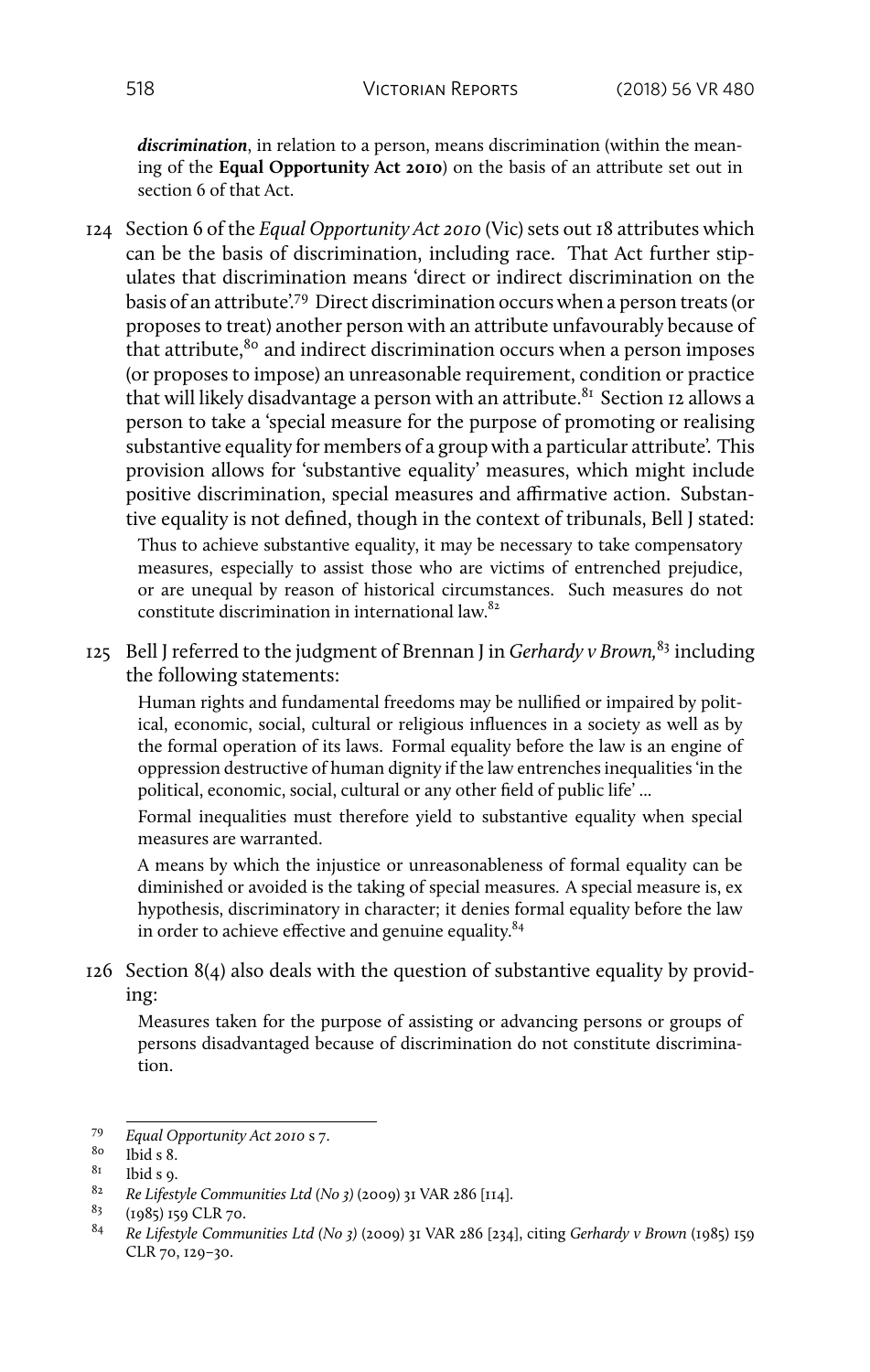- $127$  In the context of s 8(3) of the Charter, the achievement of substantive equal-  $GNANEL$ ity means that protection from discrimination can occur by implementing special measures for people suffering special disadvantage to ensure that they are equal before the law.
- 128 The structure of s  $8(3)$  contains three limbs or parts  $-$ 
	- (a) every person is equal before the law;
	- (b) every person is entitled to the equal protection of the law without discrimination;
	- (c) every person is entitled to equal and effective protection against discrimination.<sup>85</sup>
- 129 The first limb enables formal but not substantive equality, it requires that courts treat people equally when applying the law and not apply the law in a discriminatory or arbitrary way without objective justification. The second limb is concerned with the content and substance of the law. It requires that the *content* of the law ensure protection from discrimination in substance. The third limb is that every person is entitled to equal and effective protection against discrimination.
- 130 The right to equality recognised in s 8(3) has also been held to apply to the procedures of courts. In that respect, I have previously referred to passages in *DPP v SL* and *DPP v SE.* In the latter case, Bell J stated that:

the right to age-appropriate and rehabilitation-focussed procedures in bail applications by children also arises as an aspect of the right to equality in s 8(3) because failing to follow such procedures can lead to discriminatory exclusion.<sup>86</sup>

131 In *Matsoukatidou v Yarra Ranges Council,*87 Bell J set aside orders made by a County Court judge for failing to apply the Charter rights contained in s 8(3) and s 24(1) in circumstances where one appellant had a learning disability, and both appellants were unrepresented. His Honour concluded that courts were bound to apply the s 8(3) right, because 'in procedural respects, the elements of the equality right that it enshrines relate to court and tribunals proceedings, including the conduct of hearings'.88 His Honour stated that:

[The plaintiff] is a person with a disability and a disability pensioner. Under  $s \& (3)$ ] of the Charter, the judge was obliged to ensure that she was equally and effectively protected against discrimination by reason of this disability. This required the judge to make certain adjustments and accommodations to the procedures that were adopted, which his Honour did not make. [The plaintiff's] inability effectively to participate in the hearing was substantially due to the judge's failure to do so. Therefore the judge did not apply her right to equality under s  $8(3)$ .<sup>89</sup>

<sup>85</sup> *Taha* (2013) 49 VR 1, 70 [209].

<sup>86</sup> *DPP v SE* [2017] VSC 13 [15].

 $\frac{87}{88}$  (2017) 51 VR 624.

 $\frac{88}{9}$  Ibid 638 [45].

<sup>89</sup> Ibid 683 [185].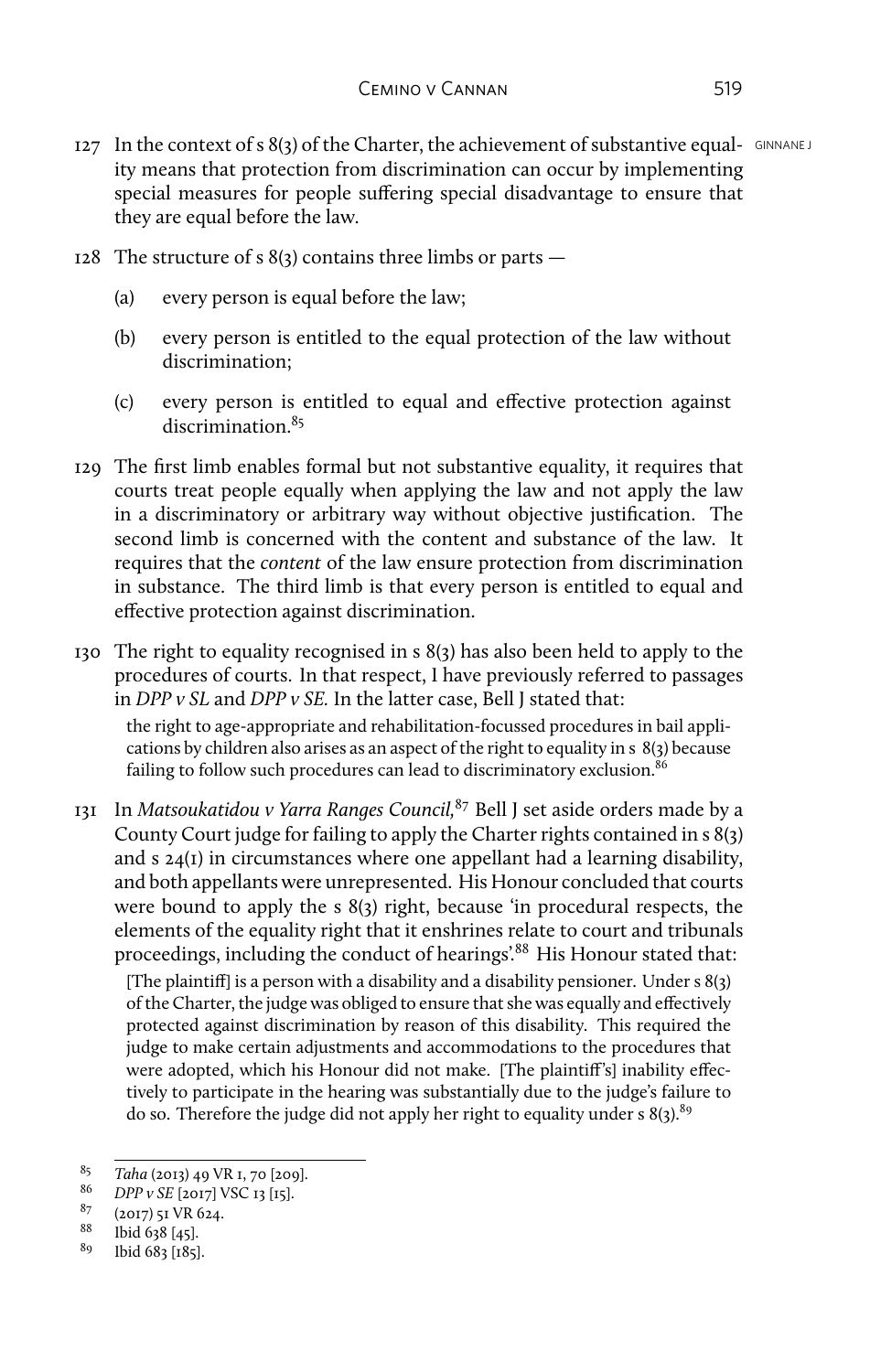132 Bell J considered that the first limb of s 8(3) obliged courts to treat people equally and not arbitrarily, but did not require procedural adjustments to accommodate disadvantaged parties.90 The second limb was deemed not relevant to the conduct of court hearings as it concerns the substantive law, it may require that substantive law include positive adjustments to ensure the equal protection of the law.91 However, his Honour stated in respect of the third limb:

This goes beyond requiring that the law (in content) be equal in substance to requiring that, in the operation and administration of the law, people have equal and effective protection against discrimination. This element of the right may require that, in the conduct of hearings and procedures followed by courts and tribunals, positive adjustments and accommodations are made so that some parties are treated differently to other parties in order to ensure that they have equal and effective protection of the law. It is this element of the right that is most relevant in the present case.<sup>92</sup>

### *The parties' and interveners' submissions*

- 133 The Commission, whose submissions the plaintiff adopted, submitted that s 6(2)(b) operated so as to apply the right in s 8(3) of the Charter to the operations of courts in the same way that it applies s 19(2)(a). The Court's function in deciding whether to transfer criminal proceedings under s 4F affects the rights recognised by s 8(3). Specifically, the Commission argued that the second and third limbs of s 8(3) are engaged in court proceedings and that they each guarantee the persons involved in the litigation substantive equality. In this case, if the transfer under s 4F was ordered, the Aboriginal person facing criminal proceedings would have access to a court whose procedures are specifically designed to improve the systemic disadvantage faced by Aboriginal offenders in the mainstream justice system. Therefore, the magistrate's hearing of the transfer application and exercise of the discretion contained in s 4F(2) were functions capable of affecting the rights recognised by s 8(3). Section 6(2)(b) binds any court exercising that discretion to grant the transfer application unless a decision to refuse it was justified pursuant to s 7(2). They submitted that the magistrate failed to take into account the plaintiff's cultural rights and the right to equal protection of the law without discrimination and the right to equal and effective protection against discrimination.
- 134 The plaintiff submitted that the Koori Court was Parliament's attempt to promote substantive equality.
- 135 On the other hand, as previously mentioned, the defendants argued that s 6(2)(b) did not apply to courts and that the intermediate interpretation should not be applied. But I have not accepted that submission. Their alternative argument was that the intermediate construction does not include

 $^{90}$  Ibid 657 [104].

Ibid 657 [105].

<sup>92</sup> Ibid 657–8 [106].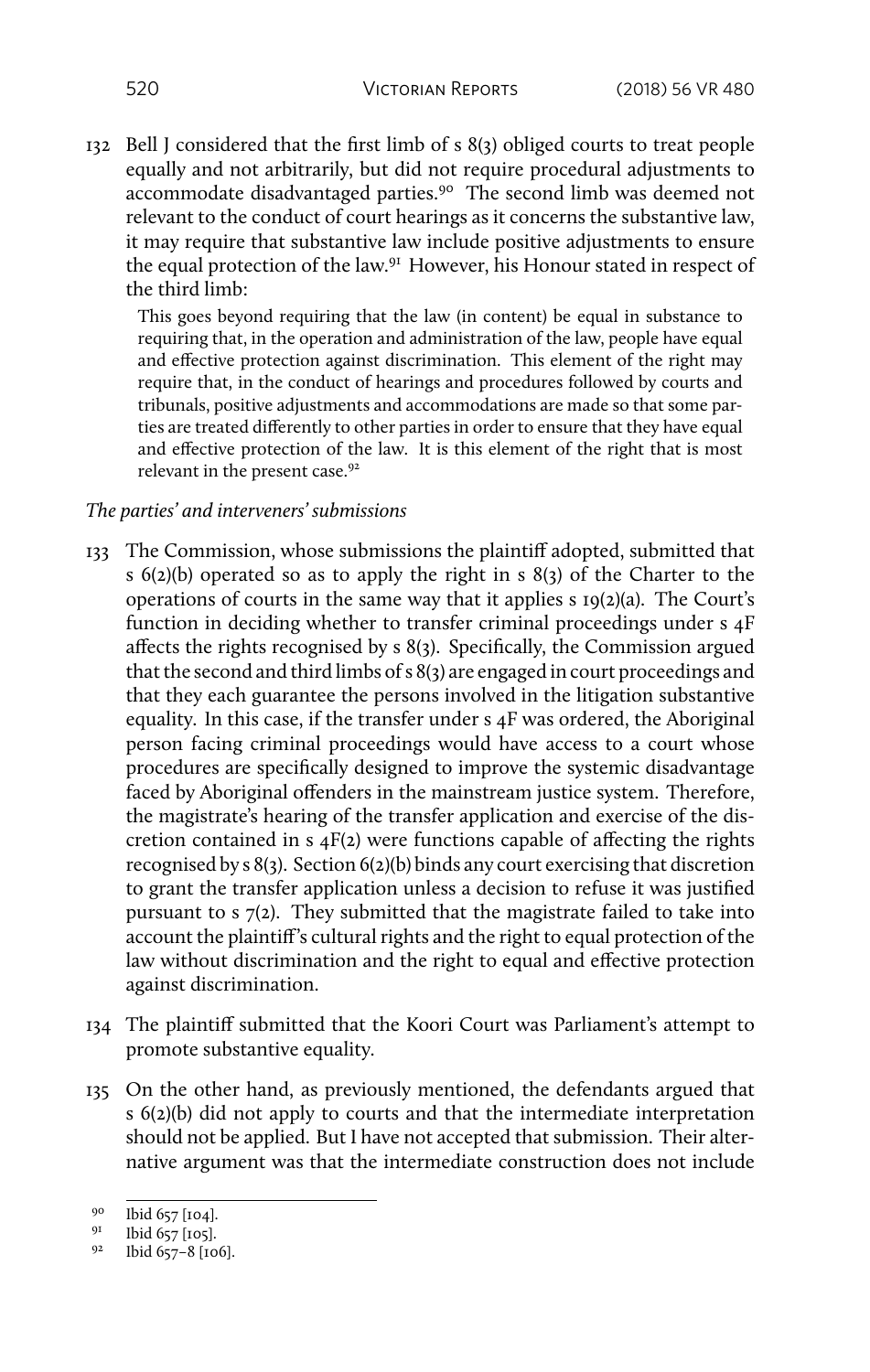substantive as opposed to procedural aspects of the s  $8(3)$  right.

- 136 The defendants submitted that, at the most, the procedural aspects or requirements of s 8(3) did not apply to the magistrate's decision about transfer; it simply meant that when a magistrate heard the charges in the General Division of the Court, he or she would have to make reasonable adjustments and accommodations to the extent required to overcome any disadvantage to the plaintiff in participating in the hearing because he was an Aboriginal person. They submitted that the magistrate's statements made during the transfer application in the present case indicated that he had sufficient training and experience to consider the need for any such adjustments and accommodations.
- 137 The defendants argued that to apply s 8(3) to substantive court decisions would impose a range of unforeseen duties and obligations to different categories of persons. They cited a hypothetical example of a blind juror being empanelled and a court being obliged under s 8(3) to ensure that they could effectively participate.
- 138 Finally, they argued that no discrimination occurred when the magistrate was making a decision authorised by a provision of an Act, in this case s 4F, and relied on s 75 of the *Equal Opportunity Act.*

## **Analysis of the Charter ground based on ss 6(2)(b), 8(3) and 19(2)(a)**

- 139 First, to repeat conclusions that I reached in determining the first ground: the critical feature of the transfer application is that  $s$   $4F(2)$  conferred a discretion on the Court. It was to be exercised taking into account the scope, purposes and objects of the Koori Court legislation, as well as any other relevant considerations.
- 140 The alternative contention in ground 2 was that the Magistrates' Court made an error of law on the face of the record because it contravened s 6(2)(b) of the Charter by failing to engage with the plaintiff's rights under ss 8(3) and 19(2)(a) of the Charter and limiting those rights otherwise than in accordance with s 7(2) of the Charter.
- 141 Under the intermediate construction of  $s(2)(b)$ , the test is: does the right in question relate to court proceedings. Some, but not all, rights are connected with the operation of courts, for example ss 24 and 25.
- 142 Section 8(3) protects equality before the law. Within this context, the third limb states that every person has the right to equal and effective protection against discrimination. Discrimination can be direct or indirect. Courts have long sought to prevent indirect discrimination in their procedures. An example includes assisting self-represented litigants to the extent permissible, who would otherwise be disadvantaged by not understanding a court's procedures. Another example is making courts physically accessible for disabled people, who would otherwise not be able to enter a court and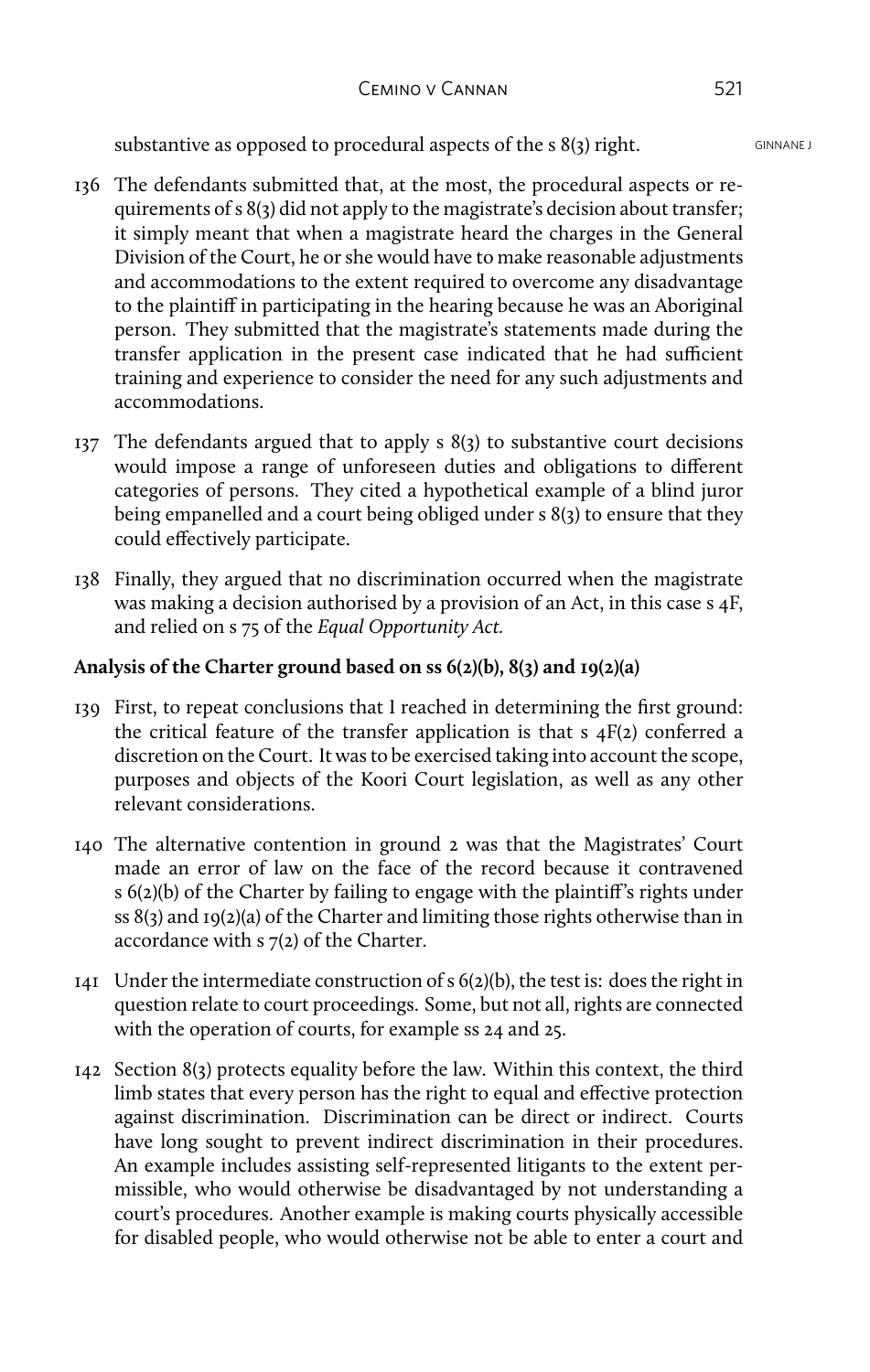seek justice. These are special measures and accommodations aimed at preventing indirect discrimination by promoting and protecting people's right to equal and effective protection against discrimination. This is a key feature of a fair legal system. Special measures and accommodations relate to courts, as courts are an essential component of the law which people are entitled to access without discrimination. The third limb of s  $8(3)$  directly apples to a court's procedures to ensure that every person is equally able to access a court and justice. Courts have, and have always had, a function in ensuring that people have equal access to the law. These functions, however, do not extend to the substance of the law. Courts are not required to ensure that the substantive outcomes of cases guarantee equality.

- 143 The Koori Court was established for purposes that included addressing systemic disadvantage faced by Aboriginal people who have been overrepresented in the criminal justice system, in imprisonment and in deaths in custody. The Koori Court seeks to reduce that systemic disadvantage by providing special measures and accommodations so that the procedure is less disadvantageous for Aboriginal offenders; it protects against indirect discrimination on the basis of race. It is a means through which systemic disadvantage in the justice system is mitigated in pursuance of the s 8(3) right.
- 144 For these reasons, the third limb of s 8(3) directly applies to functions of courts and relates to court proceedings. This is because of courts' traditional responsibilities to ensure that people are treated equally and fairly. But it must be kept in mind that those functions exist because of, and through, those responsibilities, and that where those responsibilities end so too does that function. That 'function' is not a broader free-standing concept, enlivened by specific instances of obligations relevant to it. That courts have some specific obligations to ensure equal protection from discrimination, and therefore have some specific functions under the third limb of s 8(3), does *not* mean that the Court has 'functions under s 8(3)' in a broader sense so that responsibilities not already incumbent on courts can be imposed on them by the Charter. Instead, those existing obligations are, in and of themselves, what constitutes that function.
- 145 Further, because s 6(2)(b) only applies the Charter to courts and tribunals 'to the extent that they have functions', where those functions end, so too does the Charter's application.
- 146 Therefore, I do not consider that the magistrate was required to take any steps in exercising the discretion given by s 4F(2) by way of special measures to ensure 'substantive equality' under the third limb of s  $8(3)$ . The creation of the Koori Court was itself such a measure which Parliament has enacted, but a measure that in respect of the transfer process gives the magistrate a discretion under s 4F to decide the cases that should be transferred to the Koori Court. When the Court so exercises the s 4F discretion, it is taking into account matters that are contemplated by the third limb of s 8(3). The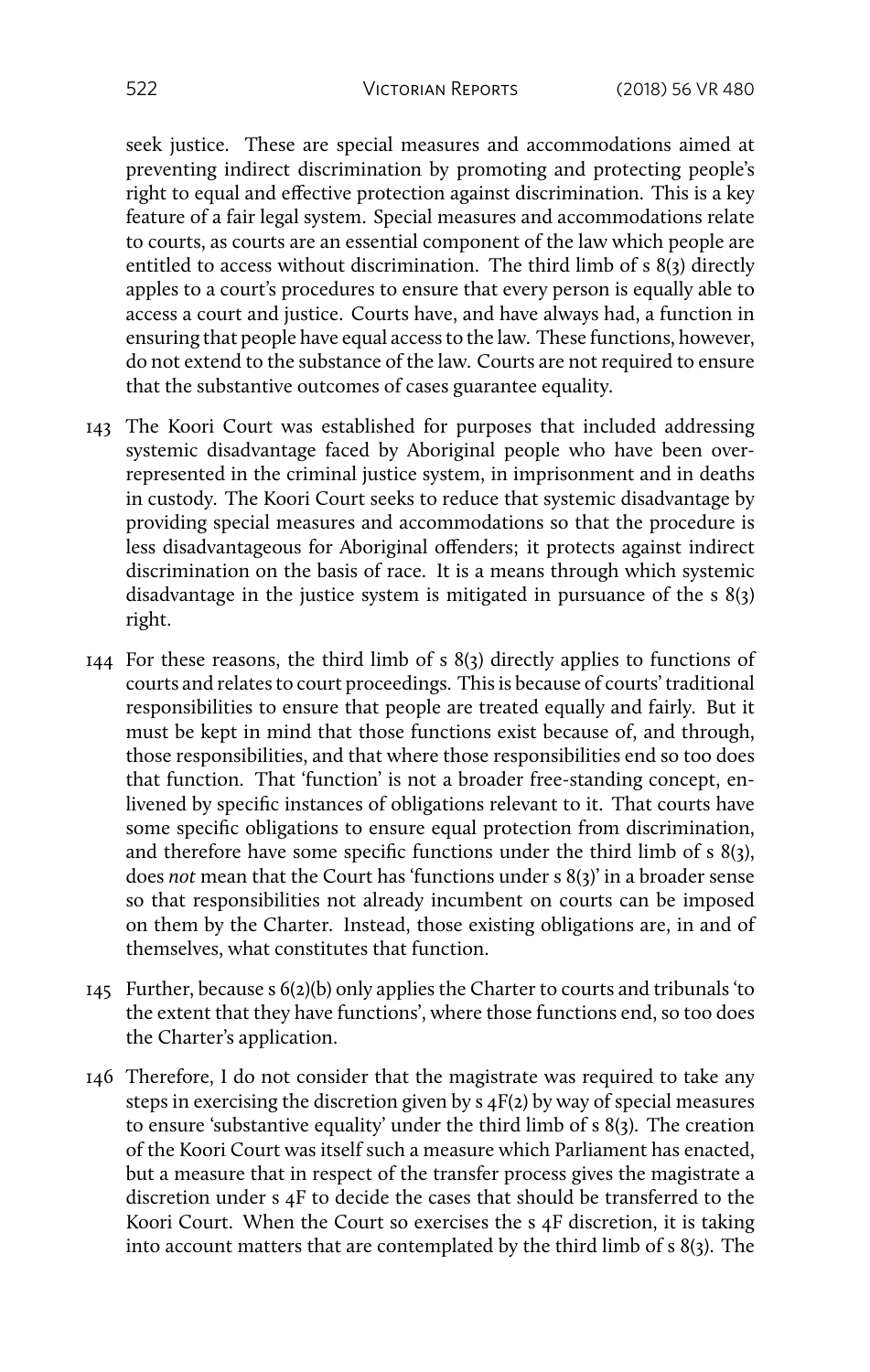Koori Court is a special measure which may enable Aboriginal persons to GINNANE J enjoy, in the sense of have the benefit of,<sup>93</sup> their identity and culture when they are charged with criminal offences and which may ensure their equal protection of the law without discrimination in accordance with s 8(3).

- 147 For the same reasons,  $s$  6(2)(b) does apply s 19(2)(a) to courts to a certain extent. Section 4F(2) imposes certain obligations on the magistrate exercising the discretion under it, insofar as that discretion must be exercised taking into account the purpose, scope and objects of the Act. That obligation is relevant to the cultural rights contained in s 19(2)(a), as the proper exercise of the discretion will affect whether an Aboriginal person has access to the Koori Court, which in turn enables an Aboriginal person to enjoy, in the sense of have the benefit of, their identity and culture when they are charged with criminal offences. So, to that extent, the Court in this case had a function under s 19(2)(a) that related to court proceedings. However, that function did not extend beyond the obligation in s 4F which constitutes it. The 'function' under s 19(2)(a) is not a free-standing concept enlivened by the existence of relevant obligations in s 4F, but is rather constituted by, and limited to, those obligations. The application of s 19(2)(a) is, accordingly, equally limited. It cannot be used to override the discretion contained in s  $4F(2)$ , as it is through, and only through, the terms of s  $4F(2)$  that the Court has a function which s  $I_9(2)(a)$  then applies to. Accordingly, s  $I_9(2)(a)$  applies to the extent that the magistrate was obliged to consider the content of s 19(2)(a) as part of the proper exercise of the discretion. But it does not impose any further obligations on a magistrate exercising that discretion.
- 148 The Court is given a discretion and provided it exercises the discretion validly, no limitation on the right has occurred. Section 19(2)(a) of the Charter does not alter the discretion to a mandatory obligation as the Court of Appeal decision in *Slaveski v Smith* established,94 to which I refer to in greater detail below. No limitation on the exercise of the right occurs if the discretion is properly exercised and the transfer is refused.
- 149 I should record that my decision relates only to the facts of this case, I am not stating that s 19(2)(a) may not have any wider application to court proceedings under s 6(2)(b) in a particular fact situation.

## *Conclusion in respect of the second part of ground 2*

150 The magistrate in this case did not consider the functions of the Court under ss 8(3) and 19(2)(a) in making the transfer decision and therefore made an error of law on the face of the record, so the alternative ground of ground 2 has been established.

<sup>93</sup> *Macquarie Dictionary* (7th ed, 2017) 'enjoy' (def 2).

<sup>94</sup> (2012) 34 VR 206.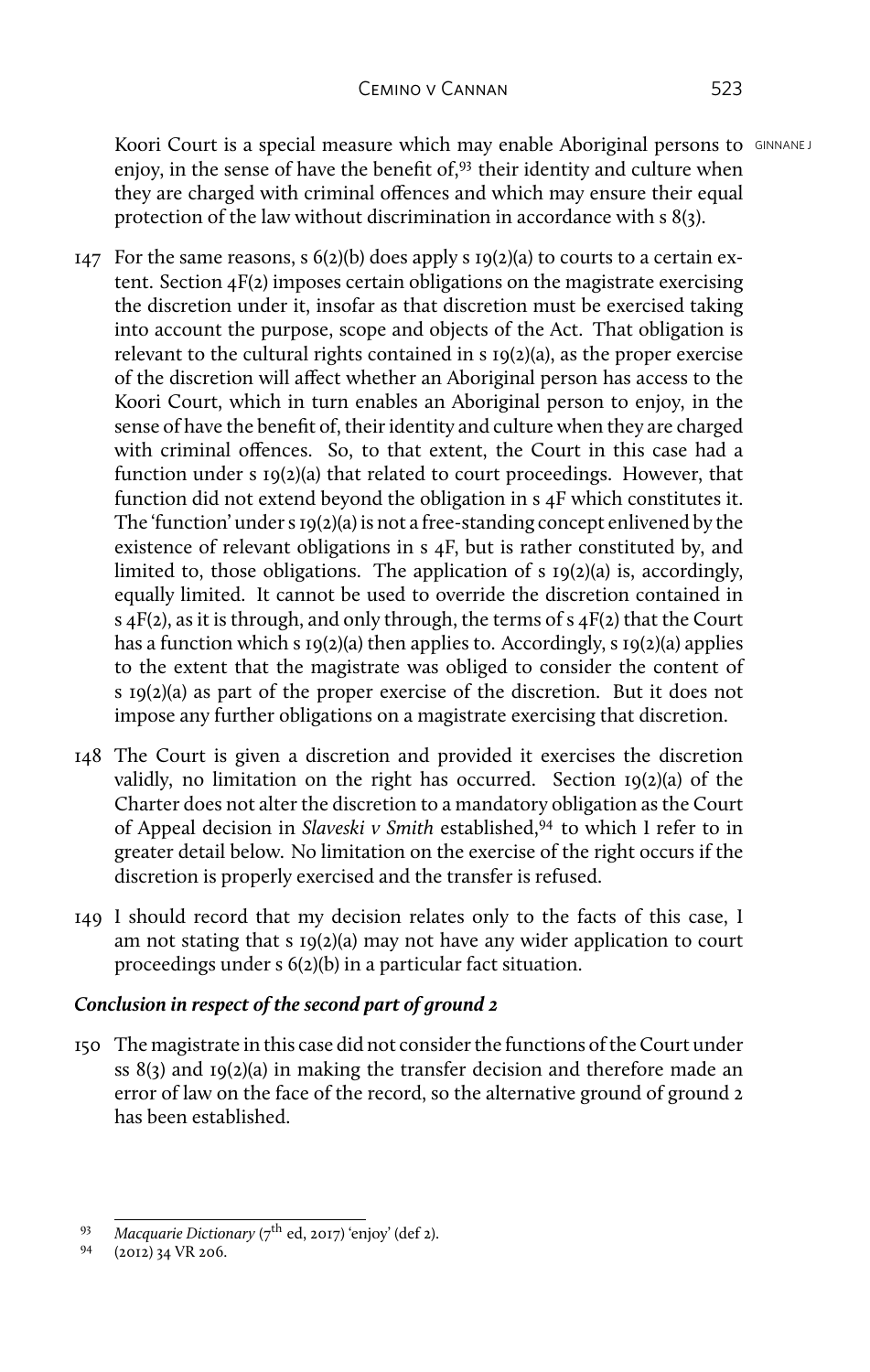# **Section 32(1) of the Charter**

- $151$  I next consider the role played by s  $32(i)$  of the Charter. This point was not the basis of the plaintiff's grounds, but I consider that I should state my conclusion about it.
- $152$  In my opinion, s  $4F(2)$  can be interpreted in accordance with the requirements of s 32(1) of the Charter in a way that is compatible with human rights, so far as it is possible to do so consistently with its purpose, by the court taking into account the purposes of the Koori Court legislation and in particular the conferral of the discretion contained in  $s$   $4F(z)$  to determine transfer applications.
- 153 The authorities differ somewhat on how  $s$  32(1) of the Charter should be applied to the exercise of a statutory discretion.<sup>95</sup> The interpretation that I have adopted does not turn the Court into a public authority bound by the Charter. Rather, it treats Parliament as requiring that a statutory provision be interpreted in a way that is compatible with human rights, where it is possible to do so consistently with its purpose. It deals with the interpretative function of the law, like provisions of the *Interpretation of Legislation Act*. It assists in understanding the meaning of the legislation. In *Slaveski v Smith,*96 the Court of Appeal, when considering a provision of the *Victorian Legal Aid Act 1978* that contained discretionary power, decided that the Charter did not intend to alter the nature of the power and it remained a discretionary power. Similarly, I do not consider that the Charter intended to alter the nature of the discretionary power contained in s 4F(2).
- 154 I consider that the magistrate was required in exercising the  $s$  4F(2) discretion to consider the purposes of the Koori Court legislation. I also consider that the magistrate should have taken into account the rights contained in ss  $8(3)$  and  $19(2)(a)$  because the protection and promotion of those rights, in the case of Aboriginal persons involved in criminal proceedings, are advanced by the operation of the Koori Court. But the magistrate was left with a discretion and he was not obliged to transfer the proceedings. As I have stated, as this point was not a ground contained in the further amended originating motion, I do not base my decision on it.

## **Remedies**

155 The appropriate orders are orders in the nature of certiorari quashing the decision of the magistrate of 12 April 2017 refusing the plaintiff's application made under s 4F of the Act to transfer the criminal proceedings G12570510, G13160139, G13175586, G13266689, G13278195, H10308883, H10324566, H10540882 and 201602926 commenced against him to the Koori Court Division of the Magistrates' Court sitting at Shepparton for errors

<sup>&</sup>lt;sup>95</sup> Bruce Chen, 'Section 32(1) of the Charter: Confining Statutory Discretions Compatibly with Charter Rights?' (2016) 42 *Monash Law Review* 609.

 $9^6$  (2012) 34 VR 206.